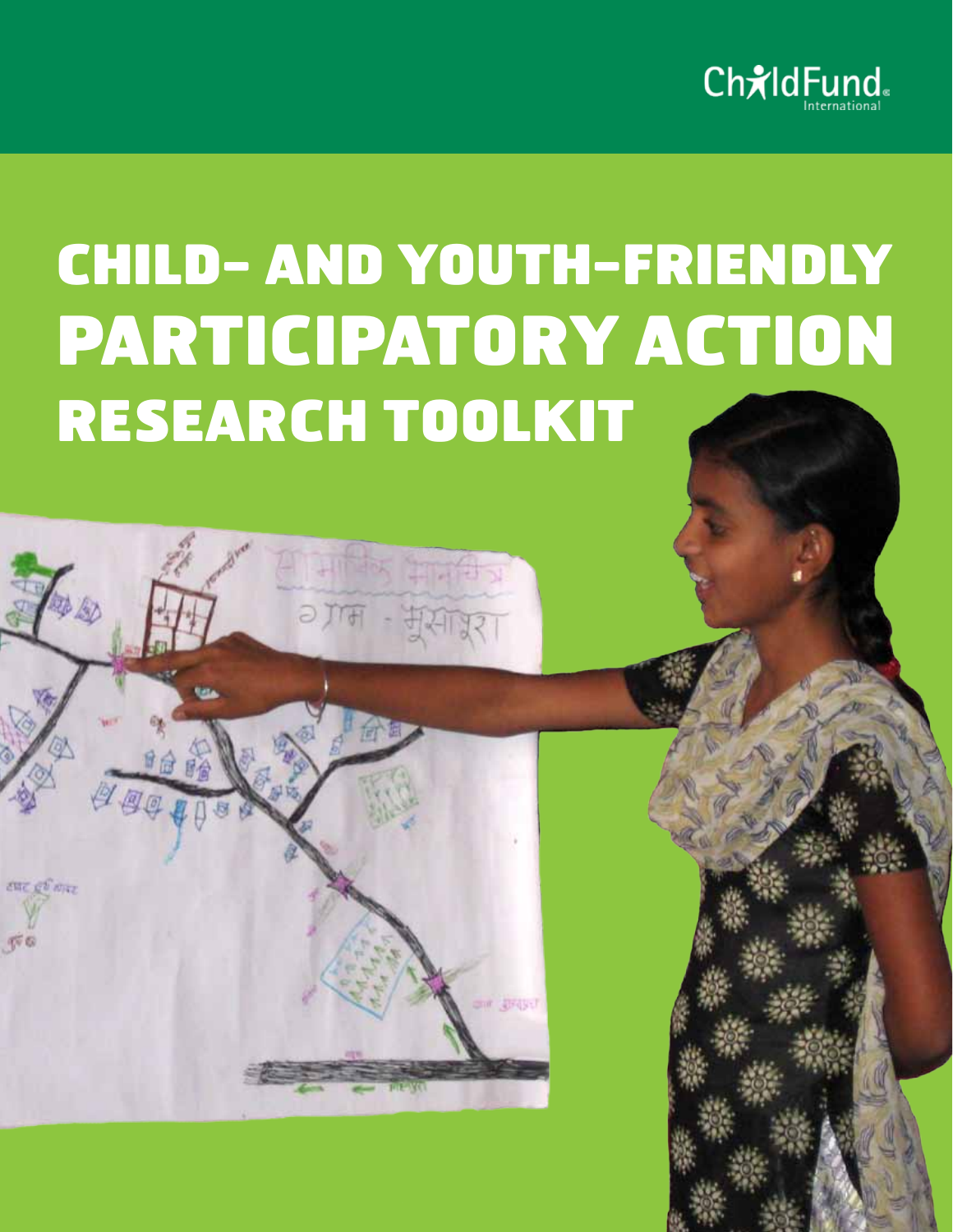## TABLE OF CONTENTS

|     | <b>Preface</b><br>$\overline{\mathbf{2}}$ |                                                                |          |  |  |  |
|-----|-------------------------------------------|----------------------------------------------------------------|----------|--|--|--|
|     |                                           | <b>Introduction</b>                                            | 5        |  |  |  |
| ı.  | <b>Identification Tools</b>               |                                                                |          |  |  |  |
|     | 1.                                        | <b>Community Mapping</b>                                       | 7        |  |  |  |
|     | 2.                                        | <b>Body Mapping</b>                                            | 9        |  |  |  |
|     | 3.                                        | <b>Puppet Show</b>                                             | 10       |  |  |  |
|     | 4.                                        | <b>Drawing Spaces</b>                                          | 11       |  |  |  |
|     | 5.                                        | Life Timeline                                                  | 12       |  |  |  |
| Ш.  |                                           | <b>Prioritizing Tools</b>                                      | 13       |  |  |  |
|     | 1.                                        | Diamond Ranking                                                | 14       |  |  |  |
|     | 2.                                        | Pairwise Ranking/Matrix Ranking                                | 15       |  |  |  |
|     | 3.                                        | Dot Voting                                                     | 15       |  |  |  |
|     | 4.                                        | On the Line                                                    | 16       |  |  |  |
|     | 5.                                        | Paper Houses                                                   | 17       |  |  |  |
|     | 6.                                        | <b>Heavy Voting</b>                                            | 18       |  |  |  |
|     | 7.                                        | Most and Least Severe                                          | 19       |  |  |  |
| Ш.  |                                           | <b>Analyzing Tools</b>                                         | 21       |  |  |  |
|     | 1.                                        | Why? Why? Why?                                                 | 22       |  |  |  |
|     | 2.                                        | <b>Tree Analysis</b>                                           | 23       |  |  |  |
|     | 3.                                        | Venn Diagram                                                   | 24       |  |  |  |
|     | 4.                                        | Spider's Web                                                   | 25       |  |  |  |
|     | 5.                                        | Gender Clock                                                   | 26       |  |  |  |
|     | 6.                                        | <b>Triangle Analysis</b>                                       | 27       |  |  |  |
| IV. |                                           | <b>Planning Tools</b>                                          | 28       |  |  |  |
|     | 1.                                        | Visioning                                                      | 29       |  |  |  |
|     | 2.                                        | <b>Time Machine</b>                                            | 30       |  |  |  |
|     | 3.                                        | How? How? How?                                                 | 31       |  |  |  |
|     | 4                                         | Solution Tree                                                  | 32       |  |  |  |
|     | 5.                                        | Rocks and Carts                                                | 32       |  |  |  |
|     | 6.                                        | SWOT/C Analysis                                                | 33       |  |  |  |
|     |                                           | <b>V. Appendices</b>                                           | 34       |  |  |  |
|     | 1.                                        | <b>Sampling Tips</b>                                           | 34       |  |  |  |
|     | 2.                                        | <b>Filters</b>                                                 | 36       |  |  |  |
|     | 3.<br>4.                                  | 21 Probing Questions<br><b>Ethical Guidelines</b>              | 39       |  |  |  |
|     | 5.                                        | Steps for Child and Youth-led Community Reflections with Peers | 40<br>41 |  |  |  |
|     |                                           |                                                                |          |  |  |  |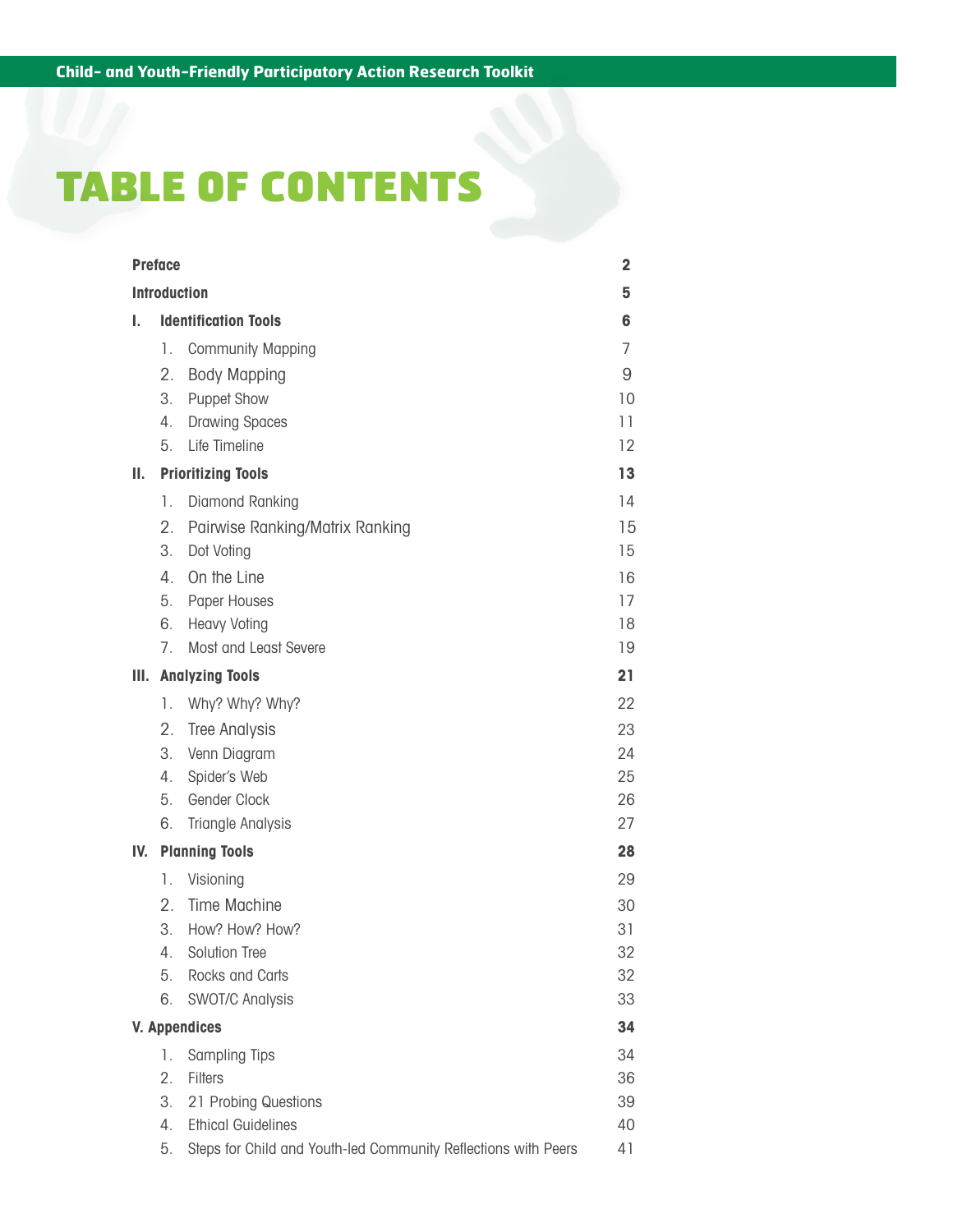# REFACE

ChildFund International uses participatory action research methods with children, youth, adults, and other community stakeholders as a basis for program planning, implementation, and evaluation. Internally, we refer to this community-driven and community-owned consultation and planning process as, "Area Strategic Planning." Area Strategic Plans that result from the process cover a three year timeframe, and respond to the causes of child poverty in a specific geographic location.

As a child-focused organization, ChildFund places the well-being of infants, children and youth at the heart of its work, but in the past, this did not necessarily mean that programs directly engaged and worked with young people, or expected them to take a leading role in program development and implementation. Through extensive research in the early part of the first decade of the new millennium, we came to learn that children's experience of poverty is different than adults, and can be described in three domains: deprivation, exclusion and vulnerability<sup>1</sup>. As a result, we changed our program planning methodologies, introducing participatory methods that engage children and youth, and put greater value on what they have to say.

To support these efforts, we've created a set of documents, which includes the following five:

- 1. Area Strategic Planning Guidance
- 2. Country Strategic Planning Guidance
- 3. We've Got Something to Say! Promoting Child and Youth Agency: A Facilitator's Guide
- 4. Talking To Youth About Leadership, Livelihoods and Health: We've Got Something to Say! Part II
- 5. Child- and Youth-Friendly Participatory Action Research Toolkit

The first document in this series, Area Strategic Plan Guidance, provides a step-by-step guide to engaging whole communities in planning processes. This document lays the foundation for child and youth involvement by establishing a basic planning process that unites all of ChildFund and its community partners wherever we work, as illustrated on page 4 in, "Child, Youth and Adult Involvement in Area Strategic Planning." The illustration conveys the steps we take in working with children and youth, in the context of a community-wide, inter-generational planning process.

<sup>1</sup> Wordsworth, D., McPeak, M., Feeny, T., (2005) Understanding Children's Experience of Poverty: An Introduction to the DEV Framework, CCF Working Paper 1, Richmond.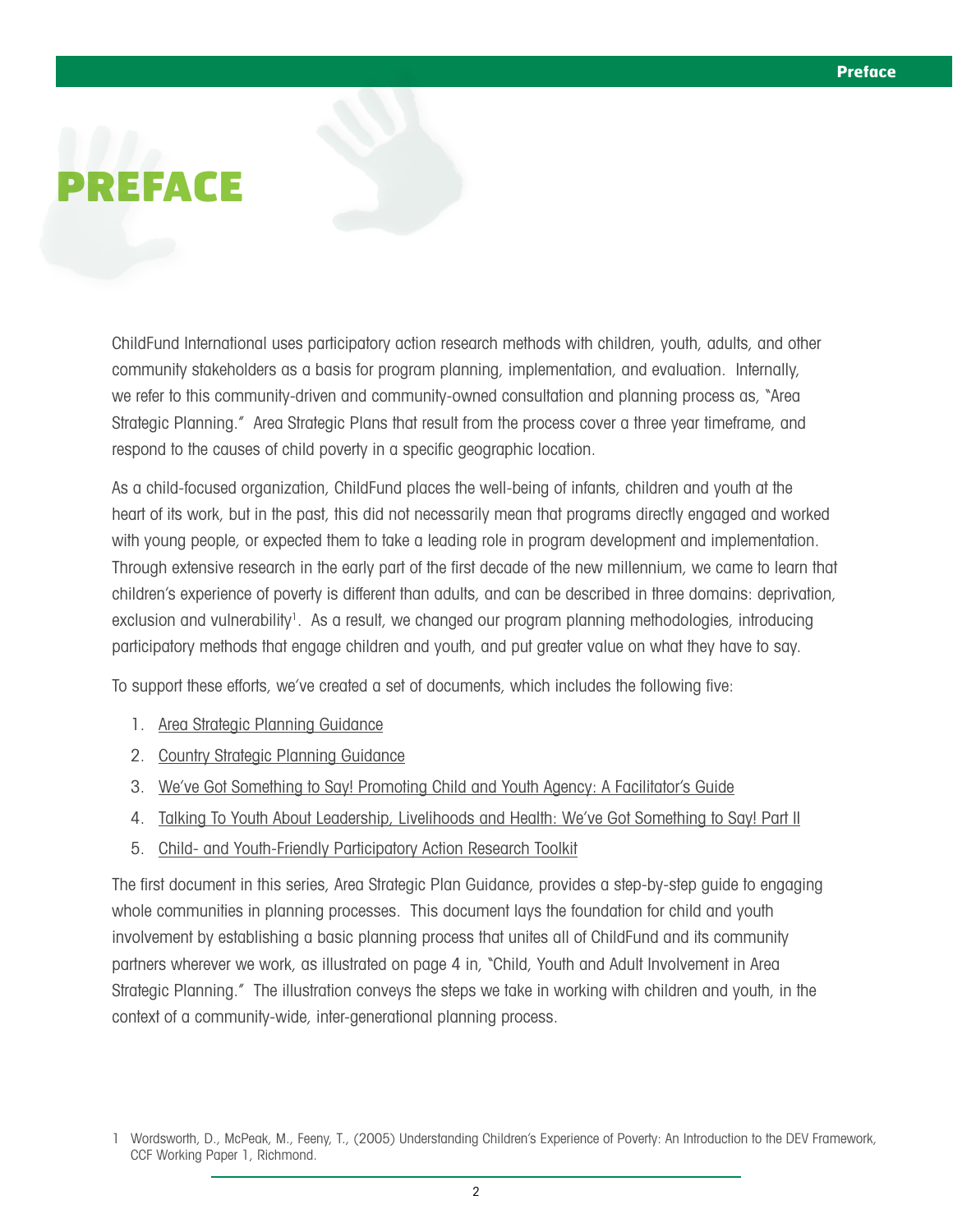To further support this approach to planning, we've created a set of additional documents. We've Got Something to Say! provides a rationale, practical guidance, and a set of five "standards of practice" for ChildFund's work involving child and youth participation. The third document, Child- and Youth-Friendly Participatory Action Research Toolkit, provides detailed descriptions of tools and how they can be used. The fourth, Child- and Youth-Friendly Participatory Action Research Methods, describes methods for involving children and youth.

Stepping back from individual, community-level planning processes, at ChildFund, every five years, we examine the country context, identify priorities and geographic areas to work in, and this we call, "country strategy planning." Guidance for carrying out this process is captured in, Country Strategic Planning Guidance Notes. Children and youth play a vital role in shaping country strategies, and consultation methods and tools is summarized in the document, Talking To Youth About Leadership, Livelihoods, and Health: We've Got Something To Say, Part II.

By producing this set of documents, we want to provide key information about the importance of children's perspectives and involvement in ChildFund's work, provide practical guidance to help staff, children, youth and adults in communities to engage children and youth, and to improve the knowledge, skills and values of staff, other adults, and youth leaders to promote the agency of young people in genuine and meaningful ways.

#### **Child, Youth and Adult Involvement in Area Strategic Planning**

Area Strategic Planning is a community-owned planning process, where both children, youth and adults come together, particularly those who are marginalized and more vulnerable, to address the root causes of child poverty. Depicted is the 6-month participatory planning process, broken into five steps (Preparation, Community Consultation, Synthesize Issues, Validate, and Plan Programs), with children and youth identifying issues they see as critical to their community, and with adults, listening to one another- -hearing what the other is saying-- to arrive at a 3-year plan of action that integrates and synthesizes all perspectives, including that of partners and other development actors. For ChildFund, the participation and leadership of children and youth is especially critical because our experience is that children and youth identify issues that adults often overlook.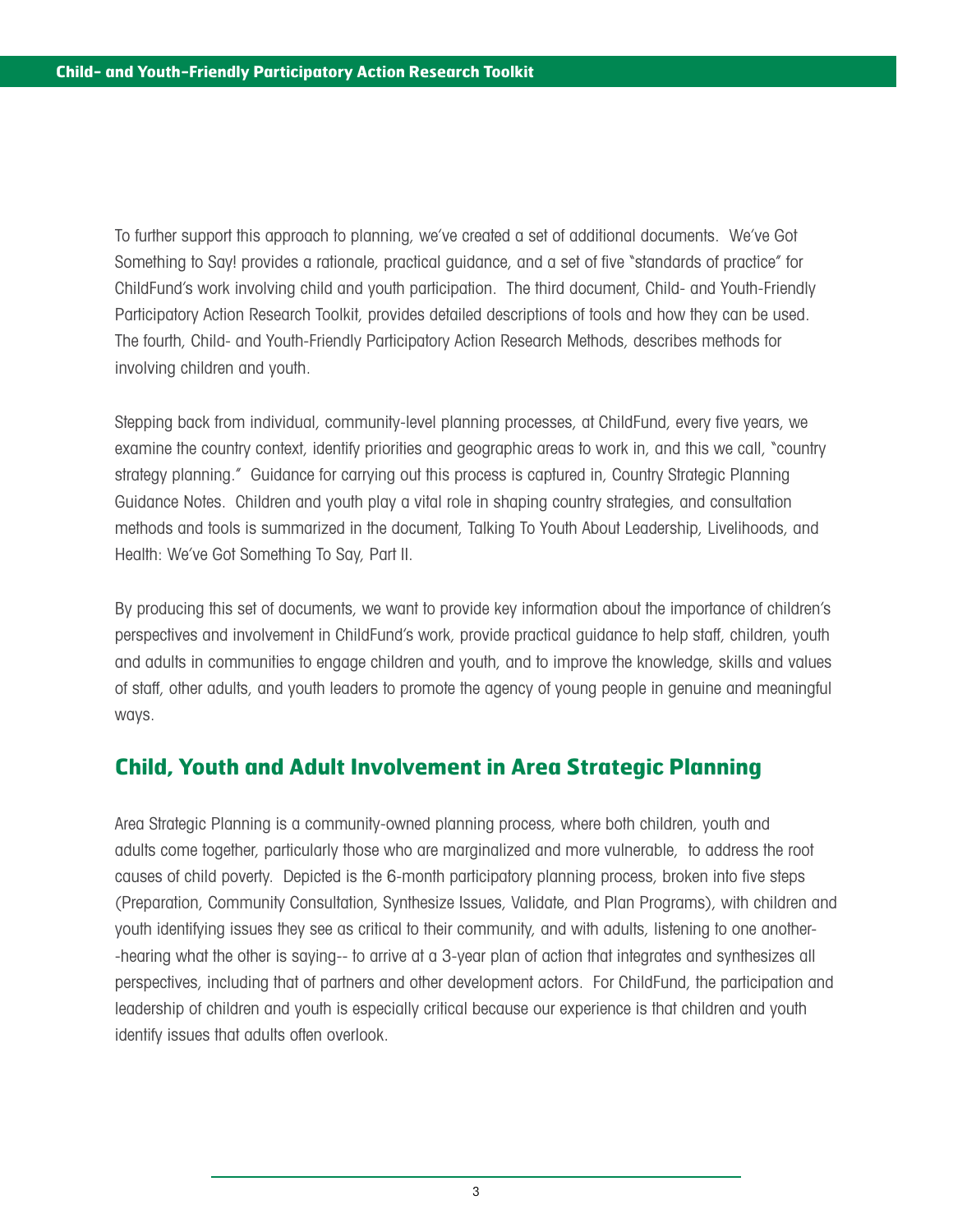

*Kevin McFadin | www.kevinmcfadin.com*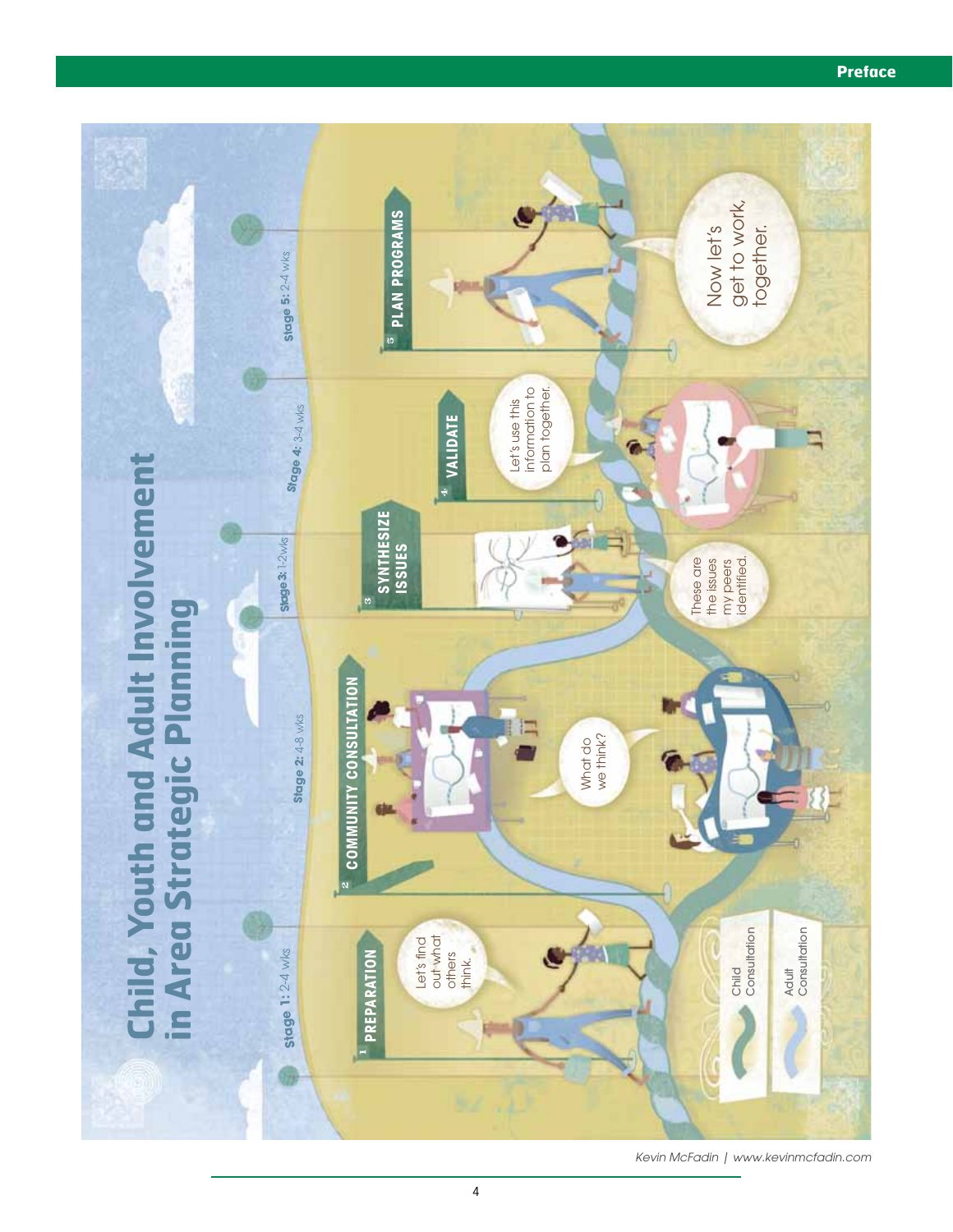## INTRODUCTION

ChildFund International recognizes the importance of engaging children in our work with communities. This toolkit provides practical participatory methods for this engagement in all steps of the program cycle and should be used during the Area Strategic Planning (ASP) process<sup>2</sup>. Children's participation in our work has numerous benefits. It improves the relevance and appropriateness of programs. It brings particular benefits to the poorest and most marginalized groups of children and it acknowledges a shift in perspectives from children as 'beneficiaries' of adult interventions towards respect for them as 'rights holders' who are key 'makers and shapers' of their own destinies.

Your use of this toolkit can help ensure children have the opportunity to participate in the identification and analysis of issues, and the planning and implementation of solutions. It can also help program staff understand child protection problems/strengths, assess situations, develop and evaluate programs, develop protection measures, networks, response mechanisms and find programmatic gaps.

The tools should be in sequence starting with a) identification of risks/ problems/ issues and resources, b) prioritization of these risks/ problems/ issues c) analysis uncovering the root-causes of risks/ problems/ issues and d) planning for solutions. Facilitators can use more than one of tools for each step. If the use of a particular tool was not very successful during the first attempt, try again in the future. Effective facilitation takes practice and facilitators should feel comfortable using and adapting the tools as they see fit.

Many of the exercises can provide entry-points or methods for facilitating children's communication. However, the tools alone will not be effective without adequate child-friendly facilitation essential for contributing to an open and secure environment. Facilitators will also require participatory research skills in posing probing questions. With many of the exercises, probing questions are required to uncover deeper protection risks/ problems in the community. Without the probing, issues identified by children can remain superficial, consisting of immediate physical risks. The probing facilitates the revealing of deeper social issues and root causes. However, the probing must be done in a way which ensures the safety and security of children involved.

At the end the toolkit there are a series of example questions which can be used by facilitators to probe and uncover deeper social issues affecting children. This is not an exhaustive list of questions but can be used as a guide to facilitate discussions. In addition, facilitators must be attentive listening to the responses of children and asking appropriate follow-up questions.

In the appendices there is also a discussion on the importance of proper sampling. This includes methods for selecting participants that will help develop a representative picture of children's perspectives. There is also a discussion of the use of filters that can be used to ensure that the interests of the most marginalized children are not sidelined. Finally, the toolkit includes important information protective procedures for working with children. This includes a description of some methods and pointers to help improve the safety and protection of child participants.

<sup>2</sup> Please see Appendix 5: Steps for Child and Youth-led Community Reflections with Peers for information on the child and youth led process and Appendix 6 for a visual illustration of how this child and youth-led process fits into the overall ASP process.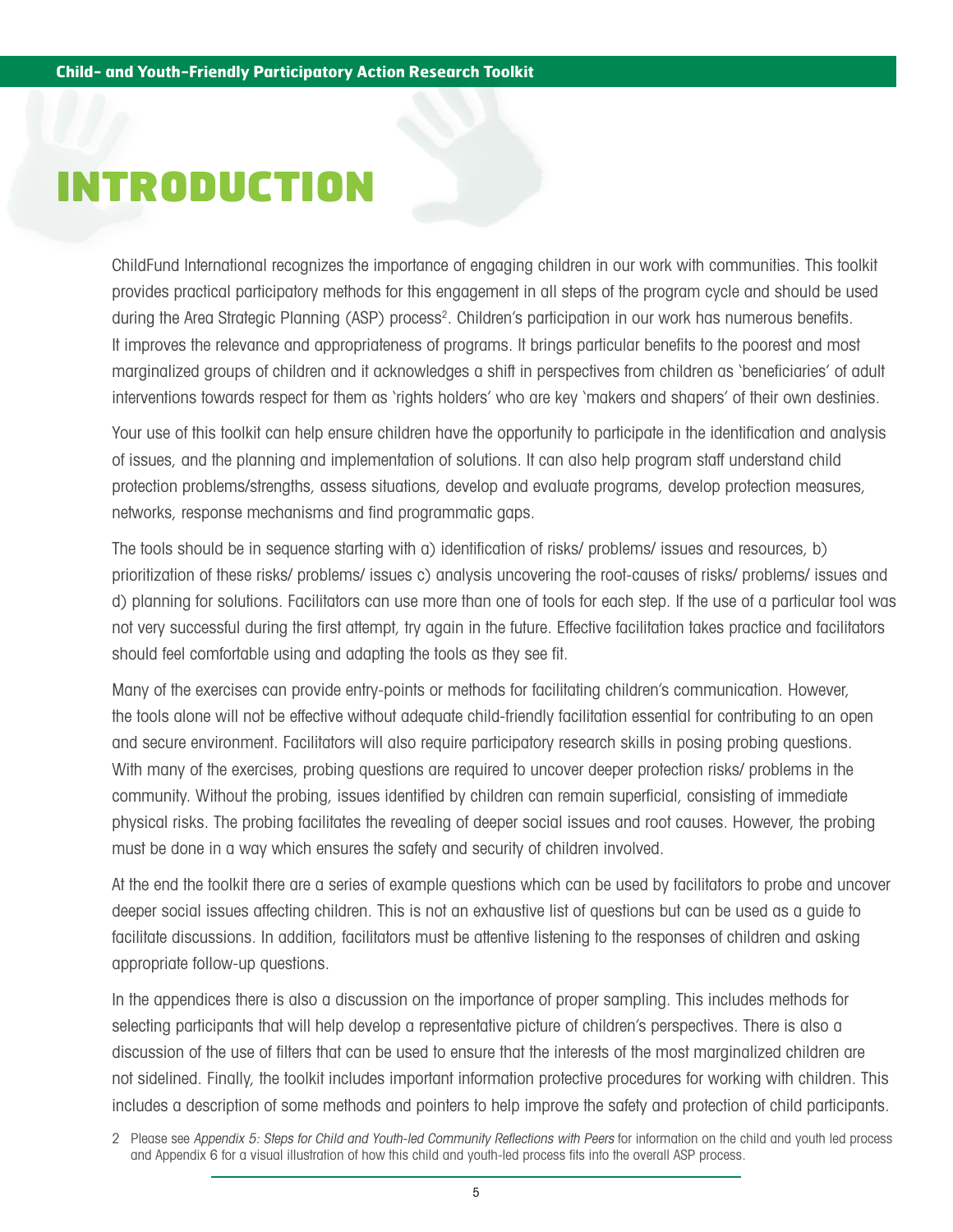## ENTIFICATION TOOLS

These tools are designed to help children to identify issues, risks, problems and resources in their community. Each can help children to explore different aspects of their lives (e.g. physical and social environments and life-history). They are specifically relevant for the second stage (community reflections) of the Area Strategic Planning (ASP) process. The following table provides descriptions of the strengths and challenges of each tool. However, you may find that the challenges are relatively minor or non-existent. With good facilitation, all of the tools can be invaluable for your work.

| <b>Strengths and Challenges of Tools</b> |                                                                                                                                                                                                         |                                                                                                                                                                                           |  |  |  |
|------------------------------------------|---------------------------------------------------------------------------------------------------------------------------------------------------------------------------------------------------------|-------------------------------------------------------------------------------------------------------------------------------------------------------------------------------------------|--|--|--|
| <b>Tool</b>                              | <b>Strengths</b>                                                                                                                                                                                        | <b>Challenges</b>                                                                                                                                                                         |  |  |  |
| <b>Community</b><br>mapping              | Can provide an overview of the risks<br>$\bullet$<br>and resources in a community.<br>Can be a good prop for provoking<br>$\bullet$<br>deeper discussions about the<br>community.                       | Can limit participants to listing only<br>immediate physical risks and/ or<br>material deprivation. Without adequate<br>probing identification of social issues/<br>risks may be limited. |  |  |  |
| <b>Drawing spaces</b>                    | Can help participants to probe for<br>$\bullet$<br>specific issues in the household,<br>school, etc. that are missed in<br>community mapping.                                                           | • Similar to the community mapping,<br>without sufficient probing by<br>facilitators, participants tend to focus<br>on immediate physical risks and/ or<br>material deprivation.          |  |  |  |
| <b>Body mapping</b>                      | Can provide an alternative frame to the<br>$\bullet$<br>physical spaces, by identifying issues<br>through children's senses. This can<br>help children to think more personally<br>about risks/ issues. | Without adequate probing, results may<br>be limited superficial issues related to<br>the senses.                                                                                          |  |  |  |
| <b>Puppet show</b>                       | Particularly helpful for helping younger<br>$\bullet$<br>children to identify and present issues<br>that concern them.<br>Helpful for exploring the context of<br>$\bullet$<br>issues.                  | May limit discussion to only a few<br>issues.<br>May not be helpful for identifying the<br>extent of issues.                                                                              |  |  |  |
| Life timeline                            | Can provide an alternative frame of<br>$\bullet$<br>reference to the physical and sensory<br>dimensions. This tool can help<br>children to identify more profound<br>events or issues in their life.    | May not be helpful for identifying the<br>extent of issues.                                                                                                                               |  |  |  |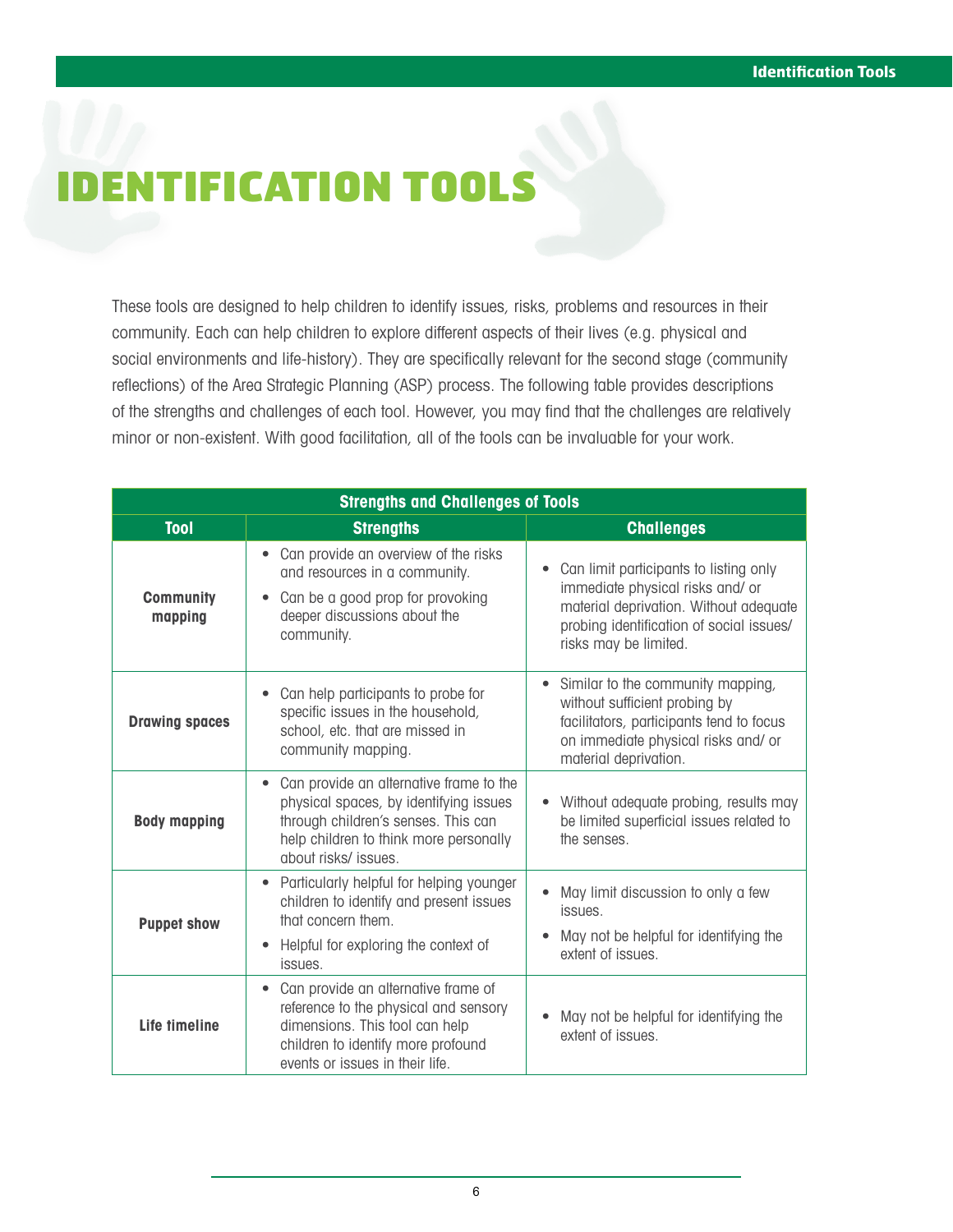## **Community Mapping**



**Objective**: To enable girls and boys to identify positive and negative aspects of their local communities.



**Materials needed**: Basic materials: Chalk, Big sheets of paper, Tape,

Pencils or pens; alternatively, for more creative approaches to risk mapping: clay, cardboard, colored paper, art/craft supplies, sticks, string, glue, etc. (also see question guide attached).



- **Step 1** Give a group of children a large piece of paper and pencils or chalk. Ask them to build a map of their community highlighting all the important places in their community. (Alternatively, children can literally 'build' their community using clay, material found in the environment and/ or cutting out three dimensional houses, buildings, trees, etc.)
- **Step 2** Ask the children to highlight/ draw the places they like and/or feel safe in their community (e.g. each child could put a happy face or tick mark by the places they like). Enable group discussion on the issues raised.
- **Step 3** Ask the children to draw/ highlight the dangerous places in their community, places where they don't feel safe / they are scared/ or places where accidents happen (e.g each child could place a sad face or cross mark by these places). Enable group discussion on the issues raised. Often children will focus on physical locations which may pose immediate physical dangers. Please refer to the question guide to try to uncover broader social issues. The physical locations may be an entry point to ask these probing questions. Please see a question quide on page 17.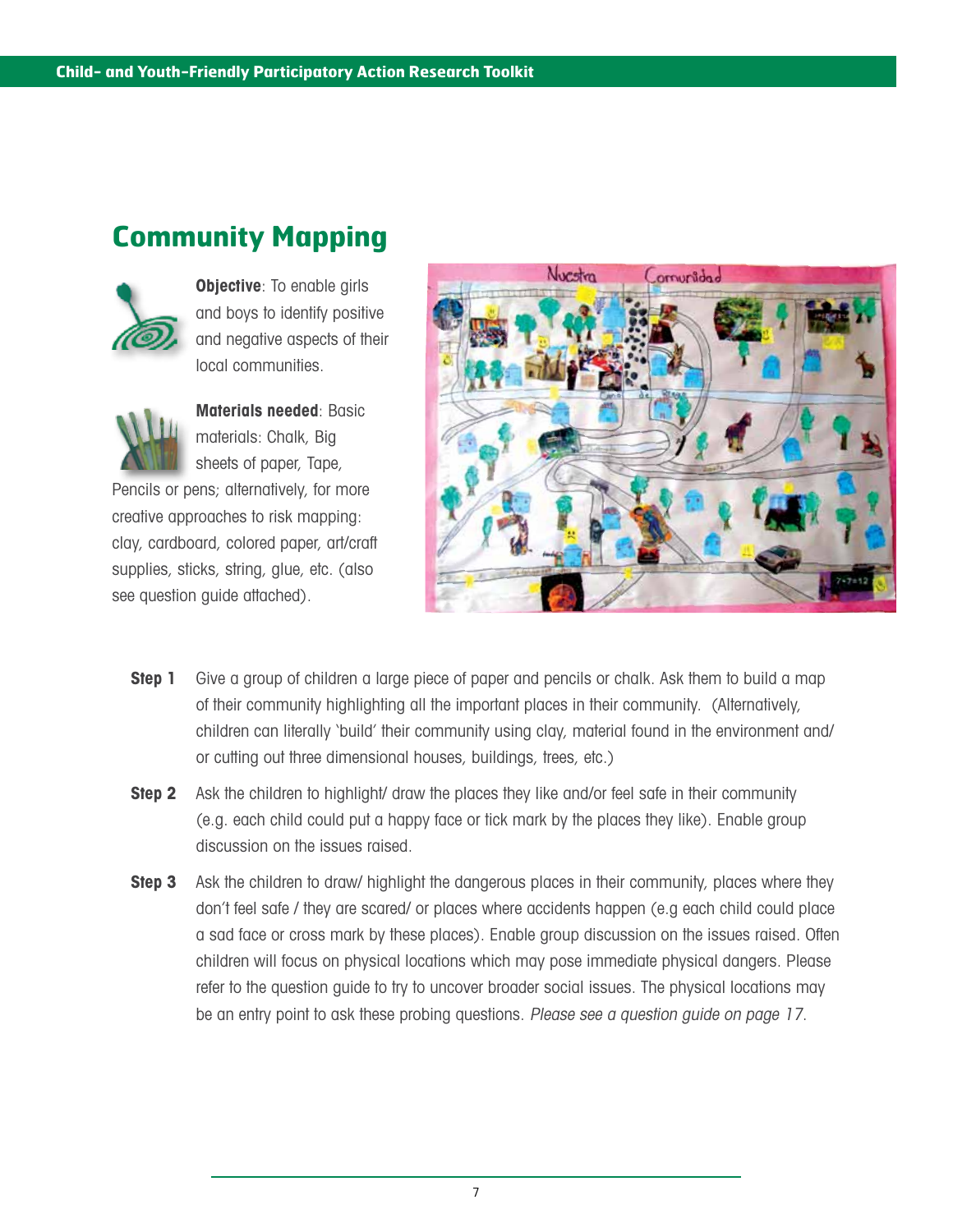**Step 4** Ask children to indicate 3 things in their community that they would most like to change (e.g. each child could place a star by three things they would like to change). Enable group discussion on the issues raised.

**Variations**: Risk Mapping can be used to assess one location, for example a school or a playground. It may also be used to identify issues during movement, for example when children walk to school or walk to night commuter centers. Facilitators would ask children what the positive and negative things they experience as they walk to a particular location and on return. Time of day and who the child walks with, for example alone, with friends or a parent are essential in capturing information.

**NOTE: It is essential that a facilitator is present during the risk mapping exercise to clarify picture descriptions. For each drawing and/or 'map' a facilitator should note down key words describing the picture so as not to mistake pictures/buildings/ people as something the child did not include or draw. You might want to have additional note-takers who are not facilitating who can record the details of children's discussions.**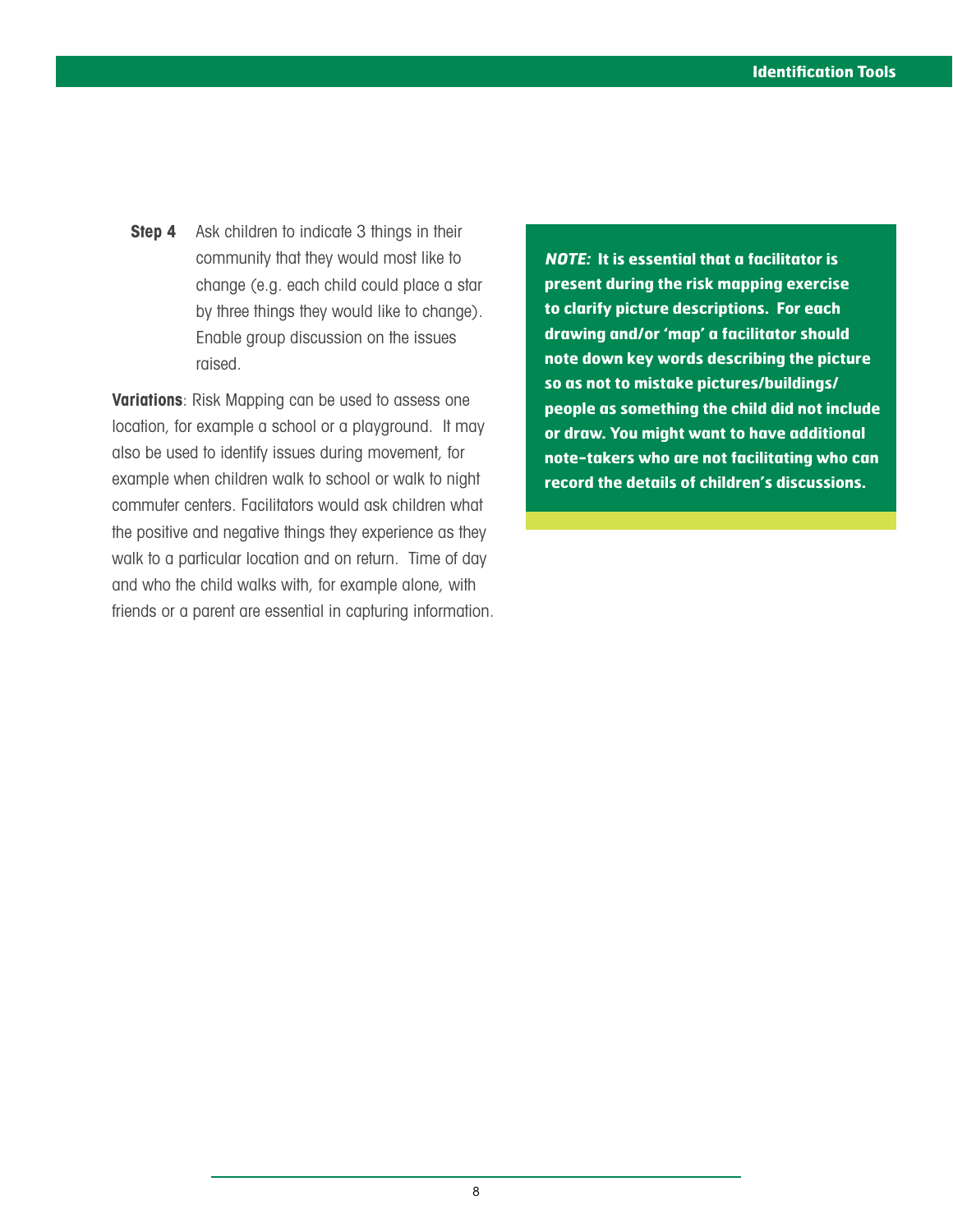## **Body Mapping**



**Objective**: To enable discussion of issues affecting girls and boys

**Materials**: Chalk if using pavement, or flipchart, tape, flipchart pens, markers, crayons, paints, etc.

- **Step 1** Find a clean area on the ground or place large sheets of paper on the floor. Ask for a volunteer child to lie on the sheets so that the shape of their body may be drawn around. Draw around their body shape with chalk or (non-permanent!) pencils/ pens.
- **Step 2** Enable the children to sit around the 'body' shape and explain that this child is a girl or boy from their community.
- **Step 3** Encourage the child to design the child highlighting good and bad things that experience, see, hear about – record these issues inside or outside the body shape through images or words:

E.g. when drawing:

• the eyes ask children what do they see in their homes/ schools/ communities that make them happy/ sad/ worried?;



**NOTE: It is essential that the body mapping is done with a facilitator who can clarify what the child is drawing. Pictures should be described in a notebook by a Facilitator in order to interpret the drawings later. Adults may interpret a picture of a man standing behind a tree as someone the child might know…a friend or a father. The child, however, might have drawn a ghost representing the spirit of their father. Or, the person might be a stranger the child doesn't know but is aware of this person watching them. The emotions of the child to this picture should also be captured. A ghost can be seen as both positive and negative depending on how the child views the issue.** 

- the ears what do they hear that makes them happy/sad/worried;
- the hands and arms what do they touch/ play with that makes them happy/sad/ worried;
- the *stomachs* what do they eat / drink that makes them happy/sad/ worried
- the feet and legs where do they go that makes them happy/sad/ worried etc.
- **Step 4** Encourage girls and boys of all different age-groups to express their views. Enable discussion on the issues raised. (Please see question guide on page 20 for queue questions which may assist facilitators for uncovering deeper social issues).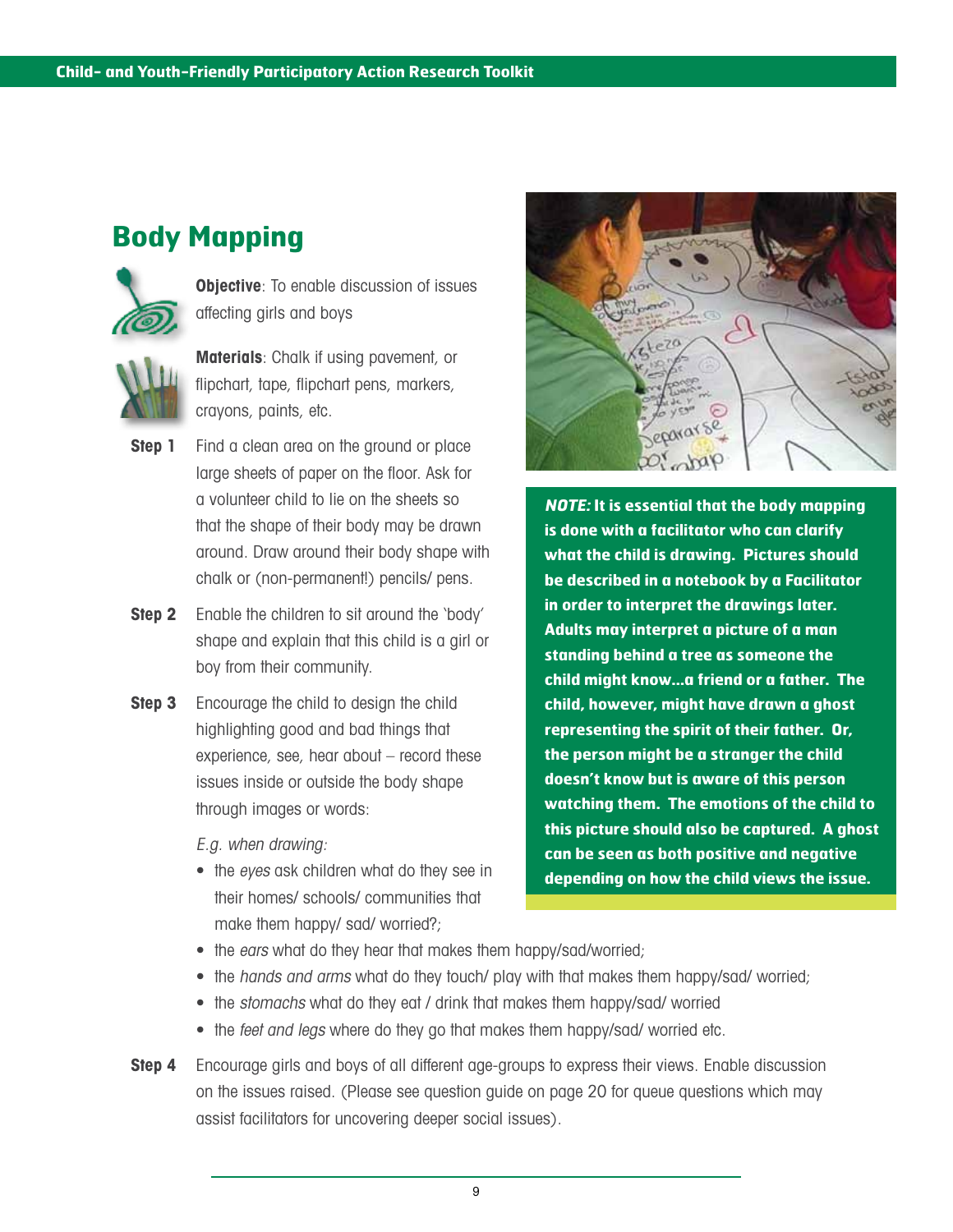## **Puppet Show and/or Dramas**



**Objective**: To enable girls and boys to highlight issues, likes and dislikes affecting them



**Materials**: A set of puppets including female, male children and adults; children can make their own puppets out of paper bags, socks, or other materials. Arts and crafts material as buttons, yarn, and cloth can be used to make the puppets. Scissors, tape, glue will also be needed if children make their own puppets.

- **Step 1** Introduce a girl and boy child puppet and members of the community/caretaker puppets to the children.
- **Step 2** Ask the girls and boys to share their views about what things make this girl or boy puppet happy/ sad/ worried? List the issues raised.
- **Step 3** Break the children into small groups and ask them if they can develop a small drama or puppet show to illustrate some of the issues that make them sad/worried.
- **Step 4** Break the children into small groups and ask them if they can develop a small drama or puppet show to illustrate some of the issues that make them happy.
- **Step 5** Encourage discussion on the puppet shows/ dramas on the issues raised. (Please see question guide on page 20 for queue question which may help facilitators to probe for social issues).

**Variation**: The puppet show can also be done in pairs rather than in a large group. Two or three children can work together and share their stories/issues with each other through the use of the puppets. The facilitator should be present to listen and observe the children's puppet show. Pay special attention to intonation of a child's voice and specific gestures that a child acts out through the puppet/drama.

An alternative to the Puppet Show may be theatrical skits. Children can present stories through drama. Each child chooses a role to play in the skit and acts out the story.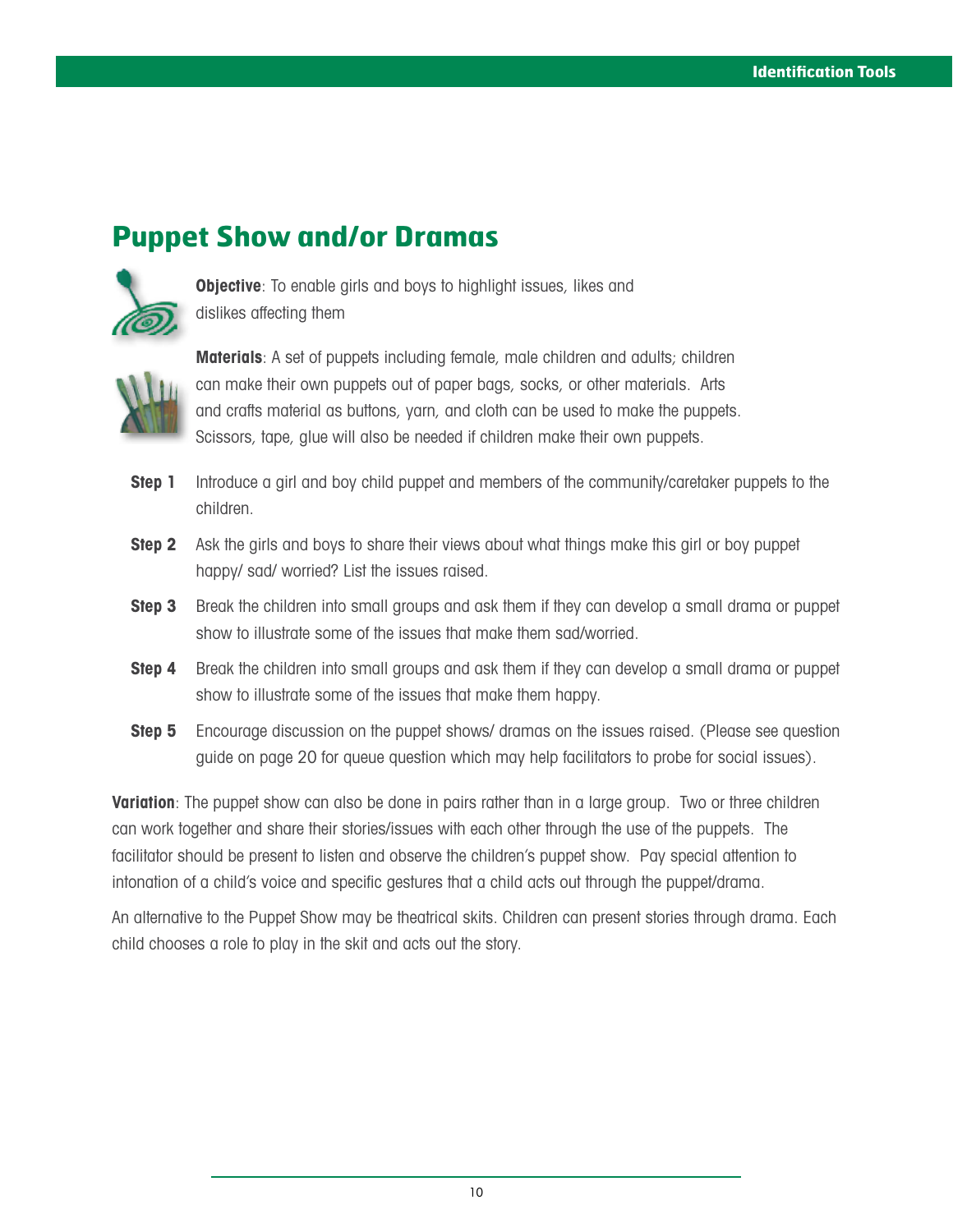## **Drawing Spaces**



**Objective:** Identify risks and resources affecting children in their households or school.

**Materials**: Flipchart paper, markers, masking tape.

This exercise is based on a process similar to the previous mapping exercise. However, this will focus on how children perceive their spaces at home or school. It enables them to see how their spaces look like, reflecting on the kind of condition/s their spaces have. They will give them an opportunity to reflect on the risks and resources in their home or school.



This exercise, like all of the exercise, might illicit sensitive issues. Facilitators must be prepared to deal with these issues. Confidentiality and follow-up is important. Please see ethical guidelines below.

- **Step 1** Provide each child with a flipchart paper and markers and ask them to draw the details of their home. Where they sleep, where others sleep, where they eat, where they play, where they do homework, where they do house work, where they study, etc.
- **Step 2** Ask them to think about aspects of the home or school that they like and feel safe and draw happy faces in these locations. Ask them to discuss why they like these places, what do they do in these places.
- **Step 3** Then ask them to think about aspects of the home or school that they don't like of feel at risk and to draw unhappy faces in these locations. Ask them to discuss why they like these places, what happens in these places.
- **Step 4** List the common household or school risks and resources on a flipchart paper.
- **Step 5** Ask them to discuss how the risks and resources in their homes relate to issues in their community. Do they think others are affected in similar ways?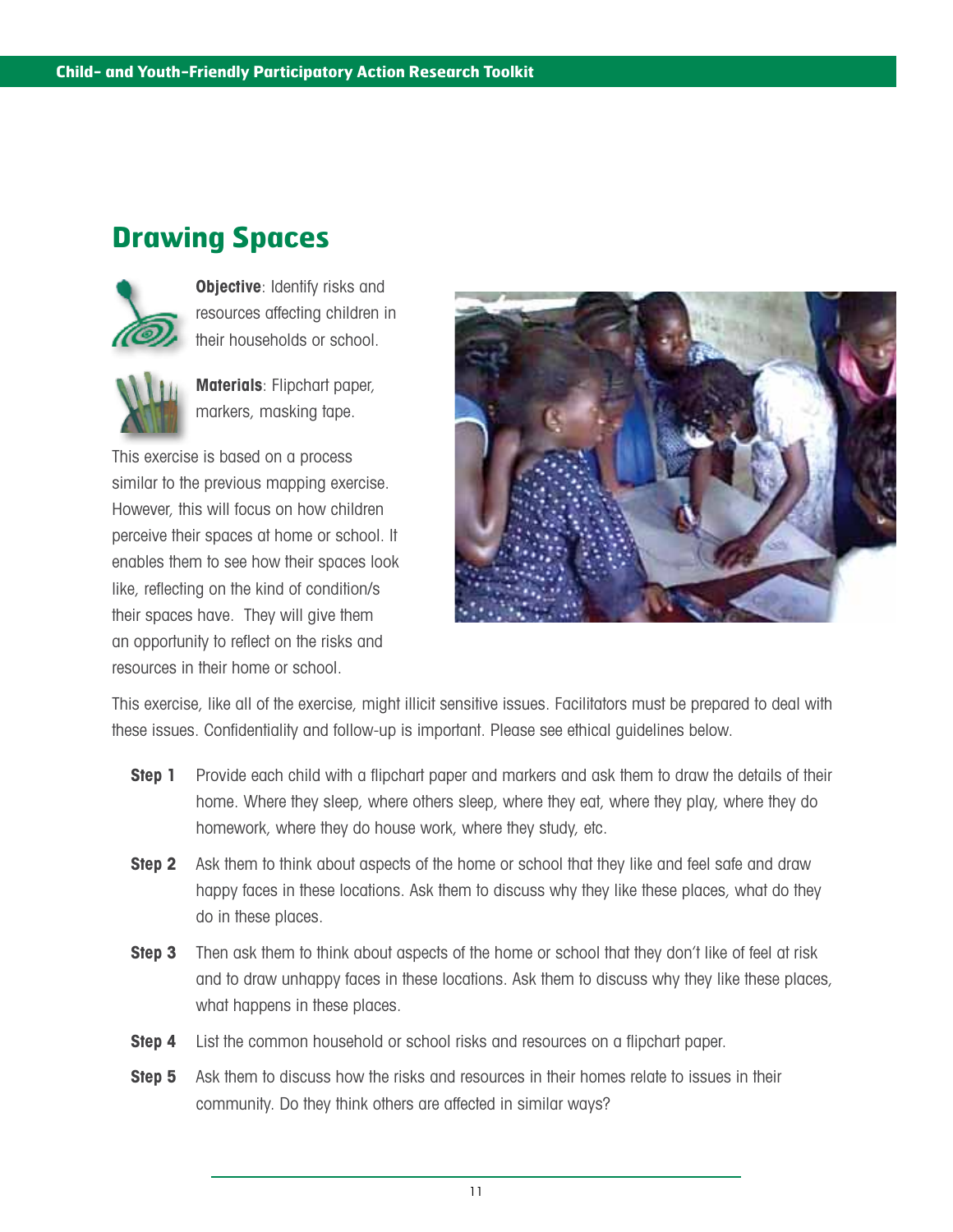#### **Life Timeline**



**Objective:** To identify events in children's life that impacted them positively or negatively.



**Materials**: Flipchart paper, markers, masking tape; or a line in the dirt and found objects.

**Setp 1** Ask children individually to think about their lives up until now. Ask them to think about all of the events in their lives as far back as they can remember. These events can be good and bad. For example, the birth of their brother,



the divorce of their parents, going to school for the first time, etc.

- **Step 2** Ask them each to draw a long line that represents their lives. During good times the line should ascend. During bad times the line should descend and during uncertain times the line should be squiggly.
- **Step 3** Once children's lines are complete, ask them to mark where the line has changed direction and ask them draw a small picture or a symbol next to where the line has changed direction to describe what happened during this period. While they are drawing, the facilitators can move from child to child asking them about what they are drawing and why.
- **Step 4** Once the children have completed this task, facilitators can ask them to present their timelines to the rest of the group. This should be optional for children. The facilitator can encourage children to present but should avoid pressuring.
- **Step 5** Discuss each of the events. How did the events make them feel? What were the causes of the events? What did they do to cope with the events? The information collected from this discuss can be prioritized and analyzed through the following exercises in the same way the risks and issues identified through the other identification exercises.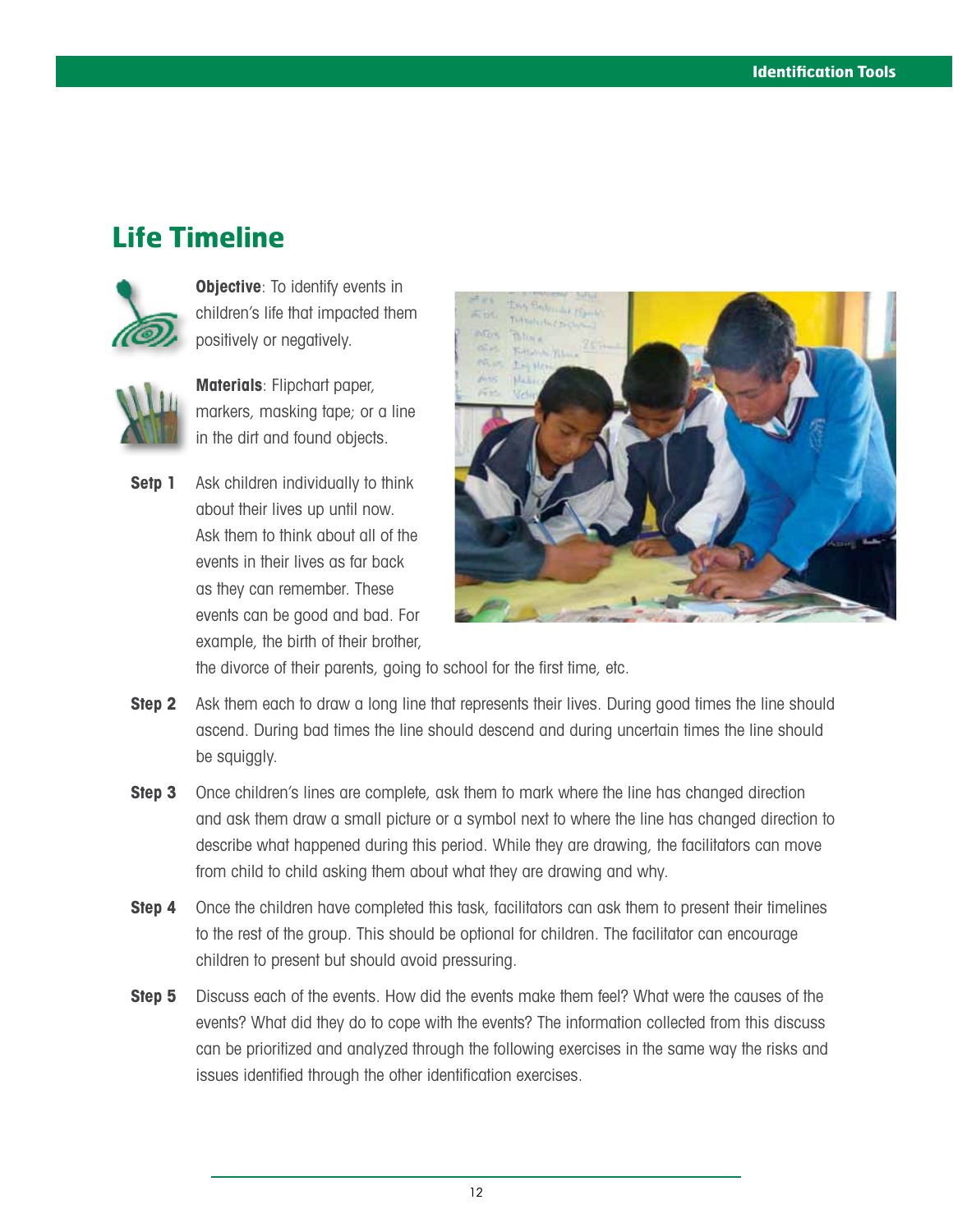## **RIORITIZATION TOOL**

These tools are designed to help children to prioritize the issues, risks, problems and resources in their community identified by the previous set of tools. Each can help children to work together to rank issues in importance. Importance can be ranked in terms of impact of the issue as well as the frequency of occurrence. They should be used during the second stage (community reflections) and third (synthesize issues and identify program responses) of the Area Strategic Planning (ASP) process. The following table provides descriptions of the strengths and challenges<sup>3</sup> of each tool.

| <b>Strengths and Challenges of Tools</b> |                                                                                                                                                                |                                                                                                                                                                    |  |  |  |
|------------------------------------------|----------------------------------------------------------------------------------------------------------------------------------------------------------------|--------------------------------------------------------------------------------------------------------------------------------------------------------------------|--|--|--|
| <b>Tool</b>                              | <b>Strengths</b>                                                                                                                                               | <b>Challenges</b>                                                                                                                                                  |  |  |  |
| <b>Diamond Ranking</b>                   | Useful for provoking reflection and<br>discussion.                                                                                                             | May be difficult to conduct with a large<br>group.                                                                                                                 |  |  |  |
| <b>Pair Wise/ Matrix</b><br>Ranking      | • Useful for eliminating large numbers of<br>issues systematically.                                                                                            | May be complicated for some<br>participants.<br>As for all exercises, attention should<br>be placed on protecting concerns of<br>marginalized children (see below) |  |  |  |
| <b>Dot Voting</b>                        | Useful for large groups                                                                                                                                        | As with many of the prioritization<br>$\bullet$<br>exercises, some children may copy<br>each other without thinking about their<br>choice.                         |  |  |  |
| On-the-line                              | Can be very physical and fun<br>٠<br>Can be used with larger groups of<br>children.<br>Able to measure the impact and<br>$\bullet$<br>frequency of priorities. | See above.                                                                                                                                                         |  |  |  |
| <b>Paper Houses</b>                      | • Very creative and fun.                                                                                                                                       | Difficult to conduct with large groups of<br>children.                                                                                                             |  |  |  |
| <b>Heavy Voting</b>                      | Helpful in encouraging debate<br>$\bullet$                                                                                                                     |                                                                                                                                                                    |  |  |  |
| <b>Most/Least</b><br><b>Severe</b>       | Combines identification, prioritization<br>and some analysis                                                                                                   | May be somewhat complicated and<br>long for younger participants.                                                                                                  |  |  |  |

It is important to note that the majority of children in a community and in a PAR group may not share the perspectives of highly marginalized sub-groups of children. Therefore it is important to ensure that the priorities of sub-group are not lost in this process. Application of filters may be a useful methods for ensuring this doesn't happen (please see filters in appendix 2).

<sup>3</sup> As mentioned previously, you may find that the challenges are relatively minor or non-existent. With good facilitation, all of the tools can be invaluable for your work.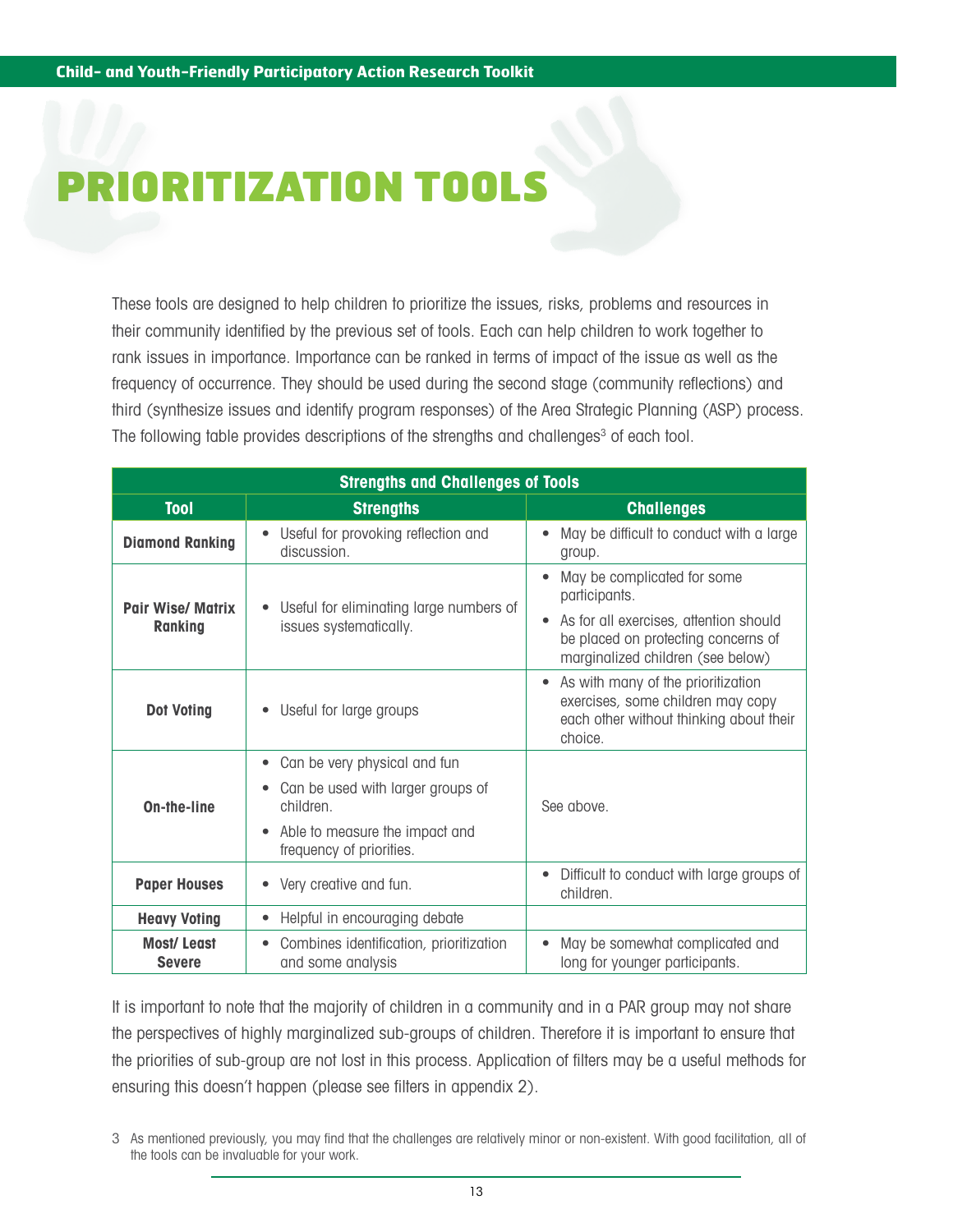## **Diamond Ranking**



**Objective:** To discover the top priorities that concern children



**Materials**: Cards, post-its, flipchart, sheet of paper with diamond ranking shape drawn on it

- **Step 1** Enable children to develop a list of 9 priorities of issues that affect them. (Or identify issues that they want to promote)
- **Step 2** Draw or write each of the priorities on a piece of card (or post-it)



- **Step 3** Make the shape of the diamond ranking and ask the girls and boys to place the cards according to their highest and lowest priority of which issue they want to address. Ensure that all the children get to express their view and that all play a role in determining the final agreement of the placement of cards.
- **Step 4** Discuss the layout of the cards and the reasons for the priorities.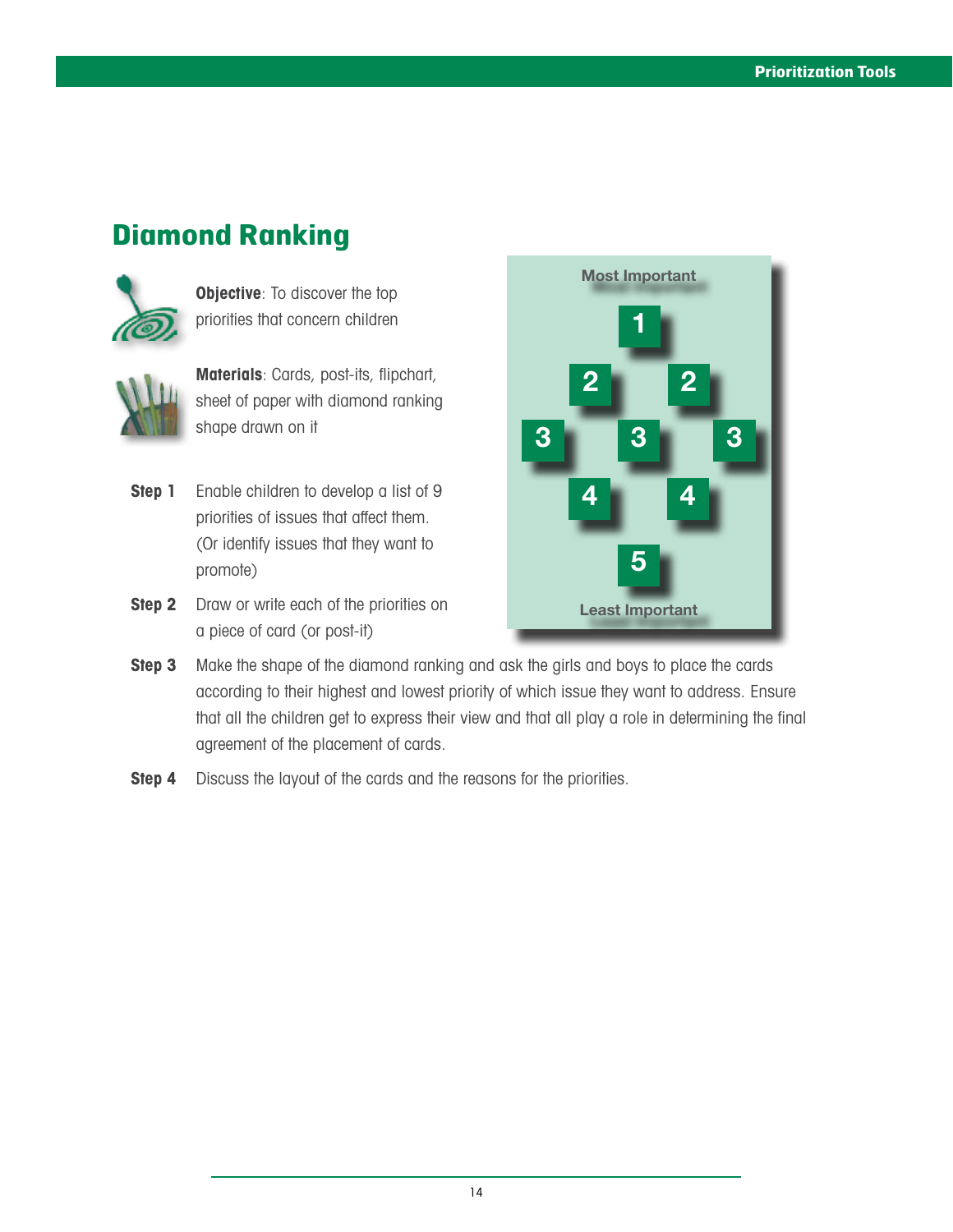### **Pair wise Ranking/Matrix Ranking**



**Objective**: To identify the key priority issue through a simple matrix.



**Materials**: Flip charts, markers, masking tape, sticking gums

- **Step 1** Ask participants to list the general issues/ problems that they need to prioritize.
- **Step 2** Draw a matrix (see below). Write all the problems/ issues along the top of the matrix, and down the side of the matrix.
- **Step 3** Ask participants to compare two problems at any one time, indicating which the priority out of the two is. Ensure that all the participants are involved in the discussion and that there is consensus regarding the decision
- **Step 4** Count up the scores for each issue. Discuss.

#### **Matrix Ranking**

| <b>Problem Issues</b> | <b>Problem 1</b> | <b>Problem 2</b> | <b>Problem 3</b> | Total | <b>Proority</b> |
|-----------------------|------------------|------------------|------------------|-------|-----------------|
| Problem 1             |                  | Problem 1        | Problem 1        |       | Problem 1       |
| Problem 2             | Problem 2        |                  | Problem 3        |       | Problem 2       |
| Problem 3             | Problem 1        | Problem 2        |                  |       |                 |

#### **Dot Voting**



**Objective**: To use voting as a means to prioritize an issue



**Materials**: Paper, flipchart pens (different colors), stickers can also be used.

- **Step 1** Make a list of all the issues raised by both boys and girls.
- **Step 2** Ask each of the boys and girls to make a dot by their two top priorities according to two criteria:
	- 1. What is most important?
	- 2. What is easiest for them to change?

(Enable girls and boys to use a different color pen so that gender differences can be observed)

**Step 3** See which gets the most votes. Discuss.

**Variation**: Pictures or symbols can also be used to illustrate issues especially if children cannot read or are very young. Display pictures or symbols around the room and ask children to take stickers and place a sticker by the picture that is the most important to them. A different color sticker should be used to illustrate what is the easiest for them to change.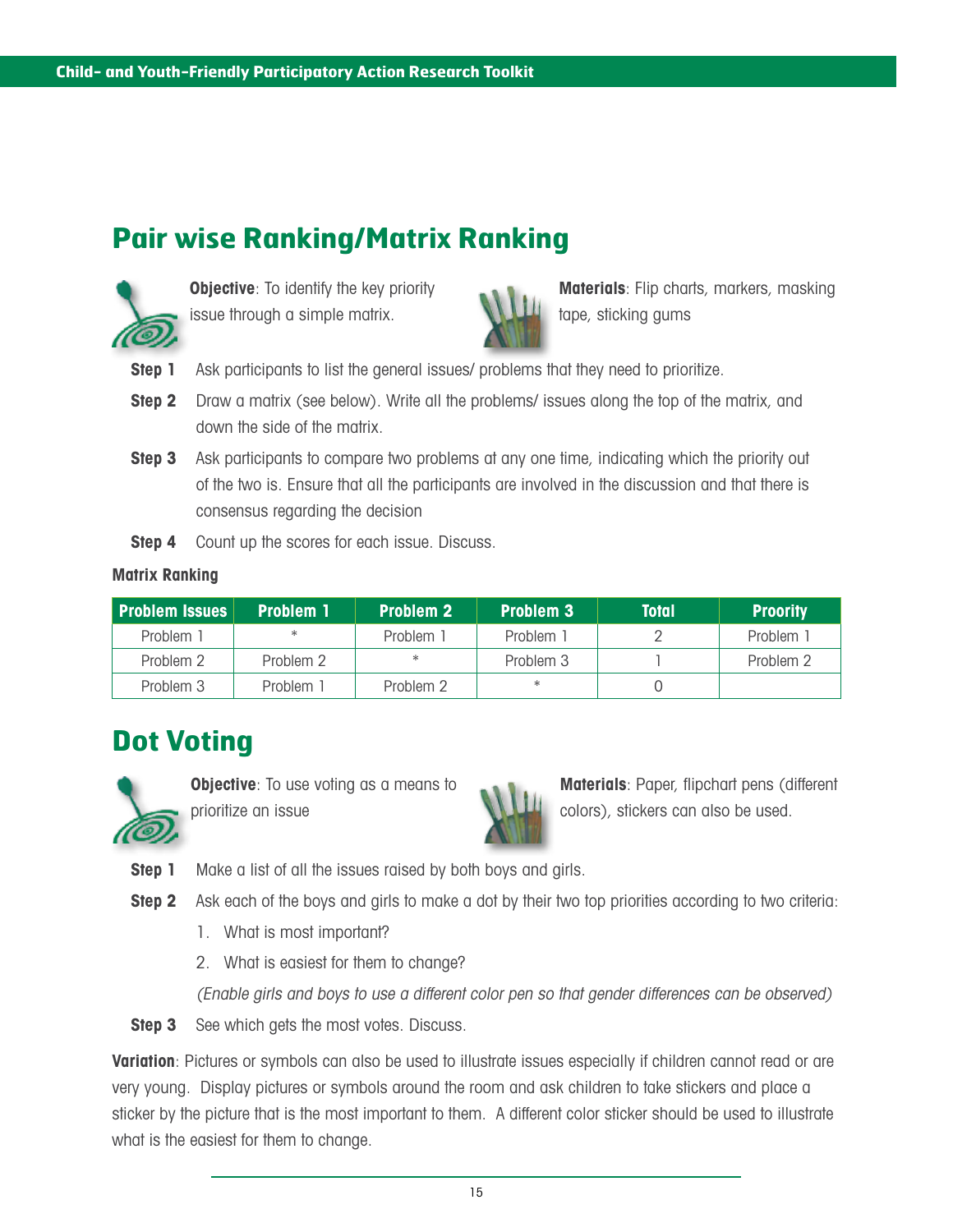### **On the Line**



**Objective**: to establish the possible impact and frequency of occurrence of key issues children are faced with through the use of simple objects and a 'priorityline'



**Materials**: tape, string, (to create a line) or chalk or a stick to draw a line on the ground. Any objects from the environment that can serve as symbols and place on the line. In addition, 10 small sticks are needed.

- **Step 1** In a group, children are asked about key issues that concern them...either positive or negative depending what is needed to prioritize.
- **Step 2** Ask children for each issue listed to illustrate it through the use of an object they find in the environment that can serve as a symbol. For example: children might indicate that one of the issues they are concerned about is a night club near their school. Children might illustrate this by using an empty soda bottle.
- **Step 3** Draw a line on the ground. Either use tape, or chalk, or string to make a long line.
- **Step 4** Ask the children to place the objects representing key issues on the line according to importance. Indicate that one end of the line is "severe impact" and the other end of the line is "not so severe impact".
- **Step 5** Ask each child to come to the line and to place the object that is most severe in impact on children's lives nearest the "severe impact" and the other objects behind it according to importance. Allow each child the opportunity to express themselves through this process. Keep track of the number of times an item is placed at the front.
- **Step 6** As children place items on the line start a discussion with the group until the items on the line are agreed upon by all the children.
- **Step 7** To understand the frequency of the issues occurring, ask children to rank the issues using sticks. For example, if the item at the front of the line is "Street Children" ask children if there were 10 children in your community how many of the children would be street children?" Place the number of sticks by the item. Continue to repeat this exercise with each issue using 10 sticks…asking each time, "How many children would be…"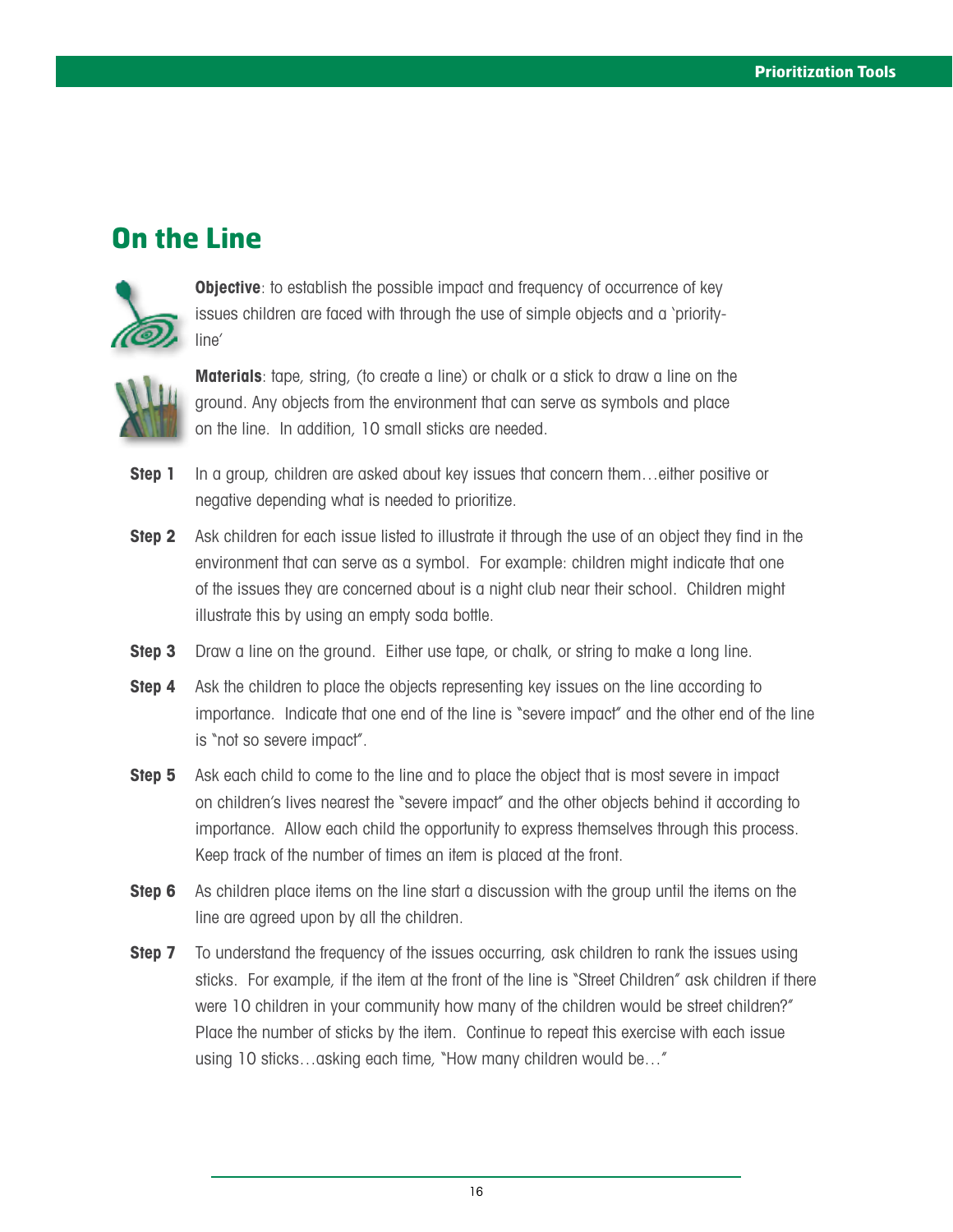## **Paper Houses**



**Objective**: To illustrate children's priorities and needs in development, emergency and reconstruction programs and policies



**Materials**: Sheets of paper, pens, tape, crayons

- **Step 1** Ask children to divide into small groups of no more than 5 children.
- **Step 2** With a facilitator in each group, discuss with children their concerns and issues regarding a particular event; for example if the government is to resettle IDPs to a new area, ask the children to discuss their concerns about this move. Or, if an organization is trying to understand what children think are important factors during the reconstruction of a school.
- **Step 3** Create a list of all the issues the children bring up.
- **Step 4** Ask child to now construct a paper house (three dimensional). At the bottom of the house have the children write the least important issue. On the walls of the house have the children write the second most important issues that need to be addressed. On the roof of the house have the children write the most important issue they need to be addressed.
- **Step 5** Display houses and have each group present their house and issues.

**Variation**: Rather than write the priorities of each issue according to need, children can write issues according to: floor—the foundation of the issue, walls—what keeps the house standing or the support needed; Roof—what is needed to protect children. Example: Children may write down as the foundation (floor) that they need food and water to survive; the support (walls) come from their caretakers, or teachers at school; and protection (roof) children might indicate that they need love and kindness from their parents.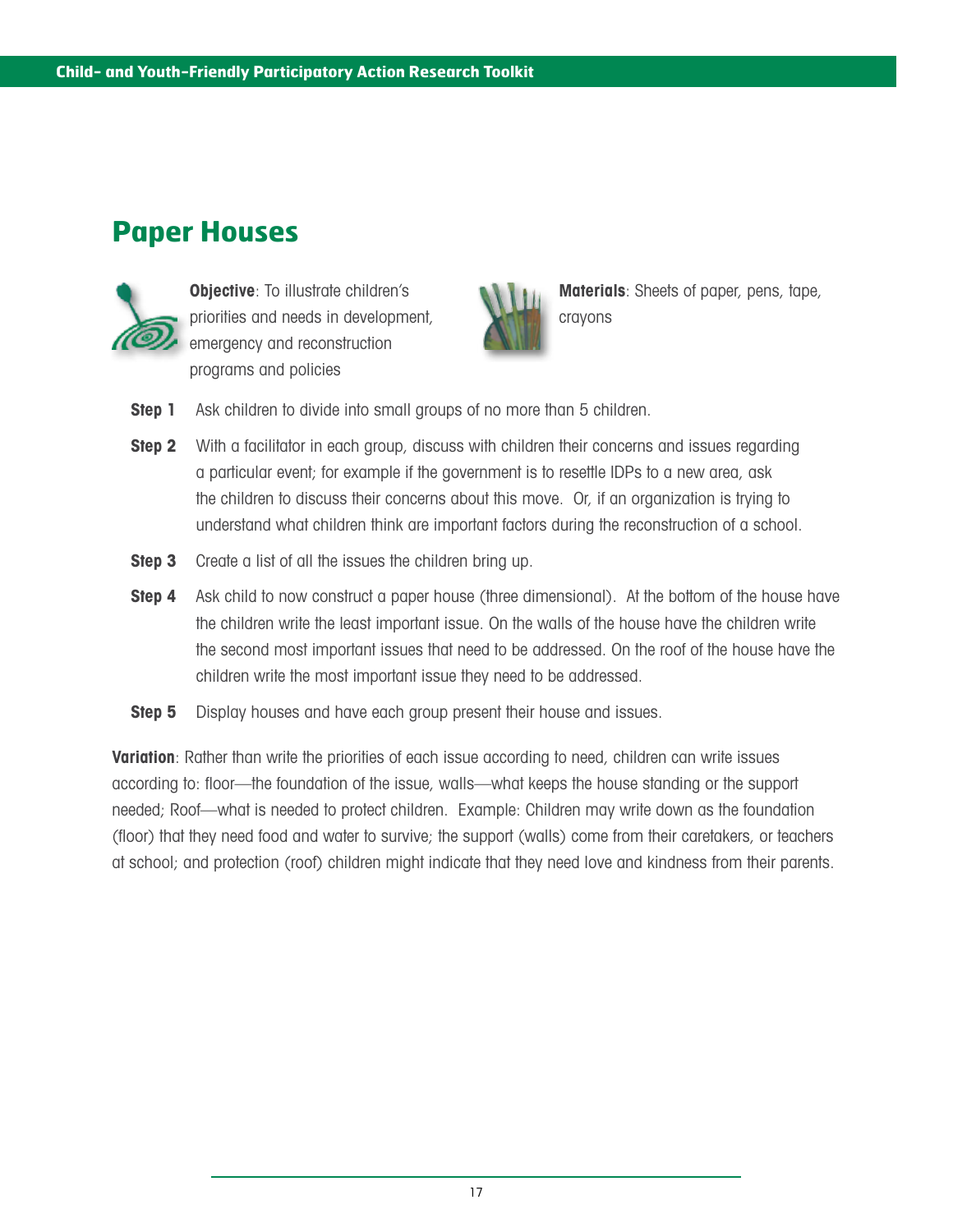## **Heavy Voting**



**Objective**: Using the vote as a medium to establish the priority of a subject.



**Materials**: Paper, flipchart pencils (different colors), you can also use tokens.

Heavy voting is a technique to select options in front of a group. It is particularly good when there is a strong possibility of having very even results in an average vote. For example, if there is the same number of boys and girls and you think that the boys will select an option all together and the girls another or, if there is young people from different communities or groups who, perhaps, will vote equally within their groups. Heavy voting gives them the opportunity to have a more marked differentiation in the vote, to ensure that there is a clear winning choice (or the best three options are clear). This process has been used also to remove options when there are many, to have only three or four to deepen: when a group of 60 children identify 12 'issues' in the community and we want to reduce this to the 3 most important to investigate more deeply.

- **Step 1** all participants have equal knowledge of what they will choose, and they have agreed on the lens of prioritization or criteria
- **Step 2** each option (card with a word; card with drawing or object) is placed on the table or on the floor, separated by enough space to make it clear that each one is different and that there is enough space to move around it.
- **Step 3** each participant receives three cards or tokens that have the numbers 1, 2 and 3 written on them. The card with a '3' has a three vote value; the card with a '2' has a two vote value; the card with a '1' has the value of 1 vote.
- **Step 4** each participant goes through the options, thinking, and placing his/her cards or tokens where he / she wants depending on the importance which he / she gives to the issue. They can decide to place the three cards in one option or distribute their votes as they wish.
- **Step 5** they count the votes above each option and accommodate the results in a table normally it is very clear which the first, second, third or fourth are.

**Variation**: You can also use pictures or symbols to illustrate the values, especially for the children who are very young. Also you can use pictures or drawings for each issue so they can place their tokens.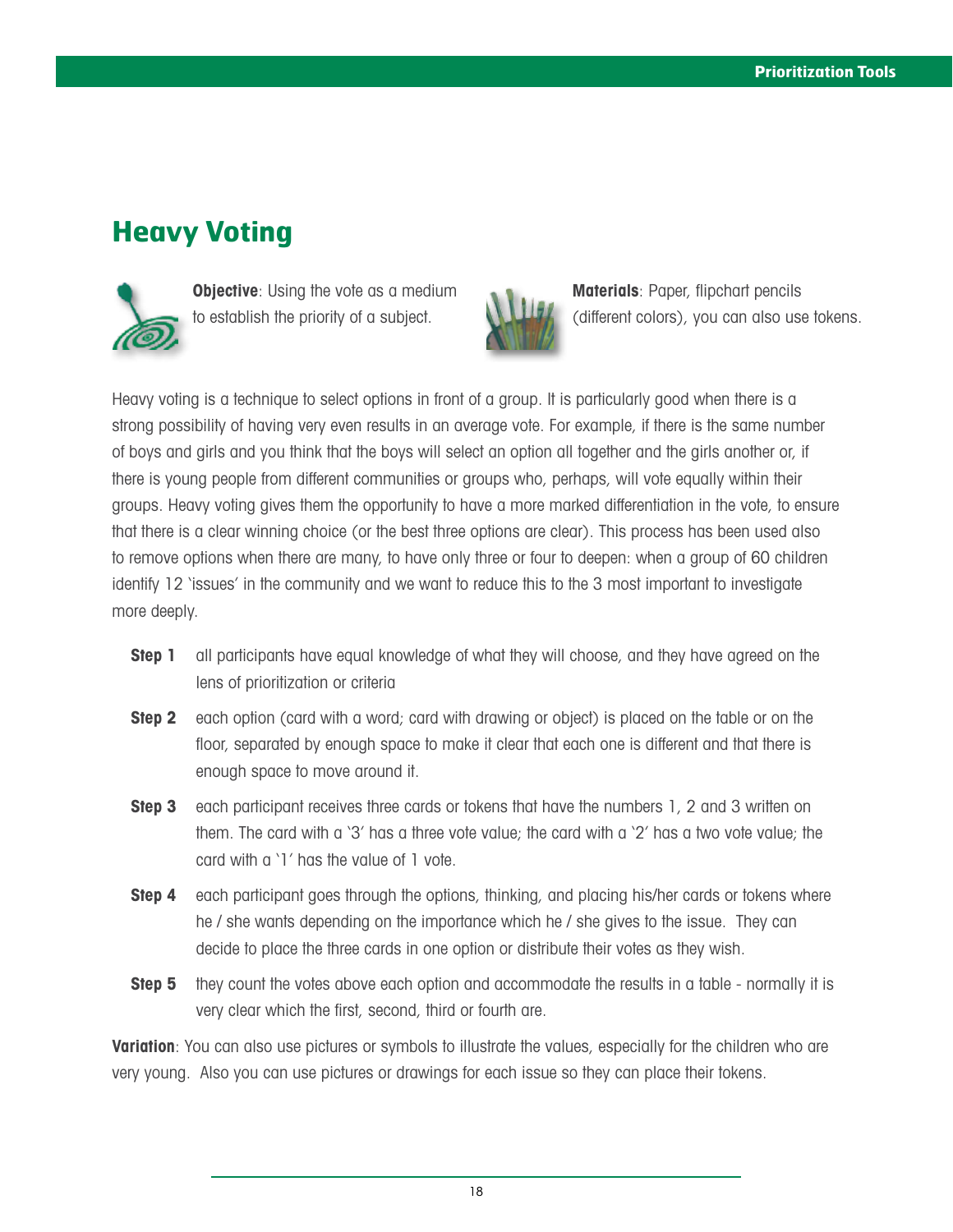### **Most and Least Severe**



**Objective**: this tool helps to: 1) identify and rank the issues within a group by using a simple set of criteria; 2) look at the problems with a historical perspective; and 3) to assess the impact of each problem from the point of view of those involved in it.



Why this tool is useful: the tool can be used as part of a participatory assessment for a community program, when it comes to an organization or a workshop with representatives of different groups. This exercise is a good help for analysis with groups that support us, but it can also be modified to set priorities within organizations. Usually, the best is to look at the

topics that have been classified as "problems that are becoming increasingly more serious or worse". After identifying them, they should be analyzed more accurately until the most important issue is chosen for being useful to concentrate all their efforts.

**Estimated time**: 1 to 2 hours depending on the process of discussion and complexity of the matters.

There are two ways to do this exercise; the one to choose will depend on where you are located in the process of identification of problems.

#### **Determine the main issues.**

- **a.** If an activity for the definition of issues has not been performed yet, start by presenting a list of sectors or groups (e.g., women, peasants, farmers, and small business) on a flipchart. Choose the sectors that are related to their work. Browse the list asking the participants to appoint the main issues faced by each sector or different group. To help the participants understand the difference between essential problems and symptoms of these problems. For example, the educational disadvantages faced by girls can be a symptom of economic deprivation which forces parents to choose which children they will send to school.
- **b.** Do a brainstorm on a list of issues that are on the agenda of the involved groups or get them from problems already identified in a participatory manner.
- **Step 1** Write each problem on a separate card. If the problem occurs in relation to various sectors (education, health, etc) use a different color card for each sector.
- **Step 2** Develop criteria with the group to categorize each problem such as "Very Serious", "Serious" and "Less serious". The criteria could include numbers of affected people, the severity of the consequences, frequency, etc. Write the criteria list on the flipchart.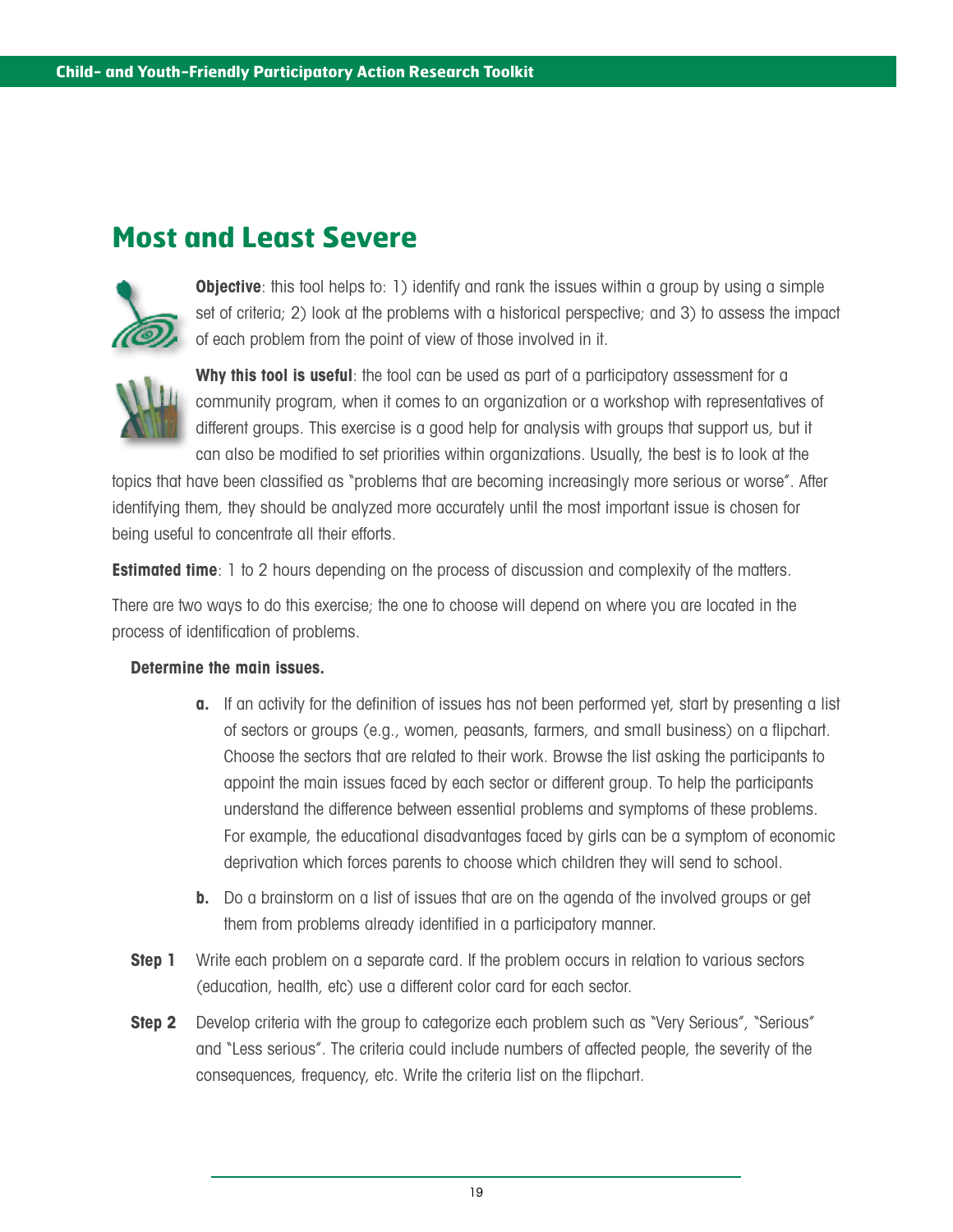- **Step 3** With regard to these criteria, ask the participants to classify the issues on each card into three categories. If there are multiple sectors, keep the cards apart for each sector. Enter the codes (VS for Very Serious, S for Serious, LS for less serious) on the back of each card. You can use colors.
- **Step 4** Together decide on the period in which the changes will be measured; for example, two years, five years or ten years. Ask the participants to consider whether, during this period, each problem has become worst, kept equal or if it has improved. Classify the cards again into these three groups. Write codes on the back of each card according to the category of the change (W for worst, E for equal and I for improved). You can use colors too.
- **Step 5** Do a matrix. Label the rows: "Worse", "Remain the same" and "Improve". Name the columns: "Very Serious", "Serious" and "Less serious". If you have organized the cards by sector, do a separate matrix for each sector. Then place each card in the corresponding cell in the matrix.

|                        | <b>Very Serious</b>                              | <b>Serious</b>    | <b>Less Serious</b>               |
|------------------------|--------------------------------------------------|-------------------|-----------------------------------|
| <b>Worst</b>           | Malnutrition<br>$\bullet$<br>• Domestic violence |                   | • Lack of transportation<br>means |
| <b>Remain the same</b> | • Corruption                                     | • Far away Market | No training<br>opportunities      |
| <b>Get better</b>      | • Employment<br>Opportunities                    |                   |                                   |

- Discussion •
- Why do certain issues worsen?
- Why do certain issues improve?
- What roles does the Government play in this?
- What other powerful actors have influenced the changes?
- What roles have the citizens and organizations played in these changes?
- Are extremely serious problems improving or getting worse?
- What can citizens and the government do to change this?

#### **The issues in the Box Worst/Very Serious usually are the best ones where to focus efforts.**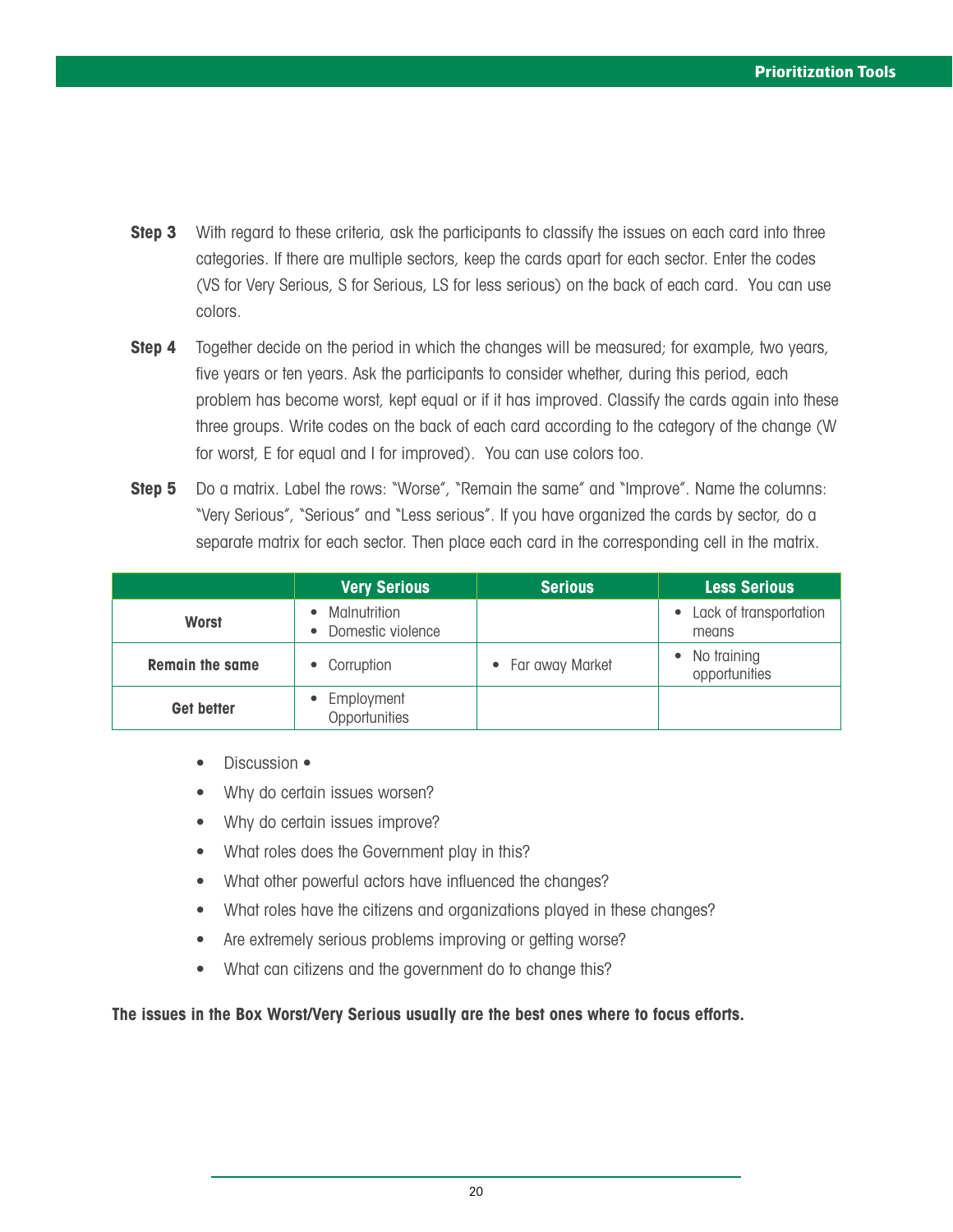## ANALYZING TOOLS

These tools are designed to help children to analyze selected issues, risks, problems and resources in their community that were prioritized during through the use of the last set of tools. The tools are creative exercises that will help children to probe to uncover the root causes of problems. They should be used during the second stage (community reflections) and third stage (synthesis of issues and identify program responses) of the Area Strategic Planning (ASP) process. The following table provides descriptions of the strengths and challenges of each tool.

| <b>Strengths and Challenges of Tools</b> |                                                                                                                                                                              |                                                                                                                                                       |  |  |  |
|------------------------------------------|------------------------------------------------------------------------------------------------------------------------------------------------------------------------------|-------------------------------------------------------------------------------------------------------------------------------------------------------|--|--|--|
| <b>Tool</b>                              | <b>Strengths</b>                                                                                                                                                             | <b>Challenges</b>                                                                                                                                     |  |  |  |
| Why? Why? Why?                           | • Helpful in uncovering root causes.                                                                                                                                         | By the third "why" participants often tire<br>$\bullet$<br>and some of the root causes identified<br>may not be so relevant for program<br>responses. |  |  |  |
| <b>Tree Analysis</b>                     | Provides creative imagery for helping<br>participants to identify root causes.                                                                                               | Same as above<br>$\bullet$                                                                                                                            |  |  |  |
| <b>Venn Diagram</b>                      | Helpful for children to assess power<br>dynamics in their community.                                                                                                         |                                                                                                                                                       |  |  |  |
| <b>Spider's Web</b>                      | • Fun and active exercise<br>Able to capture complexity of relationships<br>among various stakeholders.                                                                      | Somewhat complicated and time<br>$\bullet$<br>consuming, but nonetheless is often<br>worth the time.                                                  |  |  |  |
| <b>Gender Clock</b>                      | Insightful focus on gender roles                                                                                                                                             | Limited to gender roles and should be<br>$\bullet$<br>used in addition to other analysis tools.                                                       |  |  |  |
| <b>Triangle Analysis</b>                 | Very helpful in assisting participants to<br>probe for root causes at different levels. This<br>tool can help participants to understand<br>macro-level sources of problems. | May be somewhat complicated for<br>younger children.                                                                                                  |  |  |  |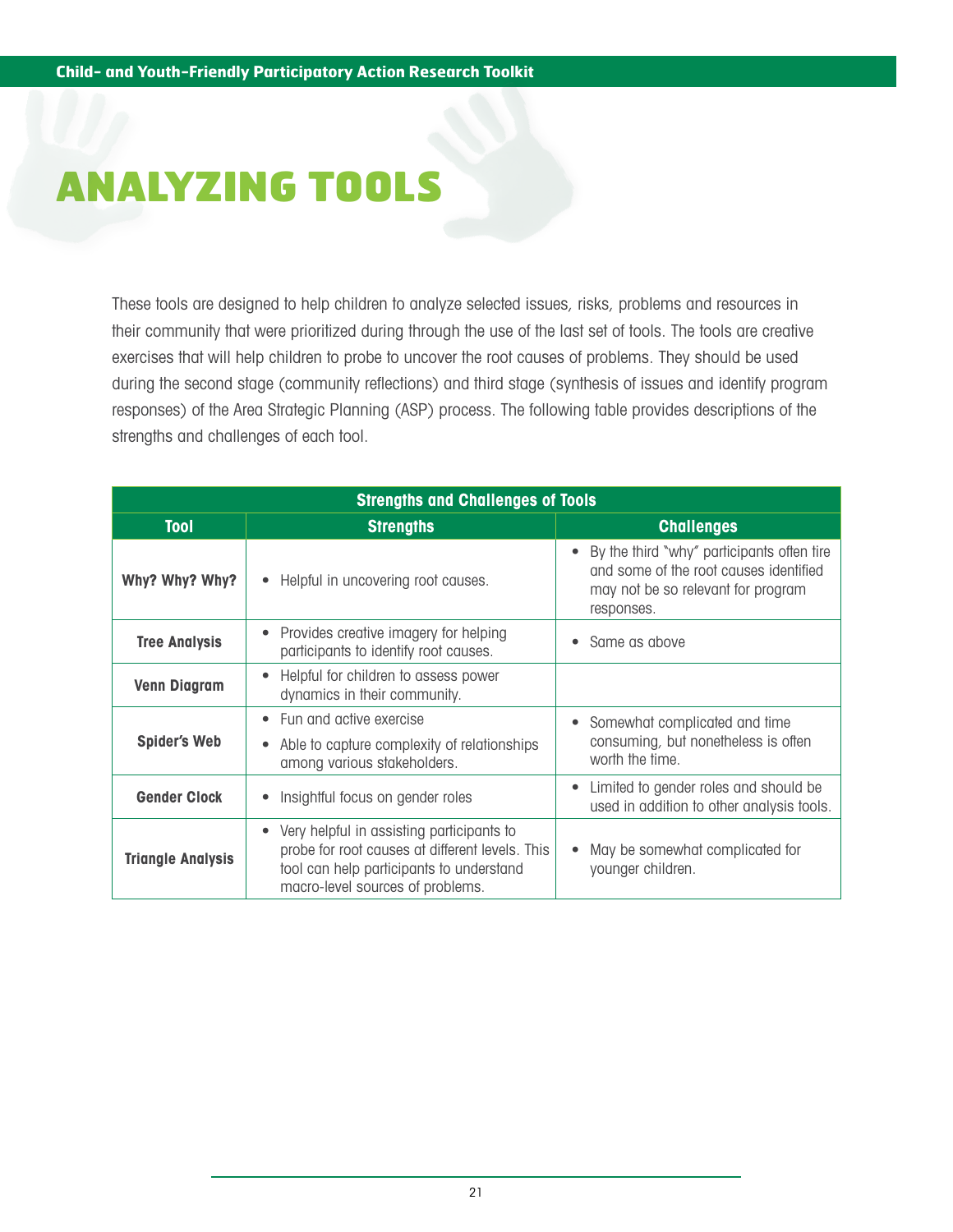## **Why? Why? Why?**



**Objective**: To analyze the root causes of an issue.

- **Step 1** Write the 'why' question based on an issue that children want to explore on a wide long piece of paper. E.g. why do some children work on the streets?
- **Step 2** Draw 3 or 4 arrows coming from the why? Encourage girls and boys to give different suggestions as to why? (E.g. some children work on the streets) – record the different reasons by the different arrows. (e.g. due to poverty, as they are an orphan etc.)



**Materials**: Chalk or Flipchart paper, flipchart pens

| A Low Mirminicare<br>urents are always    |                     |
|-------------------------------------------|---------------------|
| Road<br>gccident<br>wild play on the road | Lo<br><b>Rod</b> Co |
| A over caking I have to head think        | I not likewing      |
|                                           |                     |
| <b>NICHA CTOSING</b>                      |                     |

- **Step 3** By each of the reasons given draw some more arrows and explore why? These happen? (E.g. why is there poverty?). Encourage girls and boys to give different suggestions as to why for each reason? Record the main reasons by the different arrows.
- **Step 4** Again repeat this process exploring the causes behind the reasons given.

Enable a discussion on the root causes (e.g. the third round of why? why? why?) of the original issue raised.

**NOTE: For each layer of why use a different color to illustrate the levels.**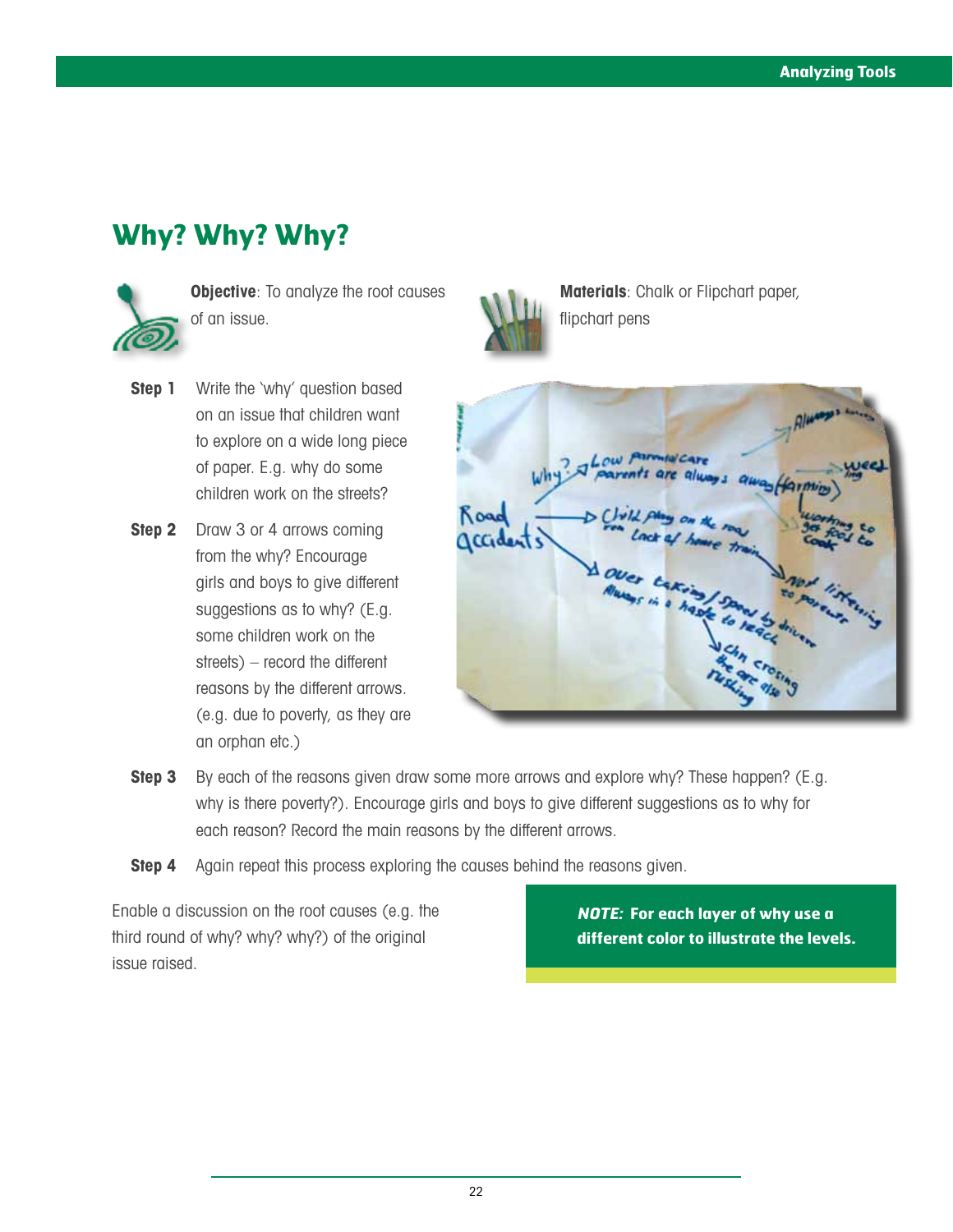## **Tree Analysis**



**Objective**: To analyze the root causes and the impact of an issue affecting girls and/or boys



**Materials**: Flipchart paper, pens (Alternatively, colored paper, glue, tape)

- **Step 1** Draw the shape of a large tree on a large piece of flipchart paper.
- **Step 2** Write an issue identified by children on the trunk of the tree (e.g. child marriage)
- **Step 3** By the roots of the tree encourage the girls and boys to discuss and record the root causes of this problem.
- **Step 4** By the branches and shoots of the tree encourage the girls and boys to discuss and record the impact of this problem (e.g. on children's lives)

**Variation**: Alternatively you can ask children to construct a tree out of colored paper by giving children leaves, branches, roots, and even apples. Give each child a few leaves, branches, roots and apples. Ask children to write down the root causes to the issue on the roots. Have children paste the roots under the trunk of the tree. On the branches ask the children to write down the impact of the issue on children. Paste these coming from the trunk. On the leaves ask the children to write down the consequences that can happen because of the impact from the branch. Paste these coming from the branches. To add analyze further, children can use apples or mangos to write down action points to respond to the impact. Thus, the tree not only serves as a means to analyze an issue it can also be a starting point for taking action.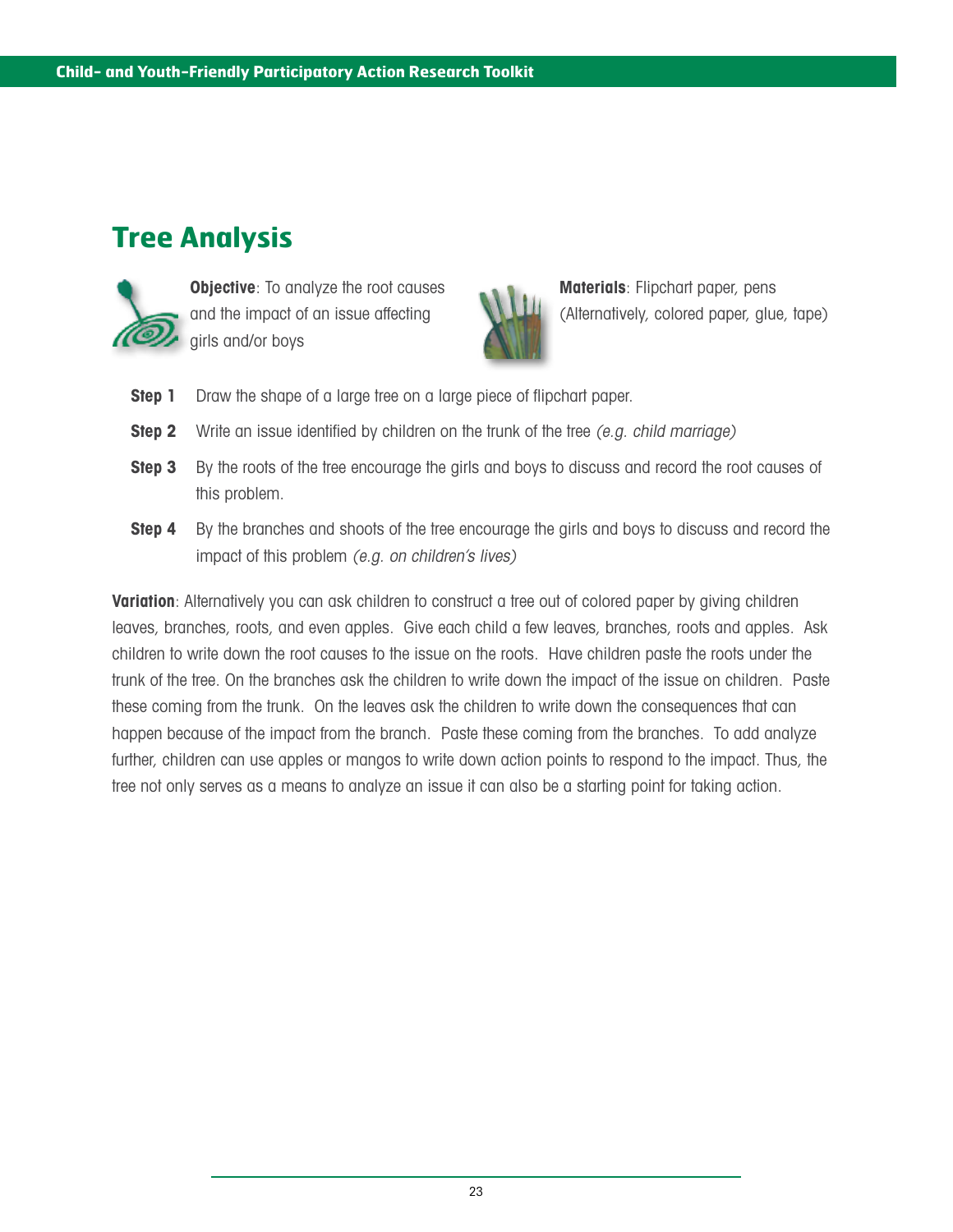#### **Venn Diagram**



**Objective**: To analyze access and power of people on issues that children want to influence.



**Materials**: Paper cut into a few different size circles, large sheet of flipchart, flipchart pens, and scissors.

- **Step 1** For the issue that children are discussing encourage them to list all the different groups of people that they would need to influence to get the issue addressed (e.g. parents, teachers, friends, government ministry etc.)
- **Step 2** For each of the groups of people identified ask the children to choose a circle according to how powerful the group is (particularly in relation to the influence they have on the particular issue they want to address). The people with more power to address the issue have a big circle, and the group of people with less power to address the issue has a smaller circle. Write the names of the groups on each of the chosen circles.
- **Step 3** Ask the children to choose what size circle they have *(according to their power to address the* issue).
- **Step 4** On a large sheet of flipchart paper place the circle representing the children in the middle of the page.
- **Step 5** Ask the children to place the other circles near or far away from the children's circle in the centre according to whether it is easy or hard for them to access and influence each particular group of people.
- **Step 6** The final layout should show which groups children have more access to in order to influence them, but also how accessible or un-accessible groups of people with most power are to them. Discuss the layout and its implications.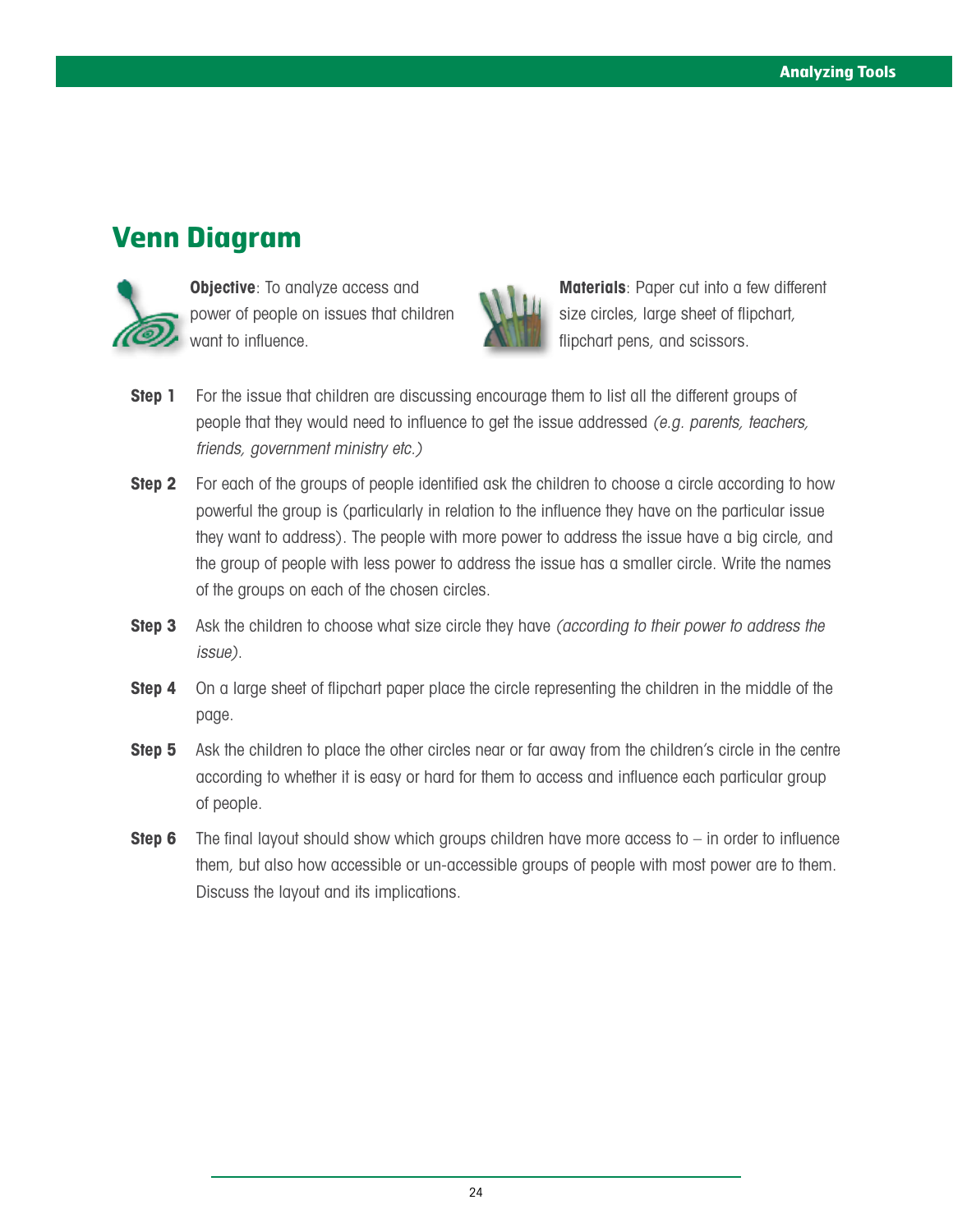### **Spider's Web**



**Objective**: To examine an issue (conflict, family dynamics, community problems, social issues) and the relationship between each.



**Materials**: different colored string, yarn, wire, tied together cloth, rope, and other material that can be used as a "web"

- **Step 1** Ask children to think of an issue that they would like to explore; for example, the conflict/war; family feud, or a community rivalry. (This exercise is best when looking at conflicts, struggles, or the desire to change something)
- **Step 2** Ask for volunteers to represent each of the different sides of the issue. For example, if you are discussing the dynamics in a conflict, one person may represent the rebel leader, another child soldier, another the president of the country, another a military soldier, another a child, etc. Alternatively, if children are analyzing a more local problem, for example the dynamics in their family, one person would represent the father, mother, child, siblings, neighbor, police, etc.
- **Step 3** Make sure to include one person that represents all children.
- **Step 4** Have participants stand in the middle of the room and they should become the character they represent.
- **Step 5** Now explain to participants what each of the strings represent. For example:
	- **a.** Wire: Negative relationship
	- **b.** Blue String: A positive relationship
	- **c.** Rope: A broken relationship
	- **d.** Red Yarn: Neutral, no relationship
	- **e.** Yellow ribbon: dependency relationship
	- **f.** Etc. (any kind of relationship description can be created)

**NOTE: Be sure to capture the relationships on a flipchart using different colored pens to illustrate the relationship lines between each player. This can be used later for further discussion when participants step out of the web.** 

- **Step 6** Start with one of the players. Ask participants: "What is the relationship of "x" with "B". Take the string that corresponds to the relationship and tie the string around the person and connect it to the person he/she has a particular relationship with. Continue to do this with each player. Remember to explore the reverse relationship….a child soldier might have a negative relationship with the rebel leader, but the Rebel leader might have a Dependency or positive relationship with the child soldier. Both string/wire/rope etc should be used to illustrate both sides of the relationship.
- **Step 7** Once the web is created, participants will be tangled inside. Have a discussion about the dynamics of the relationships and what steps can be taken to address the different relationships.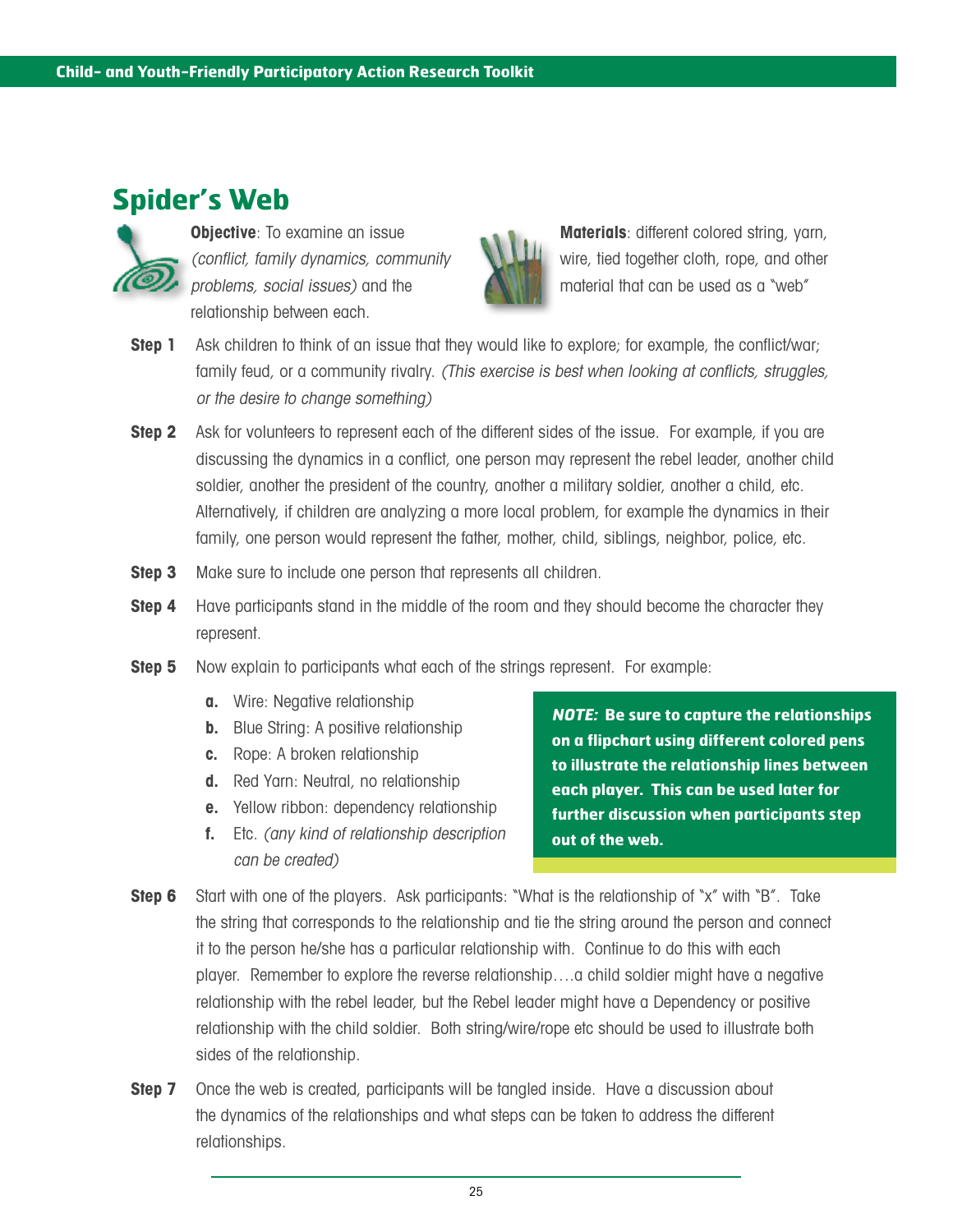### **Gender Clock**



**Objective**: To develop an understanding of the different male and female roles in a community.



**Materials**: Flipchart paper, markers, index cards in three different colors

- **Step 1** Divide boys and girls by gender into two groups. Ask them both to think of the things that they do on an average day. Ask them to think about all of the activities, hour by hour throughout an average day.
- **Step 2** Provide boys and girls groups with index cards with the three colors (e.g. red, blue and yellow. Ask them to write educational activities on index cards of one color, e.g. blue, educational activities on cards on another color, e.g. red, and work activities, e.g. yellow.
- **Step 3** Draw two large clocks on flipchart paper: one for girls and one for boys. Ask children from both groups (one child at a time) to put their activities on their respective clocks by the usual time these activities are performed.
- **Step 4** Together ask children to count all of the recreational and educational activities that boys do in a day. Then all that girls do in a day.
- **Step 5** Then ask them to count all of the work activities for both groups.
- **Step 6** Encourage them to discuss the differences.
- **Step 7** If there are differences ask them why? Do they think the discrepancies are fair? Why? Why not?
- **Step 8** The information collected through the activity and discussion should be recorded on a separate flipchart paper.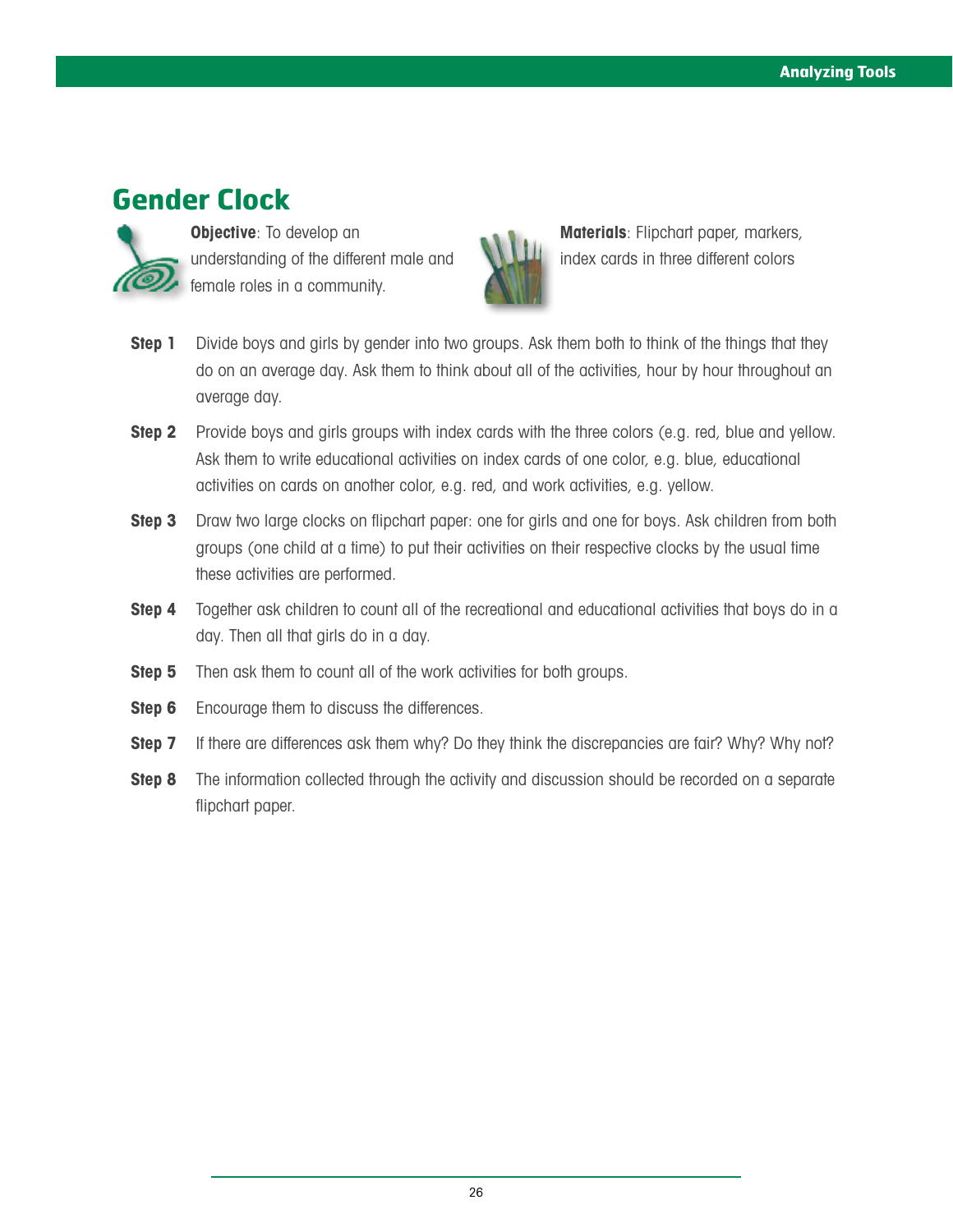## **Triangle Analysis**



**Objective**: To develop an understanding contributing societal causes for a problem.



**Materials**: Flipchart paper, markers, index cards in three different colors

This exercise is designed to develop deeper understanding of some of the socio-political environmental factors contributing to problems identified and prioritized by children. This includes probing into some of the cultural and political factors that contribute to problems faced by children in the community. This is a challenging exercise that requires facilitators to be prepared to provide concrete examples and to encourage participants to think about the reality of their lives in the community.

- **Step 1** Write down the prioritized issues on index cards and post them all on the wall.
- **Step 2** Draw a large triangle on a flipchart paper on the wall and in the corners of the triangle write: culture, policy, structure. Ask children what they think each means and ask them to provide examples. (E.g. culture are some of the traditions and informal rules that we have in our community, for example girls and women are responsible for housework; policies are laws and rules that the government has made for example laws against stealing; structures include the institutions and hierarchy in a community, for example we have political, religious and traditional leaders, schools and school management committees, etc.).
- **Step 3** Ask children to identify one of the issues written of index cards for analysis and place the issue in the center of the triangle.
- **Step 4** Ask them to think about how each of the three factors contributes to the identified issue. Spend several minutes on each factor. For example, how does culture in your community contribute to the problem of many girls not being able to go to school? How do policies and policy enforcement or lack there of, contribute to this problem? How do the institutions in the community contribute to or work to prevent this problem? Write down the responses near the corresponding corners of the triangle.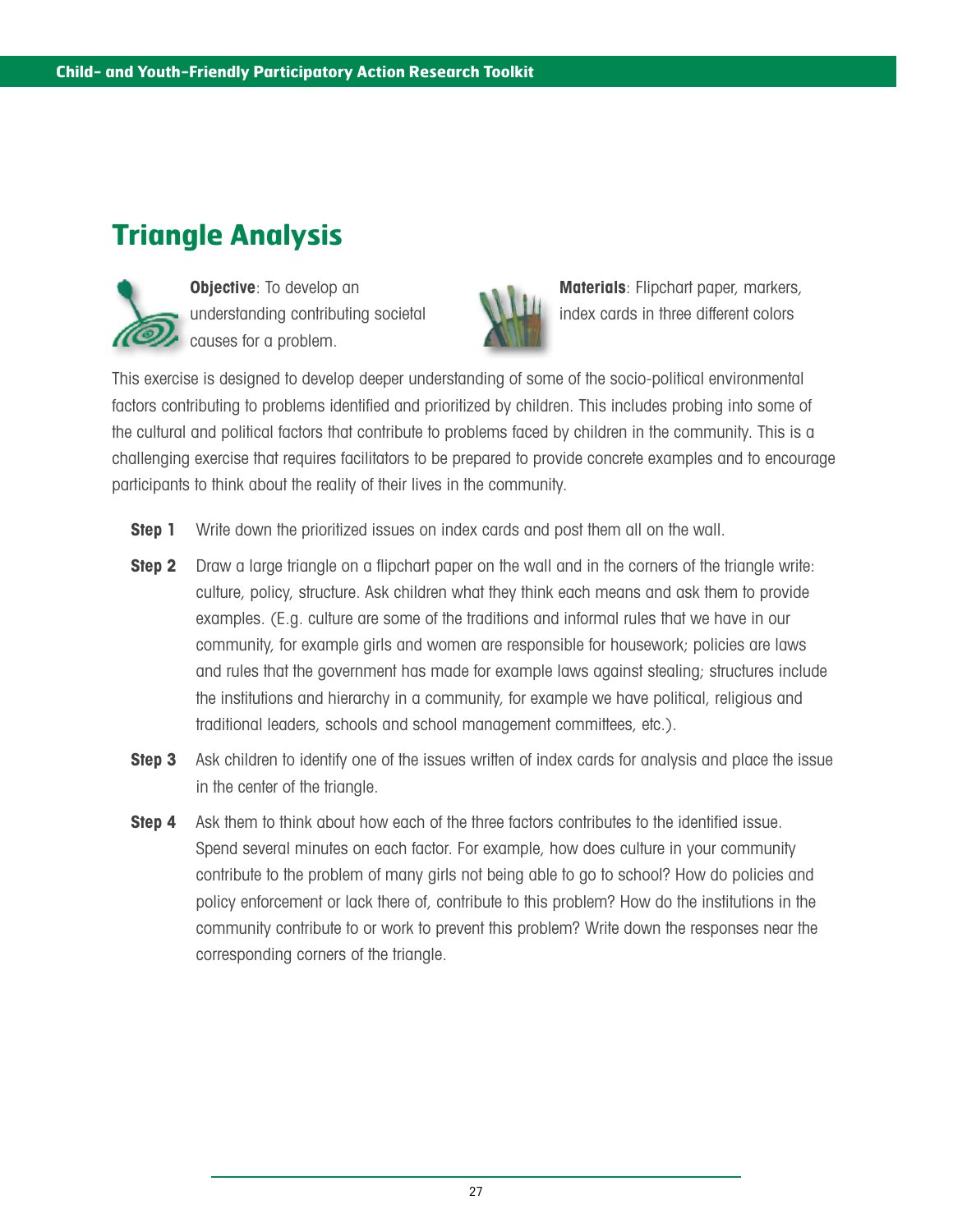## PLANNING TOOLS

These tools are designed to help children to use the prioritized issues and root causes uncovered through the previous exercises to plan for responses. The tools will help them to develop concrete steps or activities to plan for solutions. They should be used during the second stage (community reflections) the third stage (synthesize issues and identify program responses) and the fifth stage (plan programs and define resources) of the Area Strategic Planning (ASP) process. The following table provides descriptions of the strengths and challenges of each tool.

| <b>Strengths and Challenges of Tools</b> |                                                                                                   |                                                                                                  |  |  |  |
|------------------------------------------|---------------------------------------------------------------------------------------------------|--------------------------------------------------------------------------------------------------|--|--|--|
| <b>Tool</b>                              | <b>Strengths</b>                                                                                  | <b>Challenges</b>                                                                                |  |  |  |
| <b>Visioning</b>                         | Helpful for initiating ideas for planning.                                                        | Somewhat limited to broader ideas for<br>$\bullet$<br>a future state.                            |  |  |  |
| <b>Time Machine</b>                      | • Creative means of initiating ideas for<br>planning and developing objectives.                   | Requires good facilitation to help<br>$\bullet$<br>children convert dreams into objectives.      |  |  |  |
| <b>How? How? How?</b>                    | Helpful for developing detailed activities for<br>responding to a particular issue.               | Attention should be placed on helping<br>$\bullet$<br>children to identify practical activities. |  |  |  |
| <b>Solution Tree</b>                     | Creative imagery for developing activities<br>$\bullet$<br>for responding to an issue.            | Same as above.<br>$\bullet$                                                                      |  |  |  |
| <b>Rocks and Cart</b>                    | Simple creative imagery for developing a<br>plan.                                                 | May be too simplistic for older children.<br>$\bullet$                                           |  |  |  |
| <b>SWOT/C</b>                            | Helpful for fine-tuning the activities to<br>address anticipated opportunities and<br>challenges. | Requires probing and circling back to<br>the activities for fine-tuning.                         |  |  |  |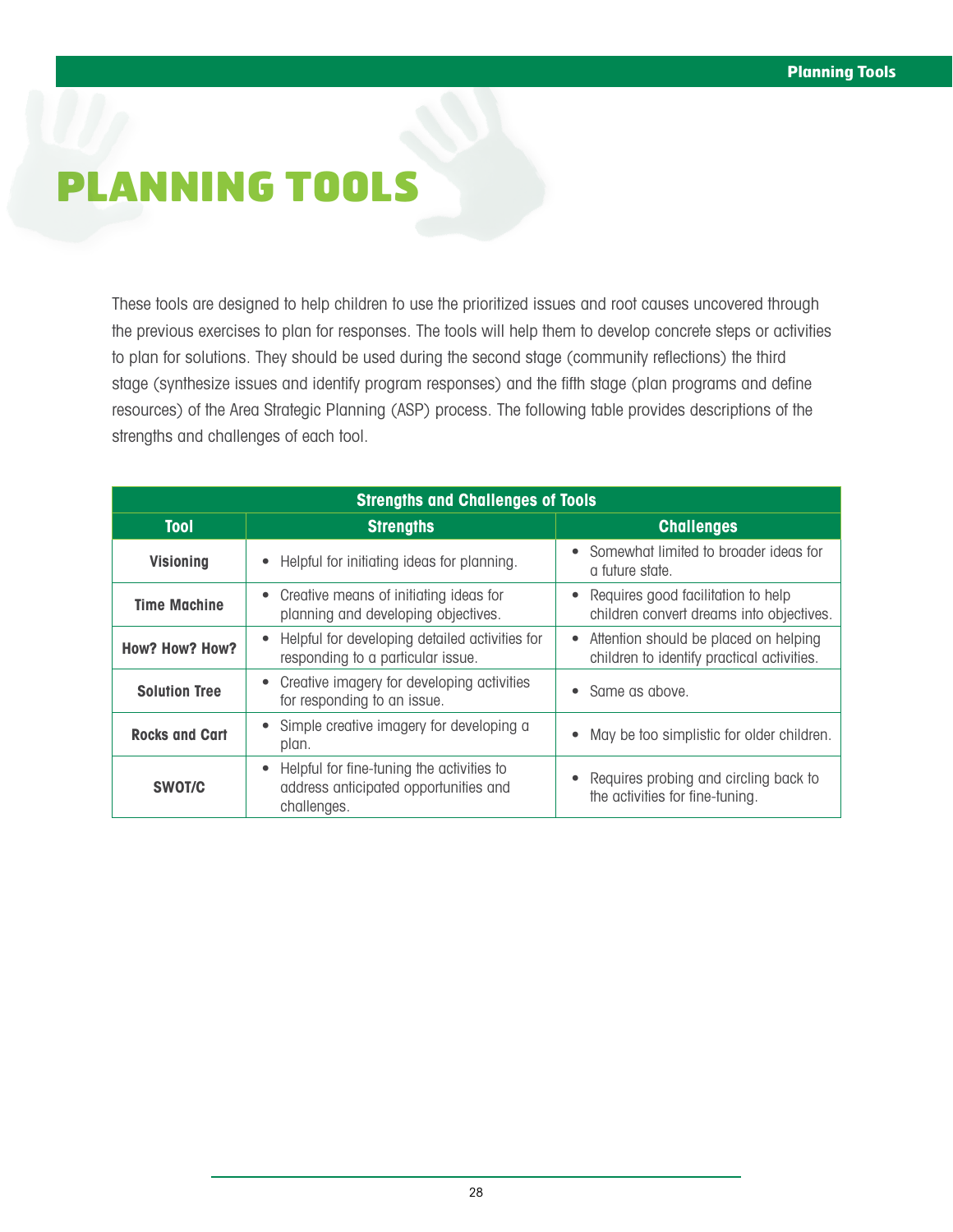## **Visioning**



**Objective:** To dream of a vision and to identify steps to move towards the vision.



**Materials**: Paper, crayons, pens, colored pencils

- **Step 1** Encourage the girls and boys to sit or lie in a comfortable position with their eyes closed. Enable them to relax, to breathe deeply and to dream about a world where the key problem they have faced has been addressed. Give the children time to dream about what their community looks like, feels like with the problem address. What are children doing? How are children feeling? How are adults' feeling? (As the children close their eyes walk them through the community, their home, etc. and in their mind have them imagine what the place looks like, the feelings they have, the people they see.)
- **Step 2** After 7-10 minutes ask the children to open their eyes. Give them each their own individual drawing sheet and ask them to draw or write key images from their dream.
- **Step 3** Ask the girls and boys to share their vision with each other.
- **Step 4** Ask the children to make concrete suggestions about what they can do as a group and as individuals to take steps towards realizing this dream. Record all the children's ideas. Encourage discussion on the concrete action ideas that they can implement.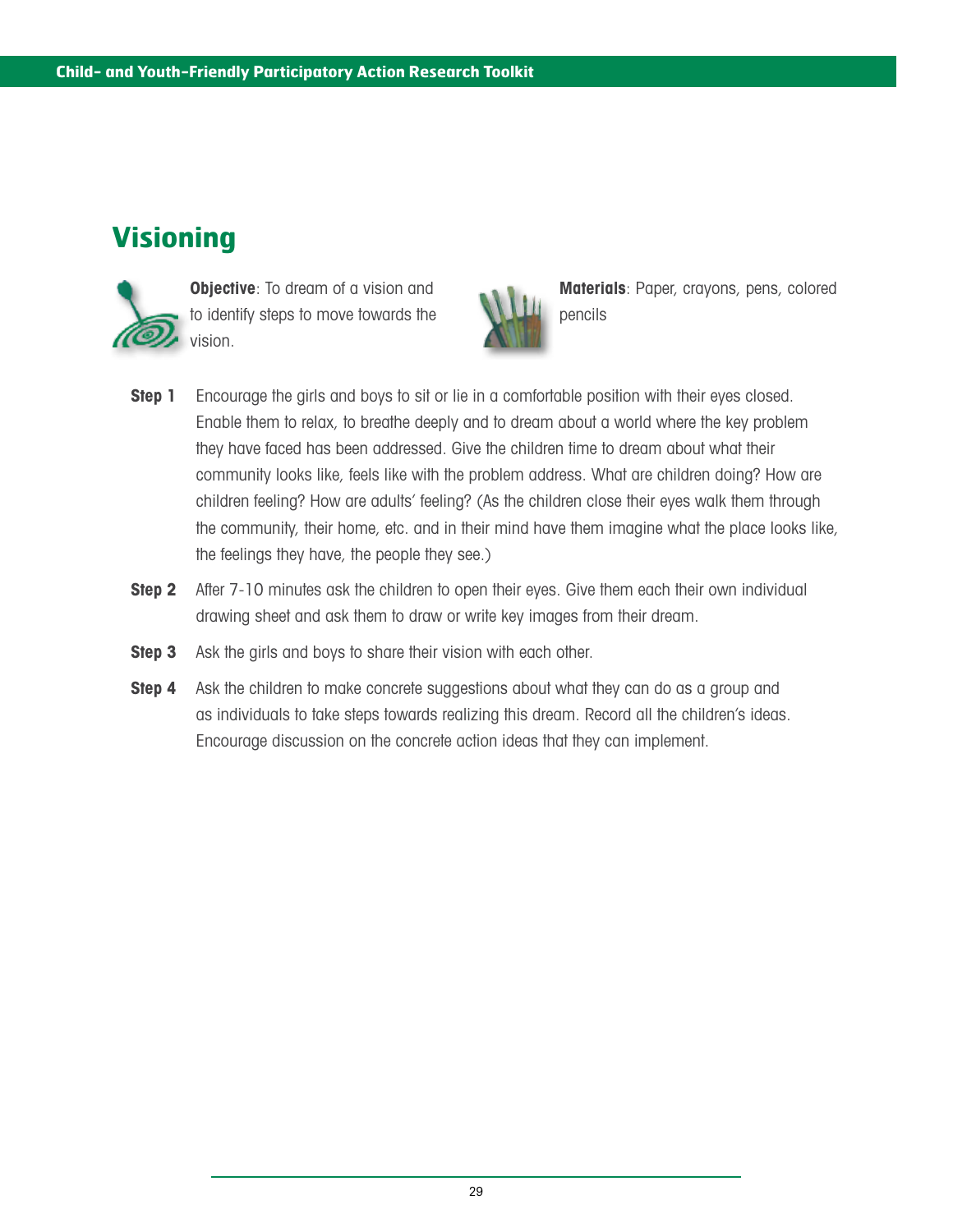### **Time Machine**



**Objective:** To dream of a vision and to identify steps to move towards the vision.



**Materials**: Colored index cards, markers, a time machine (small room, large cardboard box or an enclosed area behind bushes for example).

- **Step 1** Set the scene with child participants encouraging them to imagine their community. Review all of the issues listed in the previous exercises. Explain that problems that children identified and prioritized.
- **Step 2** Then explain that they will be entering a time machine and will moving through time to see their community in 5 years. They will see all of the improvements that have been made.
- **Step 3** Ask children to enter the time machine (small room, large card-board box or an enclosed area behind bushes for example). Make noises and explain to them that the noises are the sounds of the machine moving through time.
- **Step 4** Ask them to exit the machine. Explain that they are now back in their community 5 years in the future. Pretend to guide them through their community highlighting locations/ places related to issues identified and prioritized in the previous exercises. You pretend to visit the school to review changes to education related problems, people's families to review changes related to domestic problems identified, etc.
- **Step 5** Ask them to describe the changes they see from 5 years ago. Write down these changes on index cards.
- **Step 6** When you're finished visiting all of the relevant places, get back in the time machine and go through the same process to come back in time.
- **Step 7** Ask participants to review their index cards. Work with them to develop objectives based on the changes captured on the cards.

These objectives should be kept and used as the bases for other tools, such as the "How? How? How?" tool, which can be used to develop activities for each objective.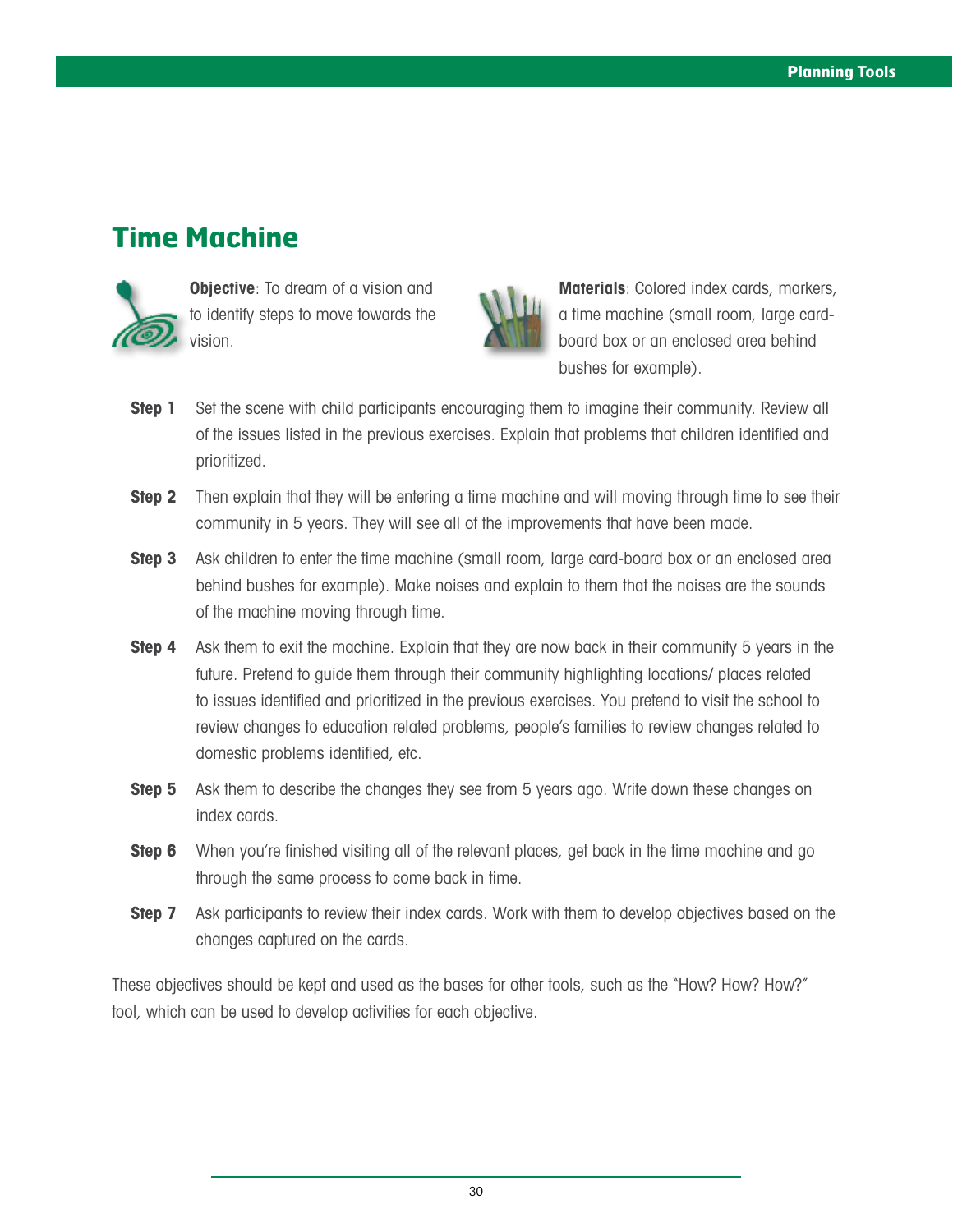## **How? How? How?**



**Objective**: To develop activities that can respond to an issue/ problem.



**Materials**: Chalk or Flipchart paper, flipchart pens

- **Step 1** Write the 'how' question based on an issue that children want to address on a wide long piece of paper. E.g. how can we address the road traffic problem in our neighborhood?
- **Step 2** Draw 4 or 5 arrows coming from the how? Encourage girls and boys to give different suggestions as to how they can address the issue (e.g. road traffic) – record the different reasons by the different arrows. (e.g. by organizing a road crossing safety awareness campaign with children, by meeting with the traffic control authorities etc)
- **Step 3** By each of the suggestions given draw some more arrows and explore how they will go about planning this (e.g. how would they organize a road crossing safety awareness campaign with children?). Encourage all the girls and boys to give different suggestions as to how they will develop their action ideas. Record the main reasons by the different arrows.
- **Step 4** Keep repeating this process to identify the methods for addressing each stage of the action plan until very concrete plans have emerged.
- **Step 5** Enable a discussion on the emerging action plan and delegate on roles and responsibilities to deliver the action plan.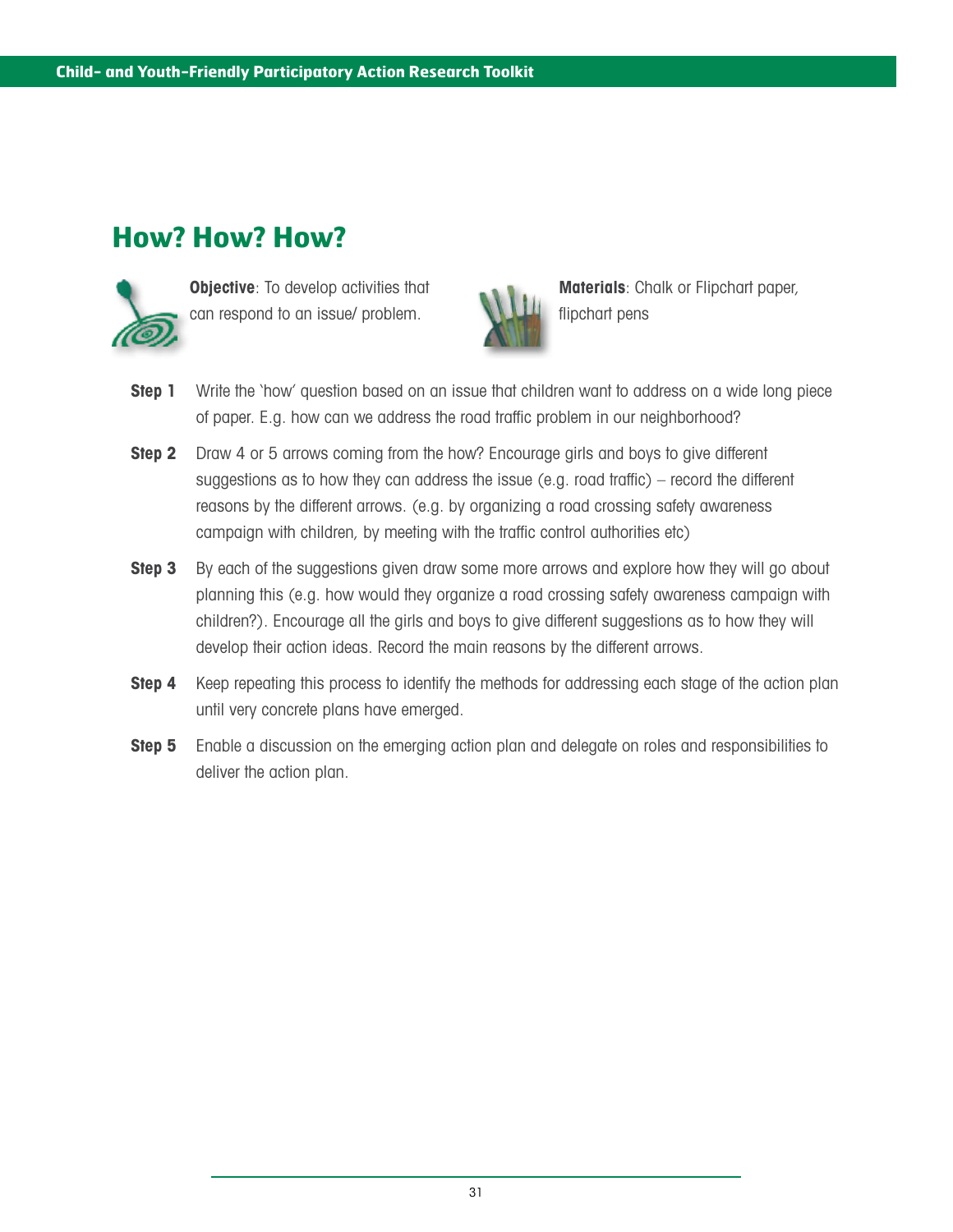### **Solution Tree**



**Objective:** To develop activities that can respond to root causes.



**Materials**: Paper, crayons, pens, colored pencils

- **Step 1** Similar to the "Problem Tree Exercise" Draw the shape of a large tree on a large piece of flipchart paper.
- **Step 2** Write an issue identified by children on the trunk of the tree (e.g. child marriage)
- **Step 3** By the bottom of the tree where the roots begin, write two or three of the prioritized root causes identified by children in the previous exercises.
- **Step 4** For each prioritized root cause encourage children to think and discuss three to four actions that can be taken by them to address the root cause. Draw separate roots descending from the tree for each action proposed and write these actions down on the emerging roots.

### **Rocks and Carts**



**Objective**: To enable action planning and to sensitize the participants to the idea that many problems could be solved through internal resources.



**Materials**: Flip charts, Color pencils, markers, Masking tape, sticking gums, colored paper

- **Step 1** Ask the participants to draw a cart and to draw/ write the problems/issues as rocks in the cart (the rocks can be drawn bigger or smaller to indicate the severity of the problem)
- **Step 2** Now for each rock/problem/ issue attach one Bull/Ox to pull the cart. Indicate what the bull/ox is according what to what children can do to address the problem. If the problem is particularly big, two or three oxen can be used to pull the cart.
- **Step 3** Children to present and discuss their rocks, carts and ox/ bulls.

**Variation**: Children can cut out rocks, carts and ox/bulls as a more creative approach to the exercise.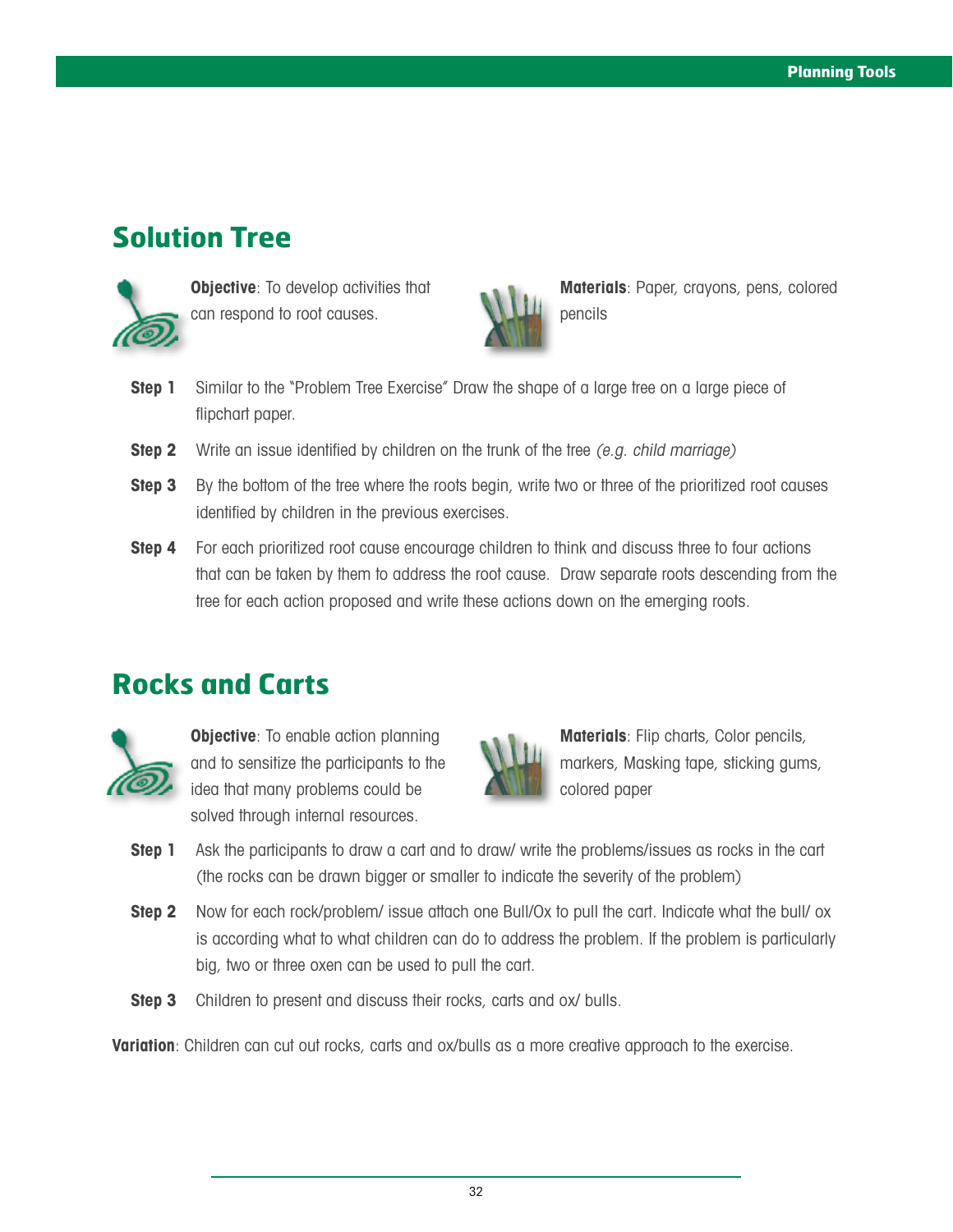### **SWOT/C**



**Objective:** The aim of any Strengths, Weaknesses, Opportunities and Threats/Challenges SWOC analysis is to identify the key internal and external factors that are important to achieving the objective.

- **Step 1** A SWOT/C analysis must first start with defining a desired end state or objective. Based on the previous exercises, based on what they have prioritized, ask children to explain how the changes that they desire would look like. Write down the desired change statement on a flipchart paper.
- **Step 2** Cut shapes out of colored paper: Large circle representing a head, body with arms and legs, sun with clouds, lightening.
- **Step 3** Provide children with the shapes and markers.



**Materials**: Colored paper, scissors, markers, flipchart paper.



- **Step 4** Ask them to think about the strengths that they (and the others in the community) have to make the necessary changes. Ask them to write these strengths in the large circle. Ask them to do the same reflecting about the weaknesses and to write these down in the shape of the body. Ask the about what opportunities they think are available for making the change and ask them to write them down in the sun and cloud shape. Finally, ask them to think about the threats/ challenges they may face and to write these threats in the lightening shape.
- **Step 5** Arrange the shapes on the wall and encourage children to discuss how the will reduce the risks of the threats and how will the work to reduce or deal with their weaknesses. Ask them how they will use their opportunities and build on their strengths. Write their responses on a flipchart paper. Their responses will be helpful for refining their planning.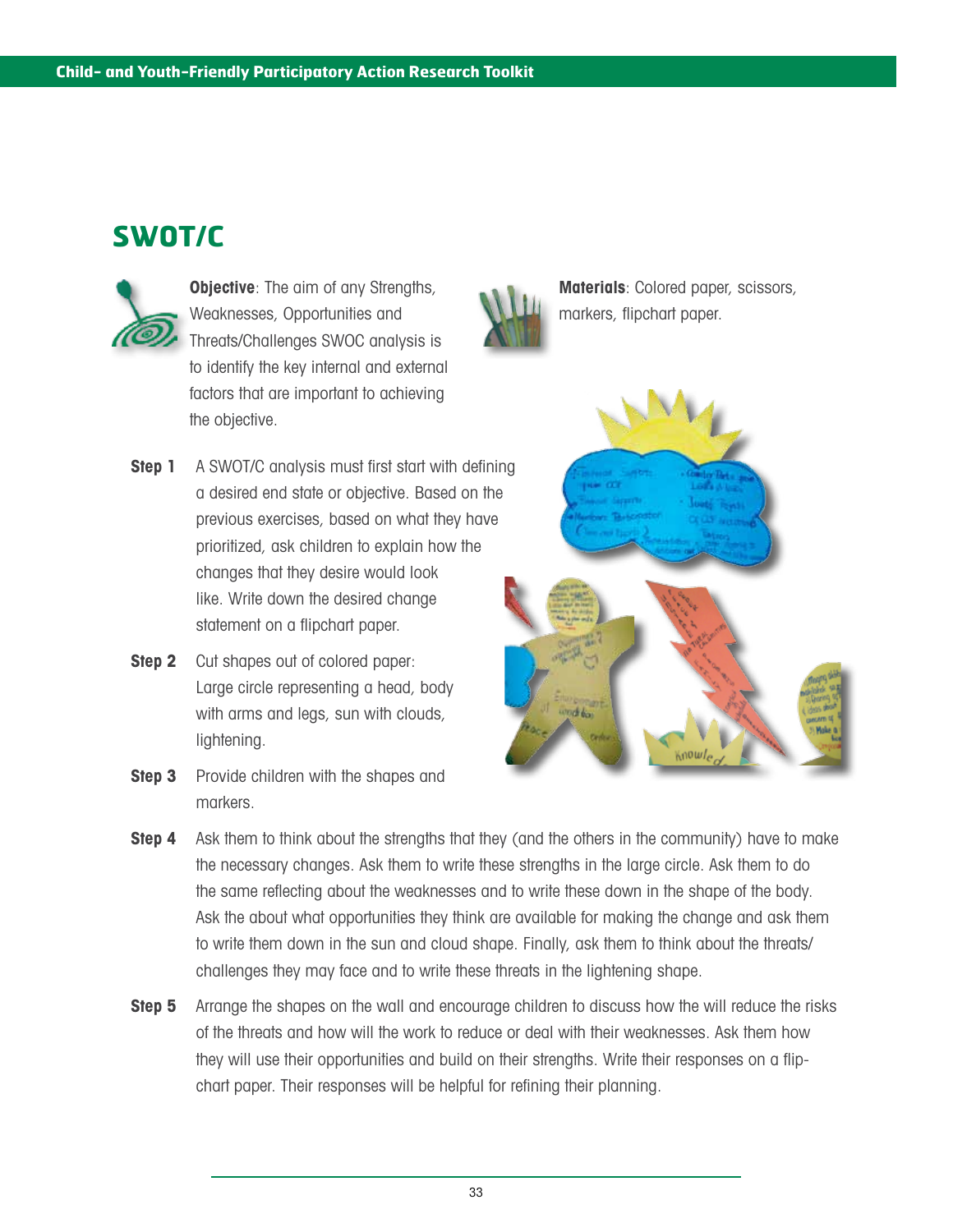## APPENDICES

## **Appendix I: Sampling Tips**

Selecting children to participate in the participatory action research (PAR) is a very important step. It is critical that you use the appropriate methods for selecting them. It's usually impossible to include all children in a targeted area in the child-friendly PAR exercises. In fact, it's not necessary. A good sample can help ensure that the interests of children are represented.

There are good and not so good methods for selecting a sample. Often program staff members use convenient methods of identifying children for involvement with research. They may choose children attending a near by school or they may ask community leaders to identify child representatives. However, through these approaches the most vulnerable children in the community are usually not identified. In fact, often the most privileged children, who are able to attend school or are favored by the community leaders, are selected.

Depending on our research needs it may be useful for us to hear from children who have access to services, such as education. However, we must also strive to reach children who are marginalized.

This is more challenging because often marginalized children are harder to reach. They are often busy working or some adult community members do not necessarily want these children to be heard (for example, disabled children who may cause shame to families in some cultures, domestic servants whose employers do not want them to leave their work, etc).

There are useful methods for including children in research that ensure findings represent the composition of a community as a whole. There are other methods which help you to sample certain sub-groups of children that you may need to pay special attention to.

**Random sampling**: This method is based on the principle that if a sample is selected randomly, with an equal chance of each subject being selected from your population, your sample will be representative of the population. The more random selections, the closer your sample will represent the characteristics of your population.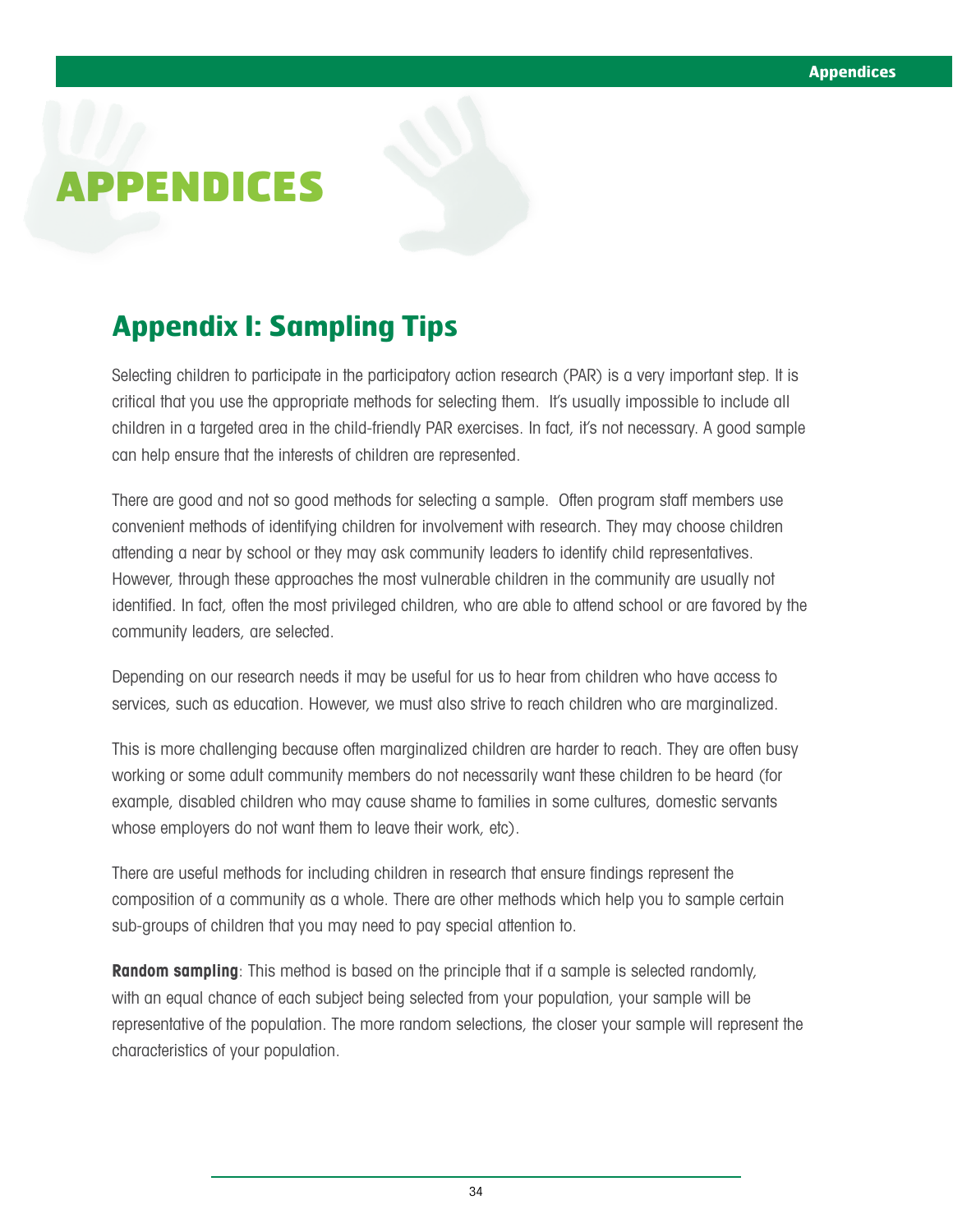Random sampling usually requires having a complete list of your population to draw your sample from. However, compiling these lists may be very difficult. If it is not possible an alternative would be to compile a list of all of the household heads in the population, and selecting a certain number of households randomly and interviewing all children in each of the selected households. Another alternative method involves mapping out all households in a community and randomly selecting every third house, for example. These methods will help you to identify children that represent all children in the community, including marginalized children.

However, ChildFund's particular interest in promoting the rights of the most deprived, excluded and vulnerable children requires us to ensure that these children are adequately represented. You may want to use a combination of methods. The following methods are helpful for identifying marginalized children, who are generally harder to reach:

**Snowball sampling:** Just as snowballs in cold climates accumulate more snow as you push them along the ground, snowball samples are designed to accumulate more research subjects as you proceed. This method involves asking subjects to introduce the researcher to other subjects with similar circumstances, who in turn introduce other subjects, etc. This method is typically used to find subjects who are hard to reach sub-groups. For example, a researcher interested in learning more about children involved with commercial sexual exploitation may have difficulty identifying respondents because of the social stigma and/or illicit nature of their situation. There is likely not a comprehensive list available of children in this situation, which a sample could be drawn from. However, children involved in this activity likely know others involved in the same situation. Through the help of a few contacts, others research respondents can be identified.

You should organize separate PAR sessions for children in the same situation (e.g. working girls). However, protective preparations are particularly important for vulnerable sub-groups. Please see the Ethical Guidelines for Engaging Children in Research section.

**Opportunity sampling**: Often sub-groups, such as working children, congregate in certain locations at particular times (e.g. water-pump at midday, bus-rank in the evening). Knowledge of when and where these groups congregate will facilitate identifying children. Identified children should be invited to attend PAR sessions with necessary special arrangements made for their attendance, such as gaining informed consent from them and their caregivers.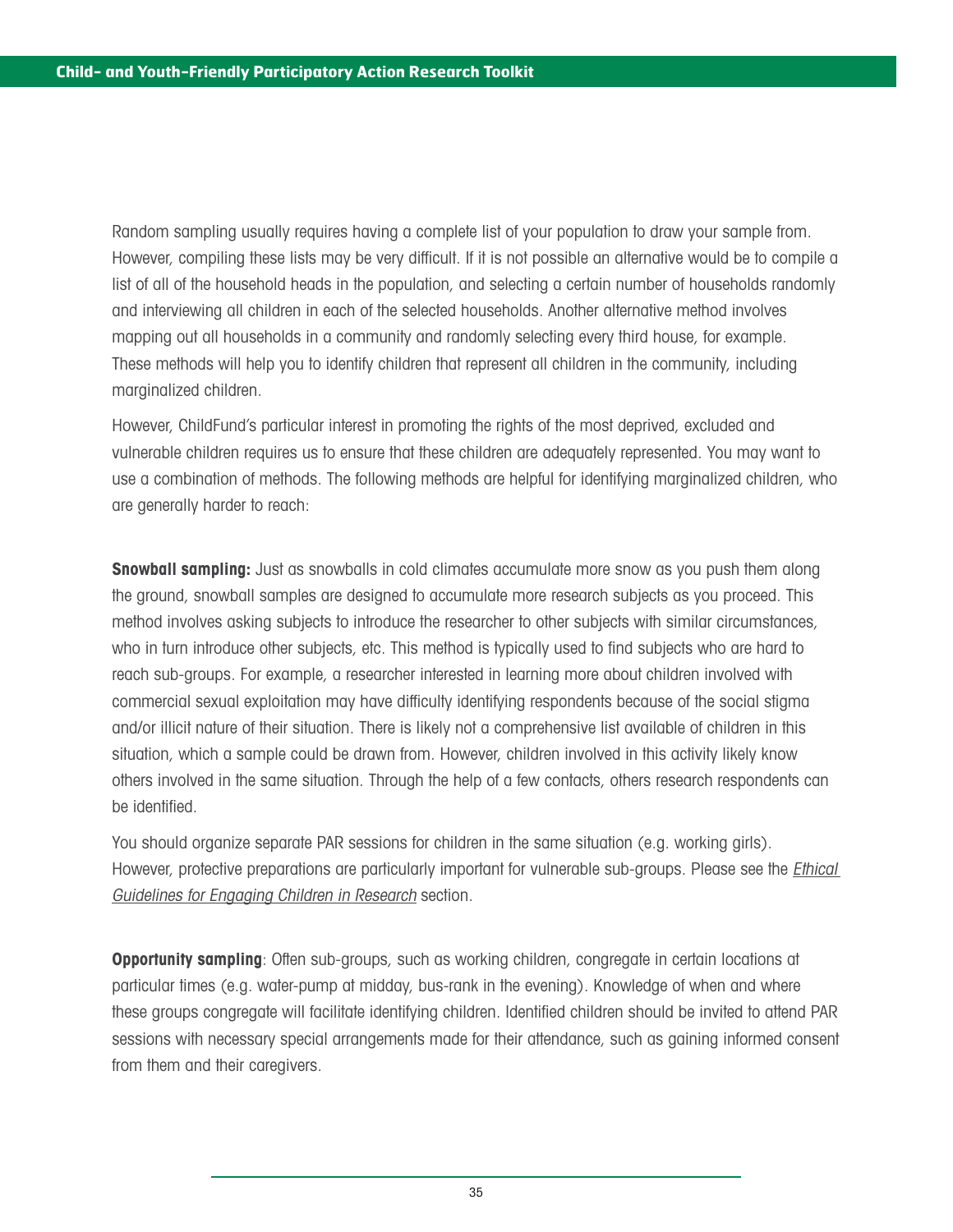## **Appendix 2: Filters**

Experience has shown us that the results of ASPs often emphasize certain types of problems related to deprivation. ASPs are often biased towards the interests of adults who tend to highlight lack of material resources. However, we also know that children tend to express their experiences of poverty in three dimensions: deprivation, but also exclusion and vulnerability. Since the ASPs are often led by adults with only marginal participation of young people, issues not related to deprivation usually do not survive the process.

The filters are meant to help prioritize certain types of issues raised by children and youth. This tool can help to ensure that issues identified by children ultimately survive the syntheses and prioritization processes of the ASP. They are designed to help organize the concerns of ASP participants and safe-guard different types of issues that are often considered important for children and relevant to the DEV framework.

The filter can be used in a few different ways. You can choose to use one or all of the following methods.

Issues and/ or root causes identified by the participants should be written on individual index cards.

#### **For example**:

#### CHILDREN NOT IN SCHOOL BECAUSE NO SCHOOL FEES

#### PARENTS NOT COMMUNICATING WITH CHILDREN

#### PARENTS DRINKING ALCOHOL AND BEATING KIDS

Participants should work together to sort all of the index cards with issues into the appropriate boxes on a matrix. The matrix's "y" axis is DEV and the "x" axis is the three life-stages. Participants place issues that are most relevant to both the respective rows and columns. As they are sorting into these boxes they are agreeing to remove cards that repeat the same issues. This will help them to consolidate issues without removing key issues.

#### **Filter Example 1**

| <b>DEV Framework</b> |                                                                |  |  |  |  |  |
|----------------------|----------------------------------------------------------------|--|--|--|--|--|
|                      | <b>Exclusion</b><br><b>Vulnerability</b><br><b>Deprivation</b> |  |  |  |  |  |
| Life-Stages          |                                                                |  |  |  |  |  |
| <b>Infants</b>       |                                                                |  |  |  |  |  |
| <b>Children</b>      |                                                                |  |  |  |  |  |
| <b>Youth</b>         |                                                                |  |  |  |  |  |

#### **Filters for Sorting Priorities Raised Participants**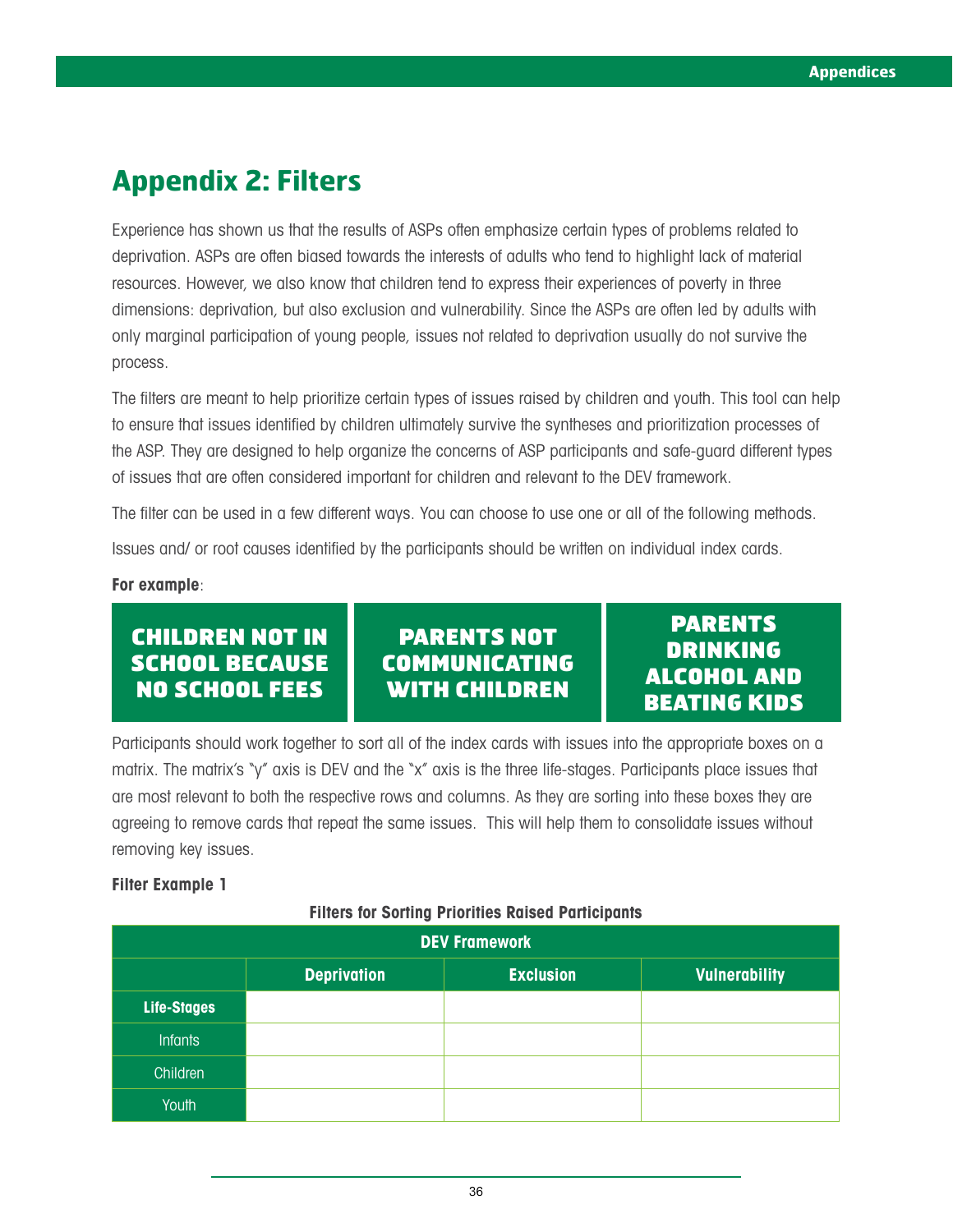There is another version of the filter that can be used based on child rights. The Convention on the Rights of the Child's categories of rights is recognized for including broad areas that can be used as filters for this process. The diagram below illustrates the linkages between the DEV, the Core Outcomes and the Rights Categories. Of course there is overlap between all of the categories. However, despite not being completely mutually exclusive there are reasonably close linkages.

#### CORE OUTCOMES' RELATIONSHIP TO DEV AND CATEGORIES OF CHILD RIGHTS



Issues identified by the participants can be written on index cards. Participants can work together to sort all of the index cards with issues into the appropriate boxes on a matrix. The matrix's "y" axis includes categories of rights and the "x" axis is the three life-stages. As they are sorting into these boxes they are agreeing to remove cards that are repetitive. This will help them to consolidate issues without removing key issues.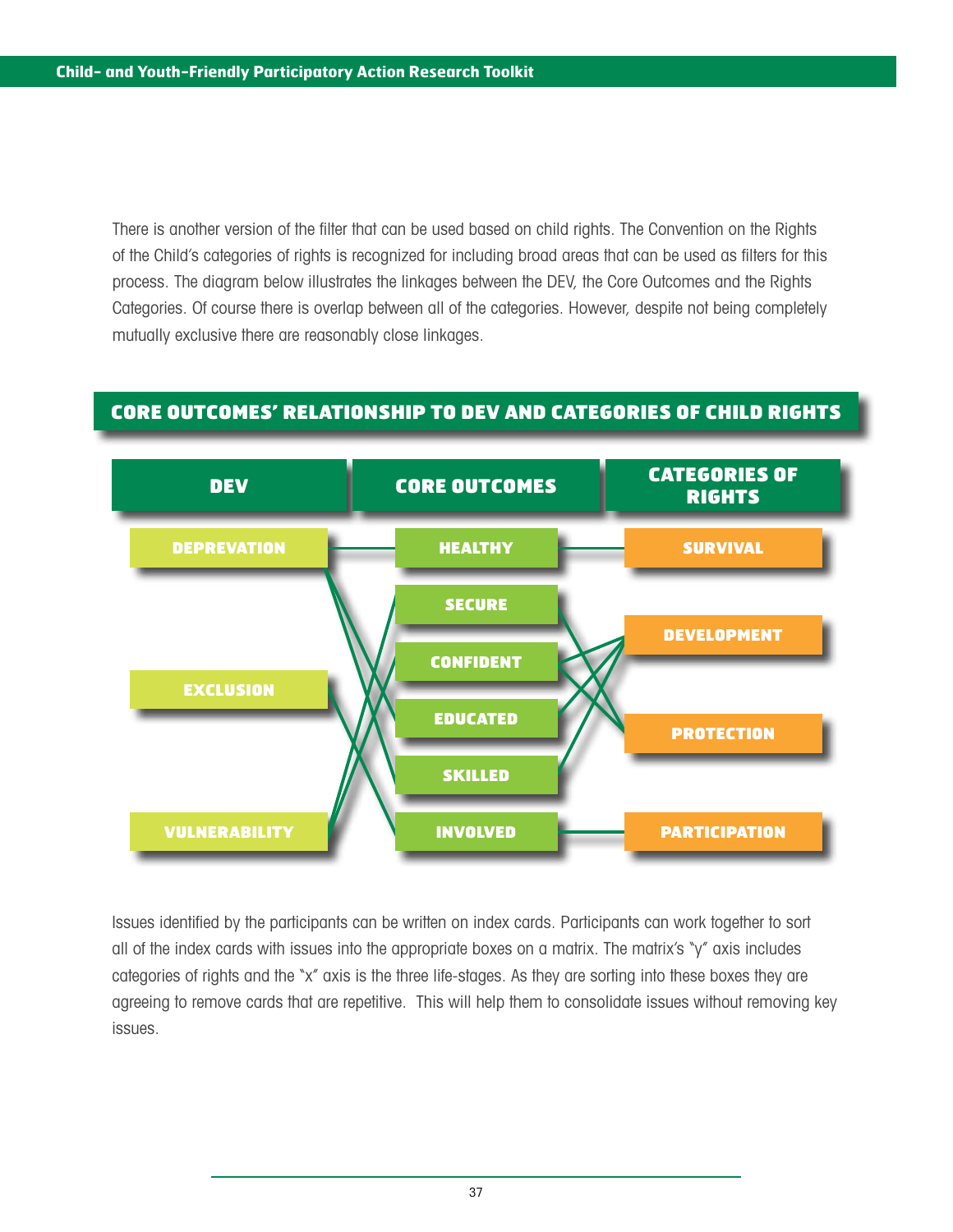#### **Filter Example 2**

#### **Filters for Sorting Priorities Raised Participants**

| <b>Categories of Rights</b> |                                                                                    |  |  |  |  |
|-----------------------------|------------------------------------------------------------------------------------|--|--|--|--|
|                             | <b>Survival</b><br><b>Development</b><br><b>Protection</b><br><b>Participation</b> |  |  |  |  |
| Life-Stages                 |                                                                                    |  |  |  |  |
| <b>Infants</b>              |                                                                                    |  |  |  |  |
| Children                    |                                                                                    |  |  |  |  |
| Youth                       |                                                                                    |  |  |  |  |

The filter can also be sub-divided by gender. This would entail using two matrices: one for girls and one form boys. The collection of identified issues would be sorted into the two matrices with more genderrelevant issues in each.

#### **Filter Example 3-A**

#### **Filters for Sorting Priorities Raised Related to Girls**

| <b>Categories of Rights</b> |                                                                                    |  |  |  |  |
|-----------------------------|------------------------------------------------------------------------------------|--|--|--|--|
|                             | <b>Development</b><br><b>Survival</b><br><b>Protection</b><br><b>Participation</b> |  |  |  |  |
| <b>Life-Stages</b>          |                                                                                    |  |  |  |  |
| <b>Infants</b>              |                                                                                    |  |  |  |  |
| Children                    |                                                                                    |  |  |  |  |
| Youth                       |                                                                                    |  |  |  |  |

#### **Filter Example 3-B**

#### **Filters for Sorting Priorities Raised Related to Boys**

| <b>Categories of Rights</b> |                 |                    |                   |                      |
|-----------------------------|-----------------|--------------------|-------------------|----------------------|
|                             | <b>Survival</b> | <b>Development</b> | <b>Protection</b> | <b>Participation</b> |
| <b>Life-Stages</b>          |                 |                    |                   |                      |
| <b>Infants</b>              |                 |                    |                   |                      |
| Children                    |                 |                    |                   |                      |
| Youth                       |                 |                    |                   |                      |

The filter can also be used for prioritization. Participants can prioritize issues within each of the boxes. In this case the filter can be used in combination with other tools, such as the "on-the-line" exercise. However, issues in each box in the filter are prioritized separately.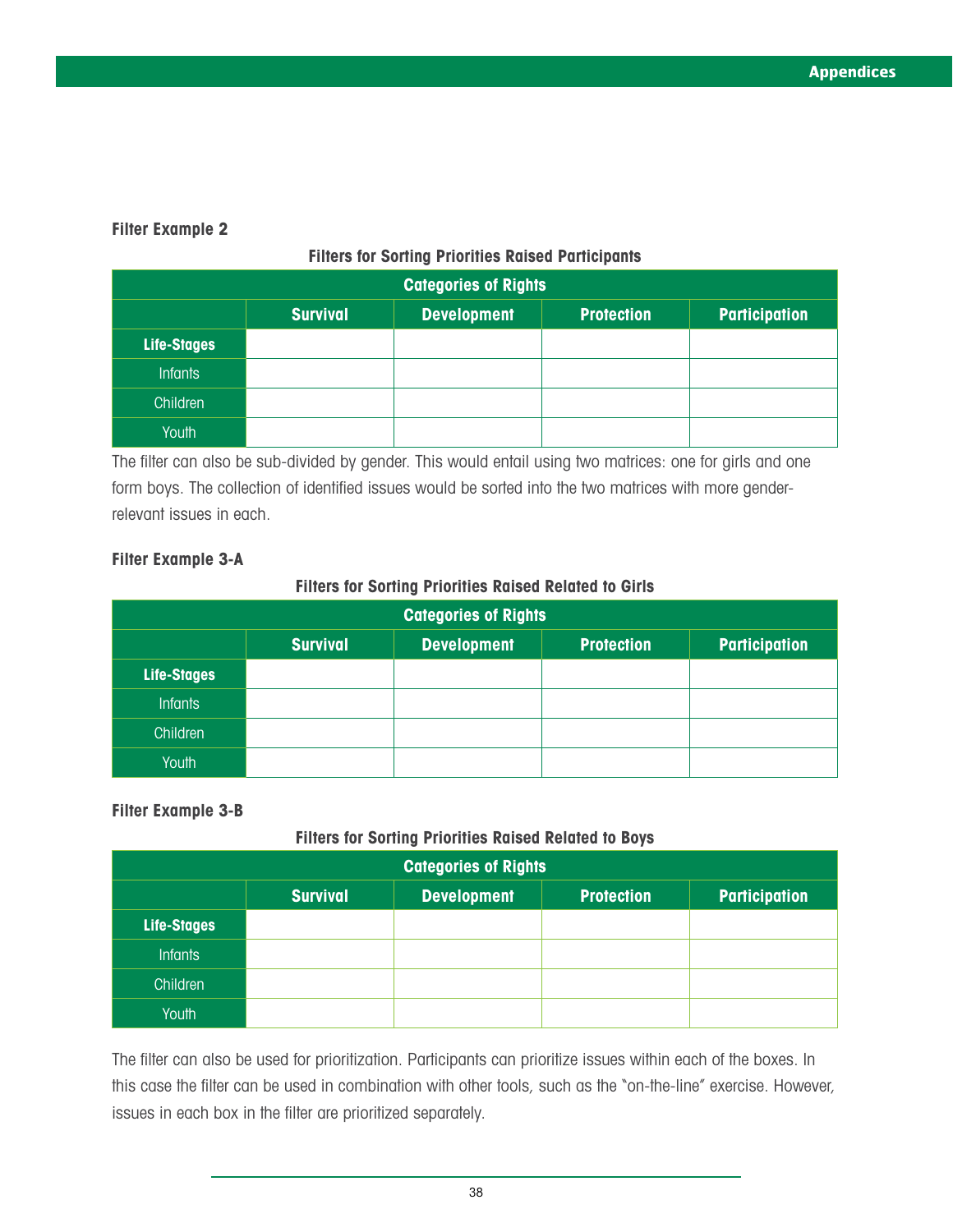## **Appendix 3: 21 Probing Questions**

- 1. Please tell me about the risks/ problems which you've identified?
- 2. What are the causes of these risks/ problems? Why do they happen?
- 3. Are there other possible causes? What are they?
- 4. Are there people in your community who contribute to causing the risks/ problems?
- 5. How do they contribute to the risks/ problems?
- 6. Are there other problems which happen in the homes?
- 7. What are some examples of these problems?
- 8. What is the cause of these problems that happen in the homes?
- 9. Are there other problems which occur in the school or on the way to school?
- 10. What are these problems?
- 11. Please provide examples of some of these problems?
- 12. Are many children affected by these problems?
- 13. Why are some children affected by these problems?
- 14. How do these children feel about these problems?
- 15. How do they react to these problems?
- 16. What is blocking the risks from being prevented?
- 17. Are there people in your community who can help prevent the risks/ solve the problems?
- 18. How can they prevent these risks/ solve these problems?
- 19. Are there other resources/ places in your community which you feel good about?
- 20. Why do you feel good about them?
- 21. How do you use these resources/ places?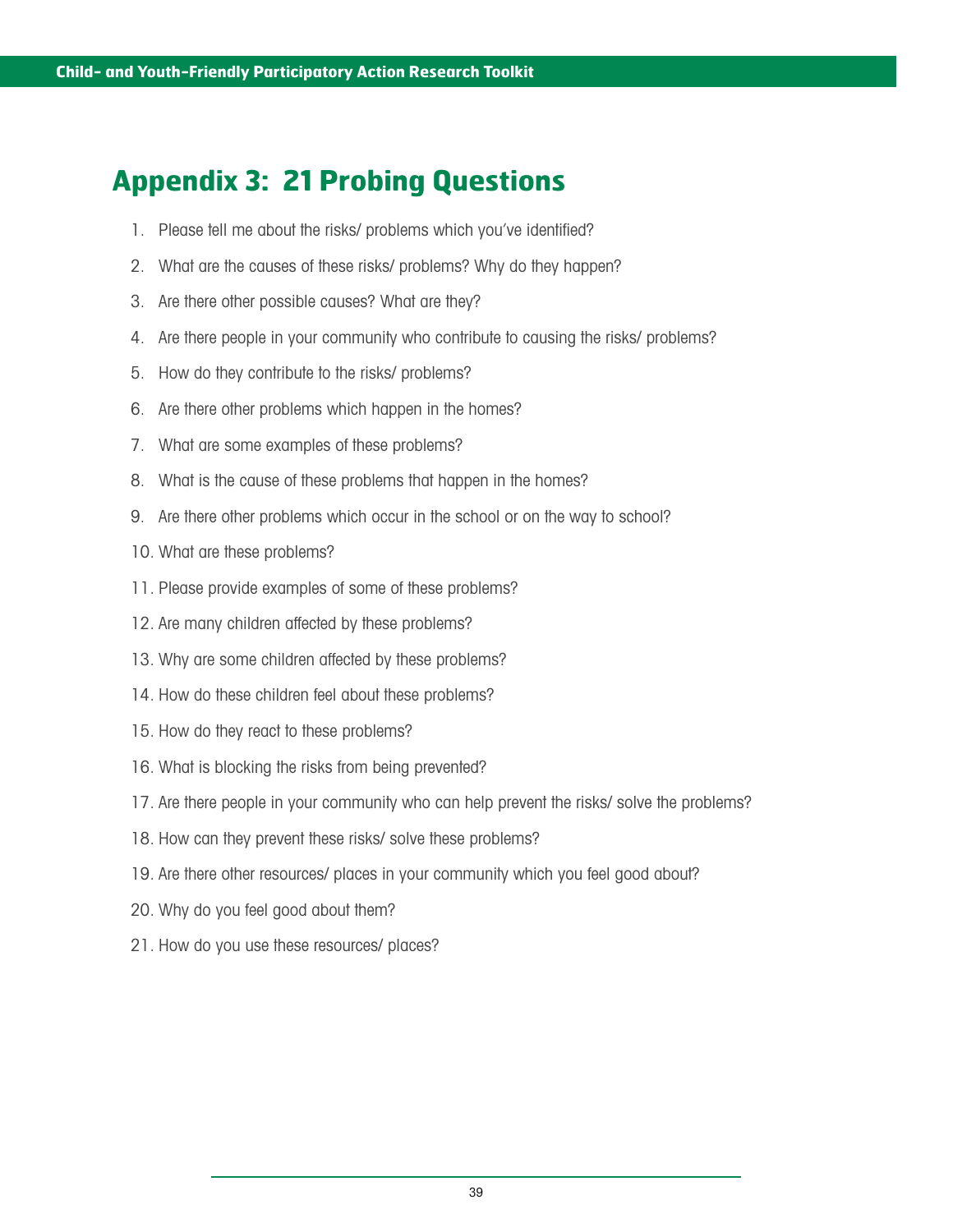#### **Appendix 4: Ethical Guidelines for Engaging Children in Research/ Planning**

Ensuring child participants are safe and protected is our responsibility. This means that we must prepare for children's participation. There are a number of key considerations for this preparation.

**Informed Consent**: This means that children agree to participate based on their accurate understanding of what they are getting into. Children must be told why you are doing the exercises, what is entailed and how the collected information will be used. Parents of the child participants should also be informed and give consent to their children's involvement. In some cases, a child may not have a parent to give consent. In such cases an adult that the child has close contact with, such as a teacher, a social worker or a neighbor identified by the child, should be approached. Children should always feel free not to participate or to discontinue their participation in the activities.

**Confidentiality**: Some of the information shared during the child-friendly assessment exercises may be sensitive, regardless of whether we think it is or not. We must be careful not to unintentionally put children in danger through their participation because shared information is leaked and associated with particular children. Children should feel free to speak about issues that concern them, without the fear that they may be blamed later for airing dirty laundry or pointing fingers, etc. Information will be summarized and shared with others; however, individual children will not be identified and associated with the information. Participants should also discuss the importance of confidentiality with child participants and facilitators should take precautions to protect the information being shared.

Often community members may be curious about the session and will want to listen. It is important to be transparent with parents, community leaders and other members about the objectives and content of the sessions. However, it is important that children feel comfortable to speak openly about their experiences. Explain politely to onlookers about what you are doing and that the information will be summarized and shared with others later.

**Protection Referral Plan**: In some cases children will disclose that they are being abused during or after the exercises. It is important that facilitators handle these disclosures appropriately. It is recommended to prepare for this event before the participatory exercises by identifying and contacting local service providers who you can refer to for assistance and follow-up for the children. They should be competent and prepared to respond adequately to the needs of an abused child. If possible and appropriate these child protection service providers may attend and observe the participatory session.

#### **For more information please see the following resources:**

http://www.savethechildren.org.uk/en/docs/children\_and\_partipation.pdf http://www.crin.org/docs/Guidelines\_for\_Child\_Participation\_in\_CRC\_Reporting.pdf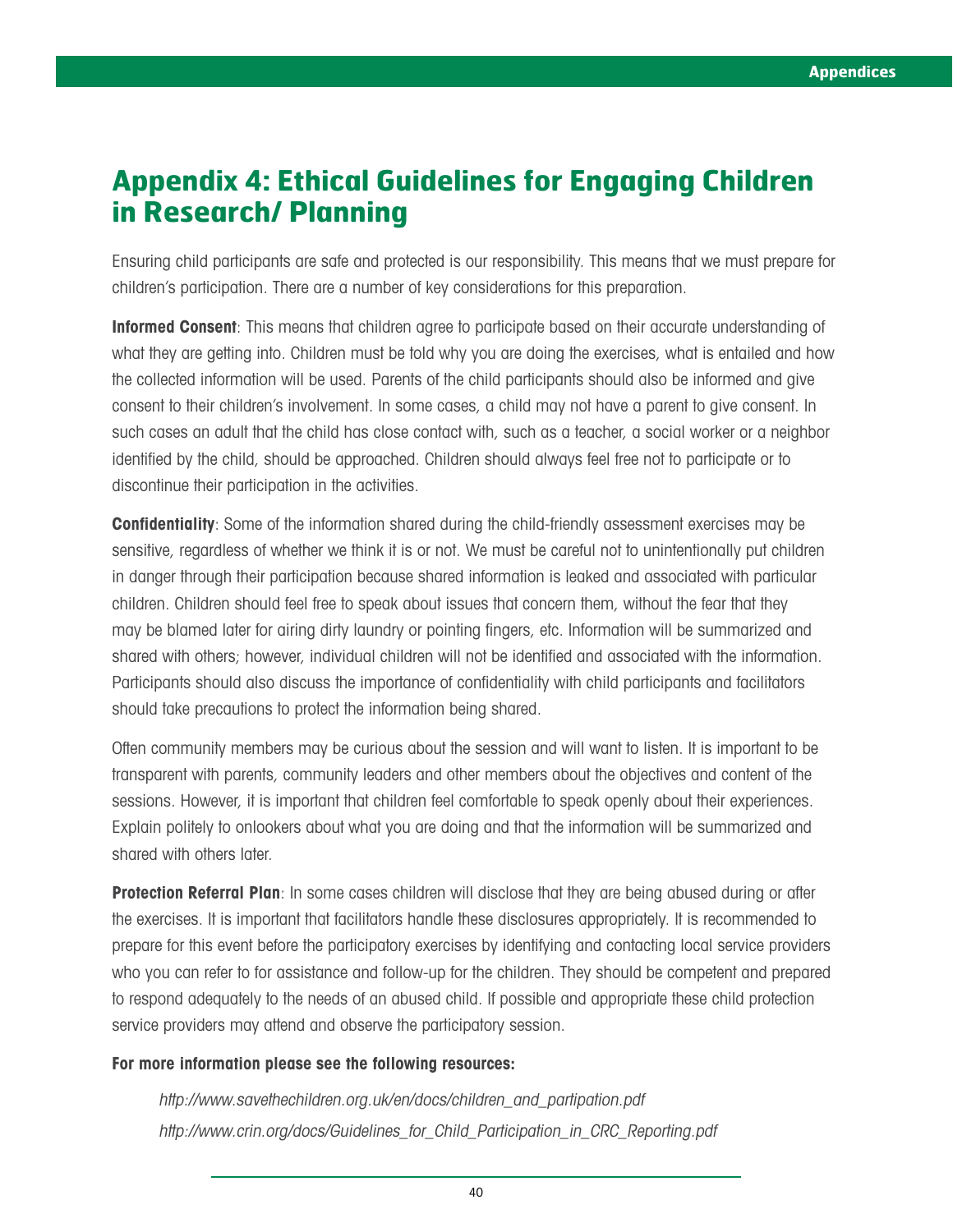#### **Appendix 5: Steps for Child and Youth-led Community Reflections with Peers**

| <b>Stage</b>   | <b>Step</b>                                                                  | <b>Child-Friendly PAR Methods</b>                                                                                                                                                                                                                                                                                                             | <b>Output</b>                                                       |
|----------------|------------------------------------------------------------------------------|-----------------------------------------------------------------------------------------------------------------------------------------------------------------------------------------------------------------------------------------------------------------------------------------------------------------------------------------------|---------------------------------------------------------------------|
| $\overline{2}$ | 1. Visioning                                                                 | • Time machine. Brainstormed responses<br>and or visioning exercises to imagine<br>how they would like to see their<br>community, school and family in five<br>years. Done at community level in stage<br>2 integrated Area level in stage 3                                                                                                  | Draft program goal                                                  |
| $\overline{2}$ | 2. Identification of<br>faces of poverty                                     | Risk mapping (issues in the<br>community), body mapping (issues<br>within the family), drawing spaces<br>(issues within the school). Disaster risk<br>assessment should also be done. Done<br>in stage 2                                                                                                                                      | Problems and issues are<br>identified and listed                    |
| 2 & 83         | 3. Prioritization of<br>faces and causes                                     | On-the-line and matrix ranking used<br>$\bullet$<br>to prioritize issues for each reflection<br>environment. Done at community level in<br>stage 2 and again at Area level stage 3                                                                                                                                                            | Problems and issues are<br>prioritized, producing a short<br>list   |
| 283            | 4. Categorize and<br>synthesize issues<br>and problems for<br>each community | Colorful note cards used to categorize<br>$\bullet$<br>problems. For each community reflection<br>E.g. of methodologies that can be used<br>include matrix with both life-stages and<br>children's rights framework (4 categories<br>of rights: Survival, Development,<br>Protection and Participation.) Done at<br>community and Area Level. | Problems and issues are<br>synthesized and organized<br>into groups |
| 2 & 3          | 5. Identification of<br>causes                                               | Problem trees help identify effects and<br>causes of problems and issues.                                                                                                                                                                                                                                                                     | Causes are identified                                               |
| 2 & 3          | 6. Analysis of root<br>causes                                                | "Why, why, why" helps identify structural,<br>root causes. Done at community and<br>Area level                                                                                                                                                                                                                                                | Root causes are identified                                          |
| 2 & 3          | 7. Sorting of root<br>causes                                                 | Root causes Analysis and Triangle<br>$\bullet$<br>analysis used to sort causes by sphere:<br>structural, legal and cultural.<br>Done at community and Area level                                                                                                                                                                              | Root causes are classified<br>by sphere                             |
| 3& 5           | 8. Developing<br>objectives                                                  | Time machine, to again envision the<br>$\bullet$<br>future in 3 years and develop objectives<br>that address the 3 life stages and 4<br>categories of children's rights. Success<br>tree as a result of turning over the root<br>cause analysis tools Done at community<br>and area level                                                     | Objectives are developed                                            |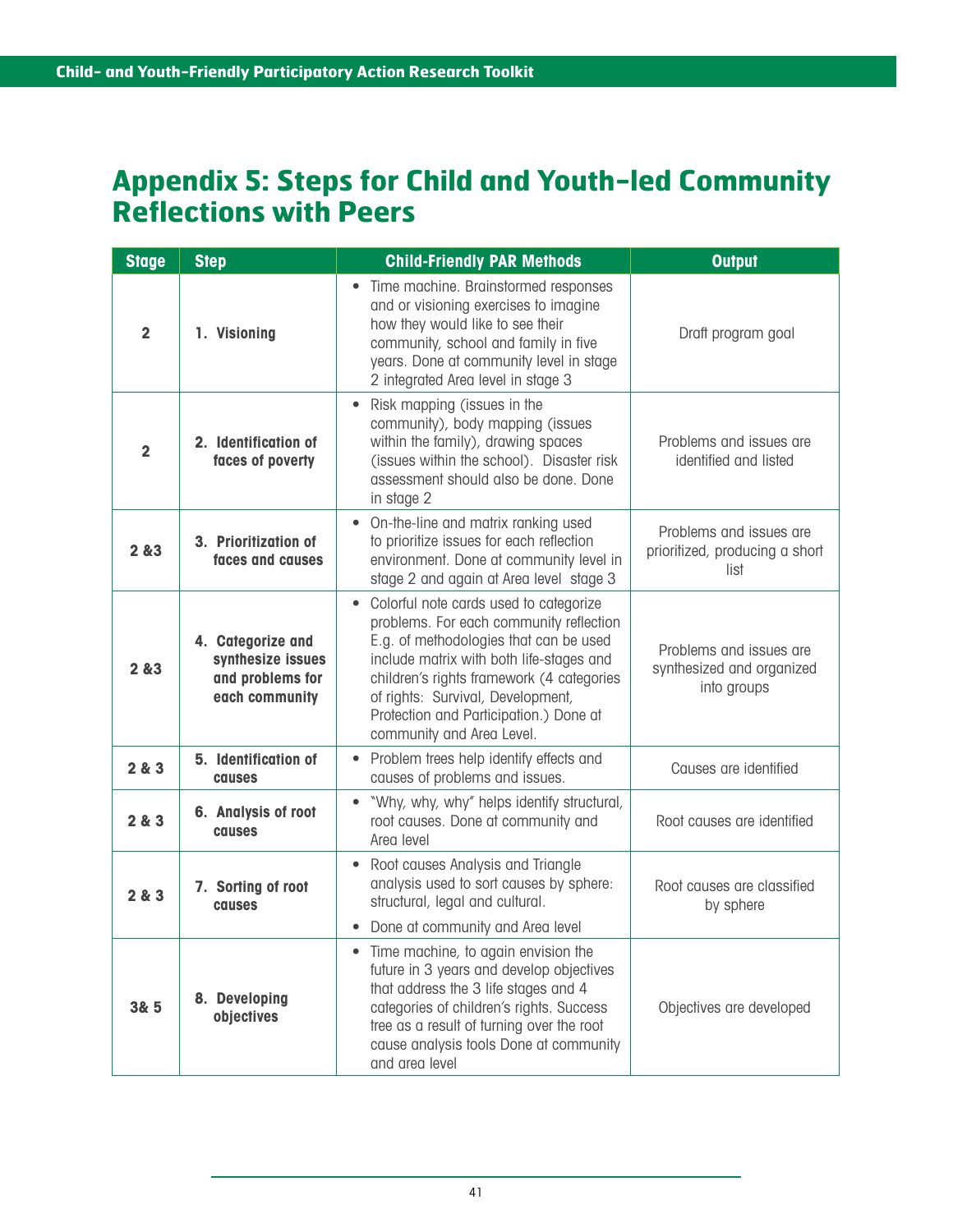| <b>Stage</b> | <b>Step</b>                                                | <b>Child-Friendly PAR Methods</b>                                                                                                                                           | <b>Output</b>                                  |
|--------------|------------------------------------------------------------|-----------------------------------------------------------------------------------------------------------------------------------------------------------------------------|------------------------------------------------|
| 3 & 5        | <b>Developing</b><br>9.<br><b>activities</b>               | • "How, how, how" exercise used to<br>develop activities for each objective from<br>step 8, above. Done at community, Area<br>Level and after validation stage              | Activities for each objective<br>are developed |
| 3 & 5        | <b>10. Identification</b><br>of risks and<br>opportunities | SWOT analysis to identify strengths,<br>weaknesses, opportunities and threats<br>for objectives and activities.<br>Done at Area Level and refined after<br>validation stage | Activities are refined                         |
| 3 & 5        | 11. Log-framing                                            | Objectives, activities, risks and<br>assumptions are placed on a log frame<br>matrix. Done at Area level and refined<br>after validation stage                              | Draft log frame produced                       |
|              | 12. Sharing<br>information with<br>adults                  | • Youth facilitators present process and<br>outcome to adults; and receive and<br>integrate relevant suggestions.                                                           | Log frame finalized                            |